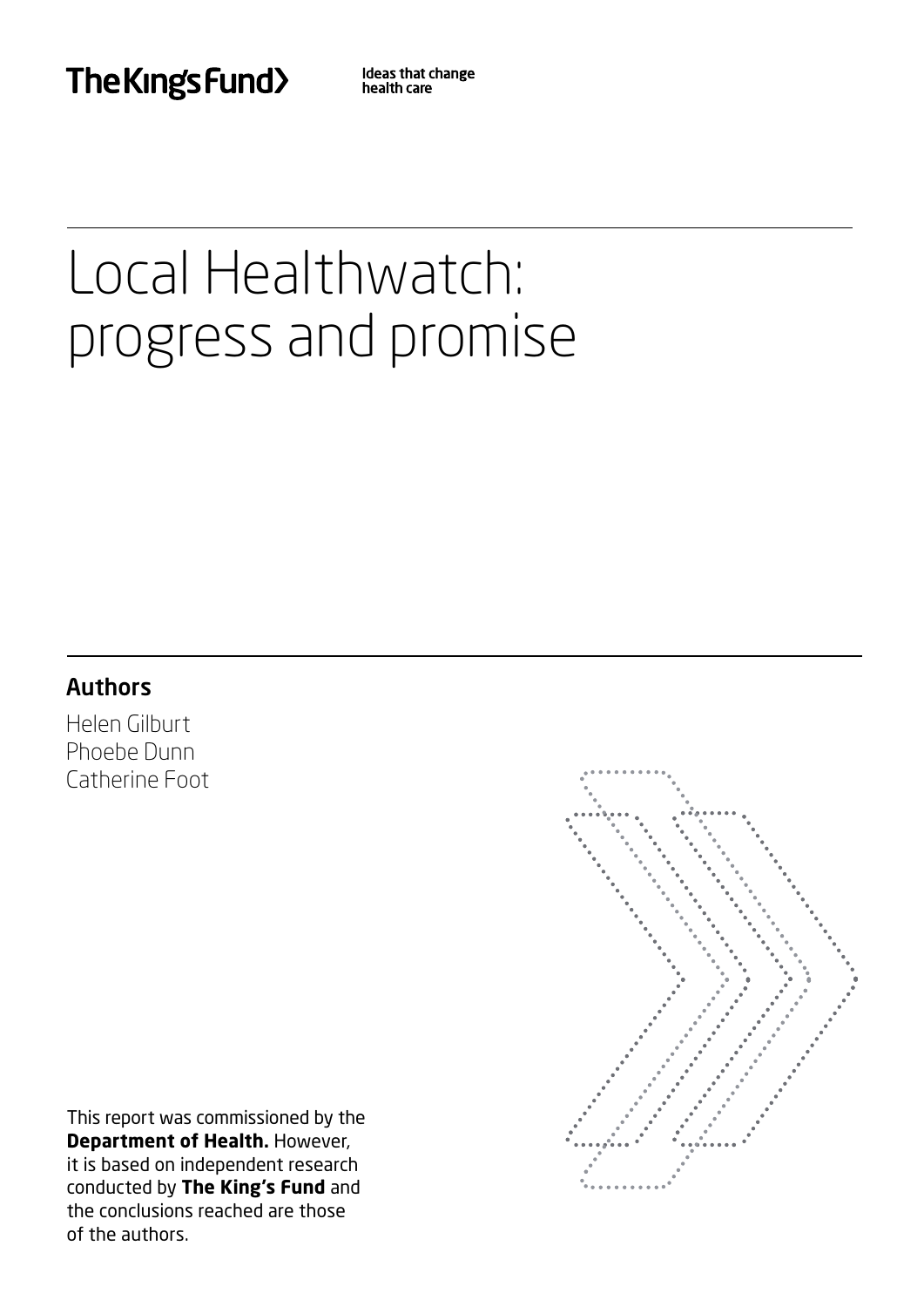## **Contents**

#### Executive summary

- 1. Introduction
- 2. Methods
- 3. Findings
	- A. Providing information and advice to people about accessing services
	- B. Gathering intelligence on people's views and experiences of health and social care services
	- C. Influencing the provision and commissioning of health and social care services
	- D. Factors influencing the effectiveness of local Healthwatch
- 4. What makes an effective local Healthwatch?
- 5. Conclusions
- 6. Recommendations

#### **Acknowledgements**

 We are grateful to everyone who took the time to respond to our survey, take of Health, Healthwatch England and the Local Government Association provided welcome advice and support. Colleagues at The King's Fund – Laura Bennett, Allison Trimble and Becky Seale – also provided valuable help and advice. part in an interview or otherwise participate in our case studies. The Department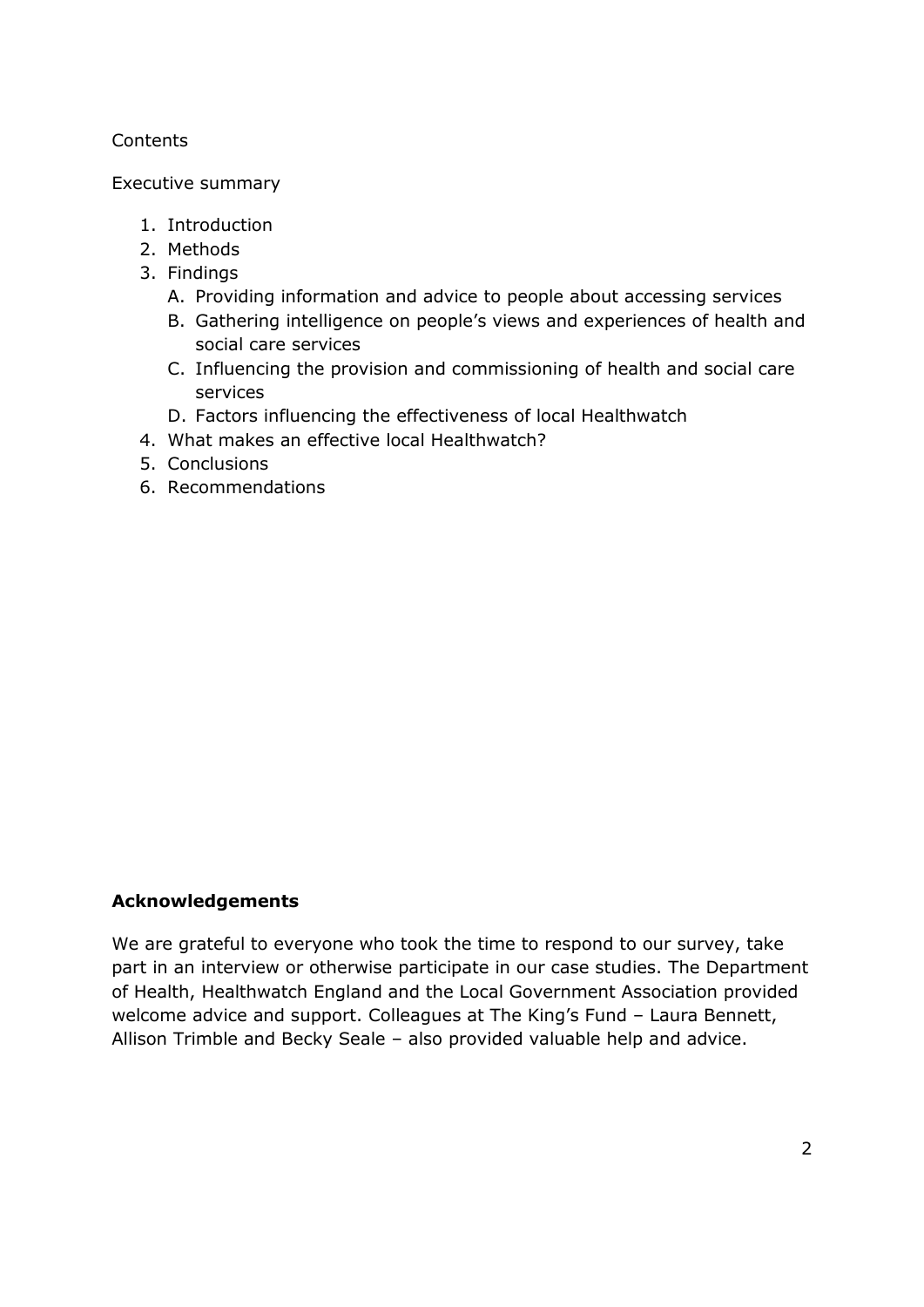# **Executive summary**

- Established following the Health and Social Care Act 2012, local Healthwatch organisations are the local consumer champion for patients, service users and the public, covering both health and social care. Local authorities have a statutory duty to commission a local Healthwatch organisation, which in turn has a set of statutory activities to undertake, such as gathering local views and making these known to providers and commissioners, monitoring and scrutinising the quality of provision of local services, and a seat on the local health and wellbeing board.
- This report was commissioned by the Department of Health to examine the progress that had been made in the first 18-21 months of local Healthwatch and to identify the positive steps that could be taken across the system to enable a high-performing and effective local Healthwatch network.
- Broadly, local Healthwatch organisations are positive about the progress they people's views and influencing providers and commissioners. Local Healthwatch organisations are in the process of shifting from setting up the organisation and developing local relationships to developing effective processes for carrying out their activities, and then in some cases beginning to achieve impact in terms of changes to services. are making, with particularly positive assessments of progress in gathering
- Local Healthwatch organisations vary widely in how they are organised, how they conduct their activities and how effective they are in carrying out their statutory activities. Their activities are wide-ranging but their capacity is often very limited and so, in this context, local Healthwatch will only ever be effective through prioritising their focus and working effectively in partnership with others.
- Our case study sites highlighted a number of key factors that influence the effectiveness of local Healthwatch organisations. Some of the challenges that and shared learning on how to operate effectively. Good local accountability for governance and ways of operating (eg, related to the effective leadership of the organisations, how conflicts of interest are managed, and how the public are involved in activities) is essential to ensure the legitimacy and credibility of local Healthwatch organisations. local Healthwatch face could be addressed through greater support, advice
- stakeholders in order to build legitimacy, influence and create impact. Their effectiveness in doing this is in part mediated by the receptiveness of local stakeholders to the involvement of local Healthwatch and to the value of Local Healthwatch organisations rely on building relationships with other local public involvement more widely.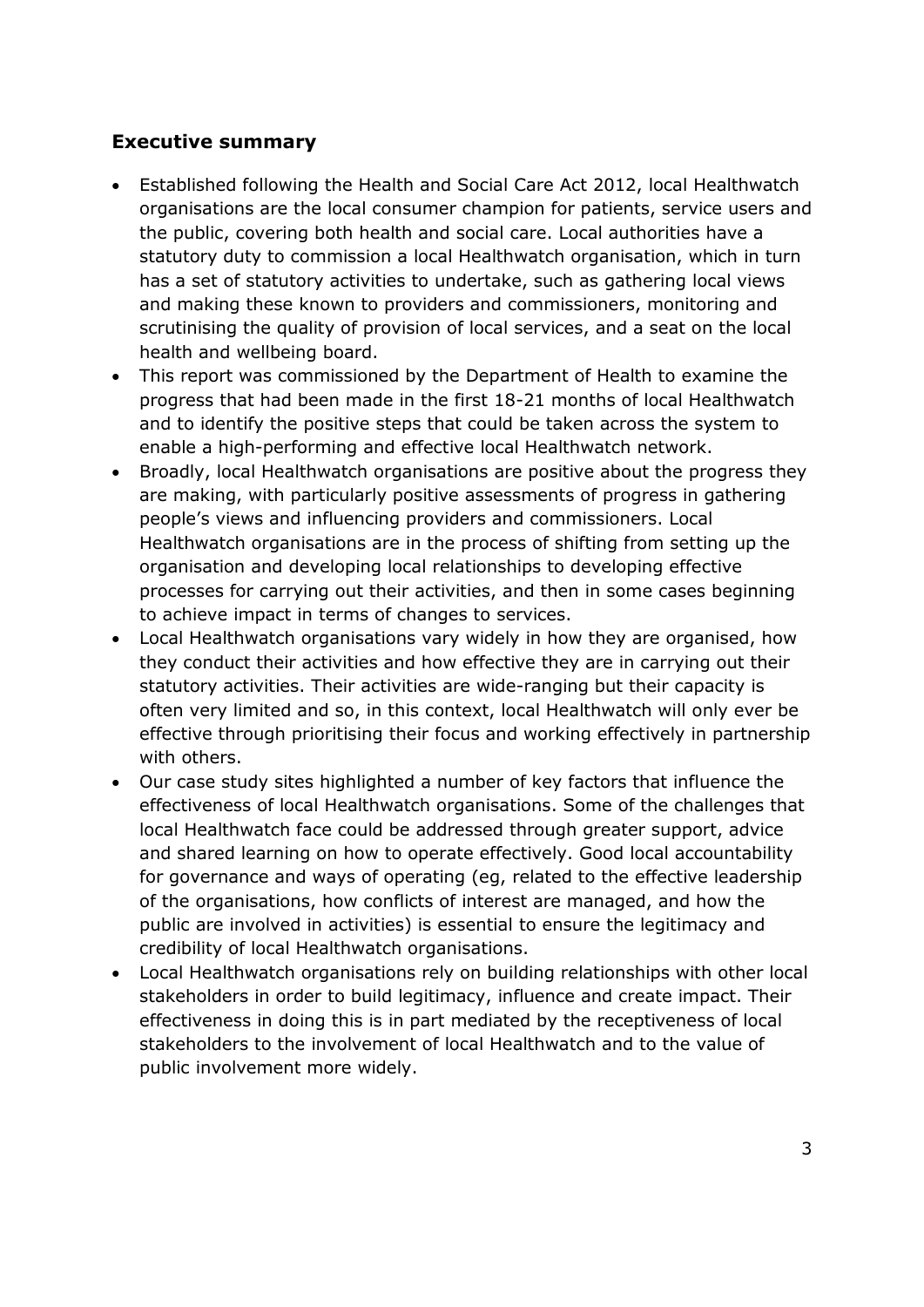Fundamentally, the role that local Healthwatch are expected to play in the health and social care system is a demanding one, with great potential for improving how responsive and inclusive the system is of local people's concerns and priorities, but also great challenges in defining a distinct local role and balancing being an independent voice with being part of decision- making processes as one of the local system leaders. As local Healthwatch organisations continue to mature and develop, addressing both the practical and these more deep-seated challenges will be crucial to maximising their effectiveness and impact.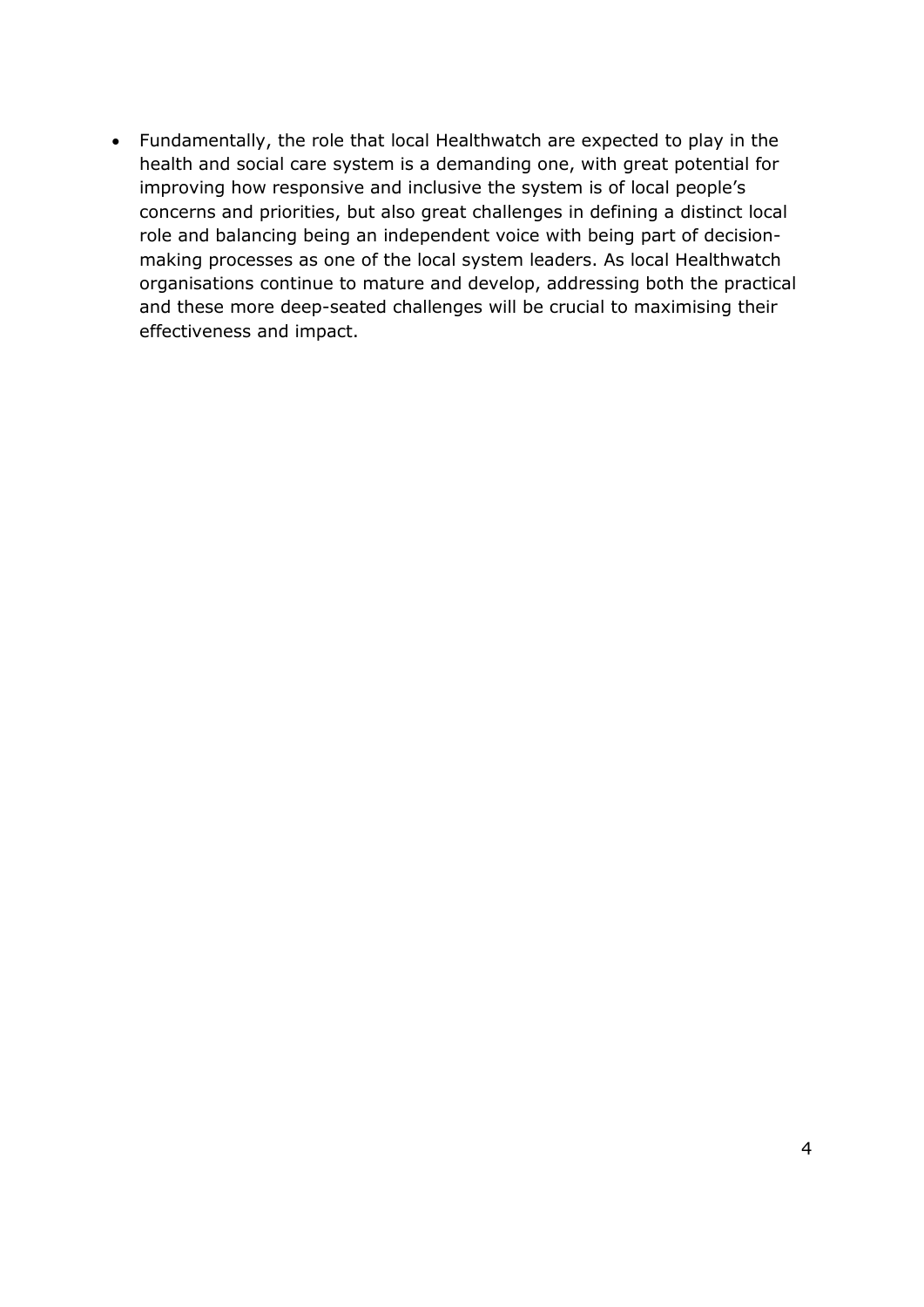# **1. Introduction**

 Established following the Health and Social Care Act 2012, local Healthwatch consumer champion for patients, service users and the public', covering both health and social care. Local Healthwatch organisations now cover every upper tier local authority in England (152) and have been in operation since 1 April organisations replaced Local Involvement Networks (LINks) to become 'the local 2013.

 Local authorities have a statutory duty to commission a local Healthwatch organisation, and local Healthwatch in turn are contracted to undertake a series of statutory activities as set out in legislation, which defines their role. A number of these activities are similar to and carried over from LINks, such as gathering local views and making these known to providers and commissioners. Other functions, however, provide local Healthwatch with a more extensive role in influencing provision through local decision-making processes, reflected in their seat on the local health and wellbeing board.

 Local Healthwatch organisations are required to be social enterprises, though there is no prescribed model under which they are required to function. In practice, this flexibility has resulted in a number of different models being employed, including community interest companies (CIC) and charities. Several organisations were originally hosted by other voluntary and community sector organisations with an expectation that local Healthwatch would eventually become an independent organisation in its own right.

 It was intended that in setting up local Healthwatch, these new organisations would build on any existing LINks' successes but, in addition, would address some of the previous system's weaknesses, with a greater focus on being representative of local communities, building profile through a common brand and identity, and moving towards greater transparency and accountability.

 Local authorities have a statutory duty to contract with a local Healthwatch organisation (rather than commissioning a 'service' as is perhaps the more usual approach for local government), and for re-commissioning if deemed necessary. The statutory activities of local Healthwatch provide mechanisms for them to escalate issues directly to Healthwatch England as appropriate (or, where justified, directly to the Care Quality Commission). Local Healthwatch organisations are also required to share information with and support the are accountable to a commissioner with the relevant local authority, emphasising national remit of Healthwatch England. Although local Healthwatch organisations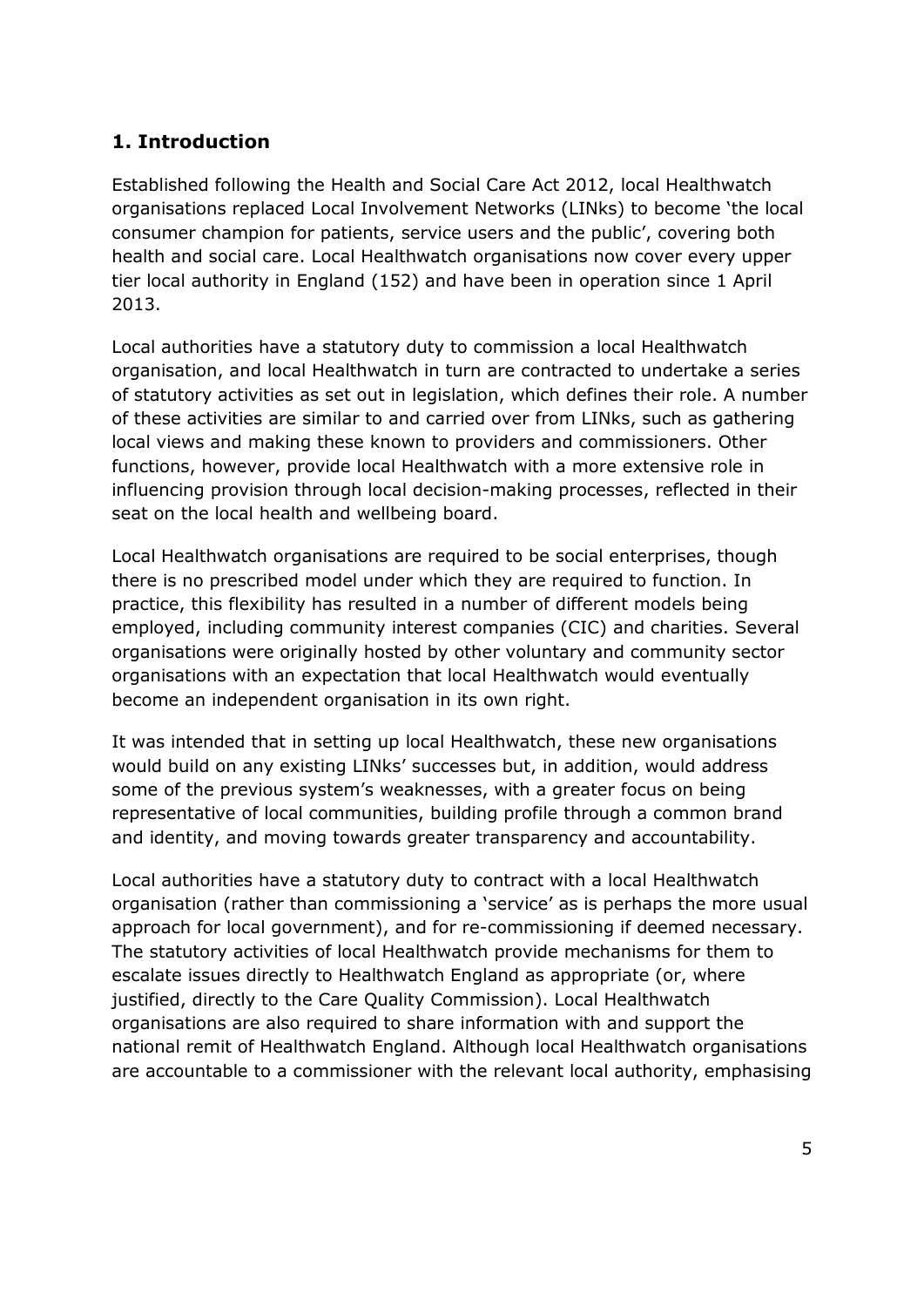their role in meeting local needs and priorities, Healthwatch England has a role in developing the potential of the network by providing local Healthwatch organisations with support, guidance and advice.

 Healthwatch England, the Department of Health and the Local Government Association have produced a number of guidance documents to support the set- up and development of local Healthwatch. These guidance documents have largely focused on purpose and function, with more recent documents providing a mechanism for local Healthwatch organisations to assess their own progress and outcomes.

 Although each local Healthwatch organisation is required to publish an annual Healthwatch organisations, there seems to be little publicly available, organisations are carrying out their statutory activities, the diversity of their practice or, importantly, their effectiveness in influencing services as the independent voice of the public. report and Healthwatch England has conducted its own surveys of local aggregated intelligence available on the extent to which local Healthwatch

## **About this report**

 We were commissioned by the Department of Health to conduct a piece of research that would examine the progress that had been made in the first 18-21 months of local Healthwatch and identify the positive steps that could be taken across the system to ensure a high-performing and effective local Healthwatch network.

 This report first sets out the methodology we used and then presents our findings in four sections, looking at the different activities of local Healthwatch and at the factors that underpin their effectiveness. From our own research, and drawing on evidence in the wider literature, we set out some of the key elements of an effective local Healthwatch. After some brief conclusions, we then effectiveness of local Healthwatch organisations as they continue to develop. present recommendations for ways to help maximise the impact and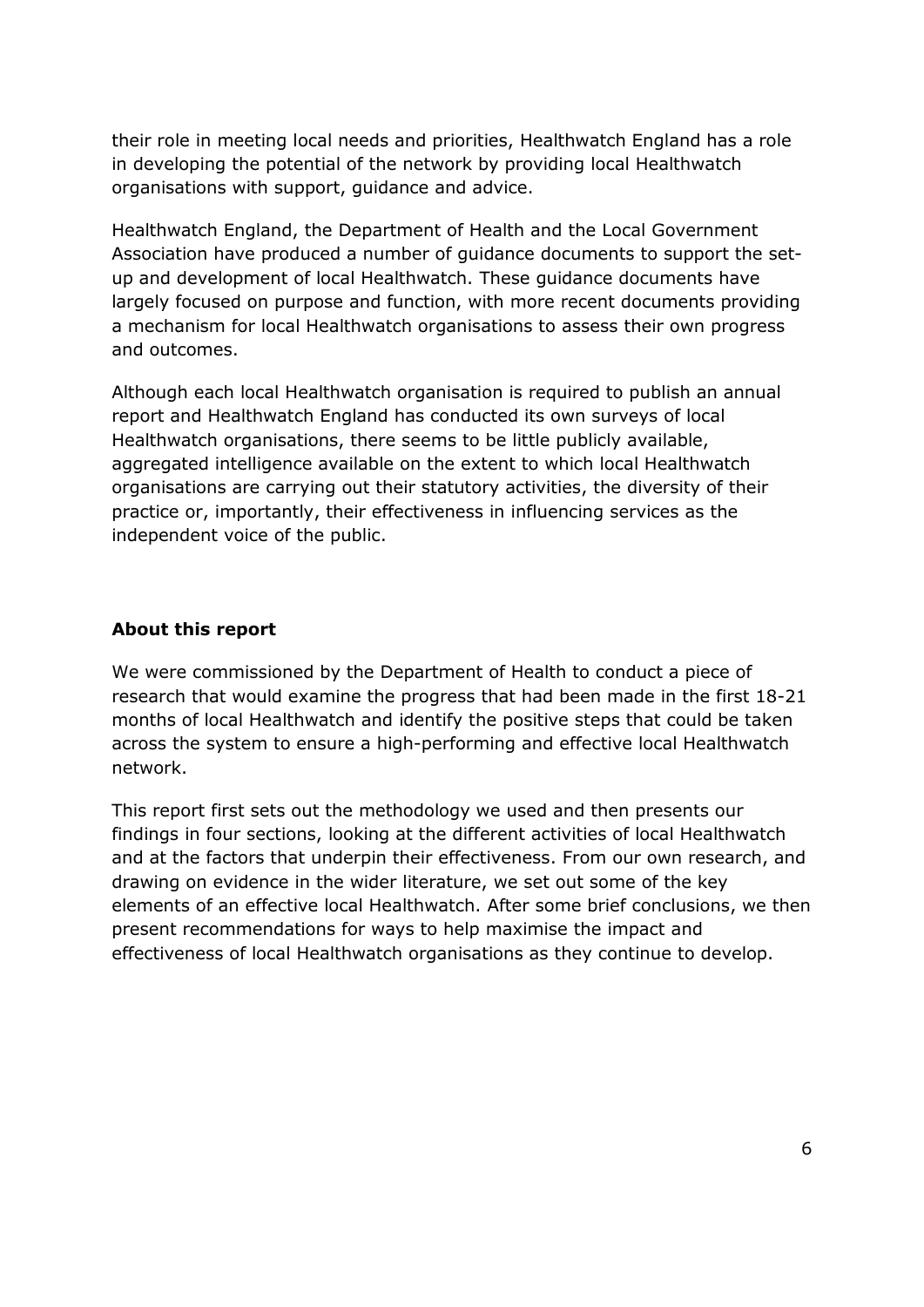# **2. Methods**

 We conducted our research between September 2014 and February 2015, using a mixed-methods approach combining national surveys with six in-depth local case studies and interviews with national stakeholders.

 We did not gather views from the general public or other community groups about local Healthwatch organisations because of the relatively early stage of Healthwatch's development. In the longer term, however, as local Healthwatch organisations become more established and have conducted more work, it will be very important to understand how they are viewed by the local communities they seek to represent.

## **Local Healthwatch survey**

 We sent an online survey to lead officers of all local Healthwatch organisations in November 2014, after piloting the survey to test format, language and length. each of its statutory activities. Respondents had the opportunity to answer according to the following scale: really progressing well; making good progress but lots more to do; challenging but some limited progress; really challenging, outline any factors that they felt had helped or hindered them in achieving Respondents were asked to self-rate their organisation's progress in fulfilling little progress. Respondents were then asked to describe their activities, and to impact in this area.

 A total of 116 responses were received from 108 local Healthwatch organisations, representing an approximate response rate of 71 per cent of all local Healthwatch organisations. Just less than 40 per cent of responses were from the CEO or equivalent role, followed by operational managers (21 per cent); 15 per cent of respondents did not report their role, with the remainder comprising smaller percentages in other roles.

## **Local stakeholder survey**

 An equivalent online survey was sent to all clinical commissioning group chairs (211) and health and wellbeing board leaders (151) via email, and to local authority commissioners via the Local Government Association (LGA).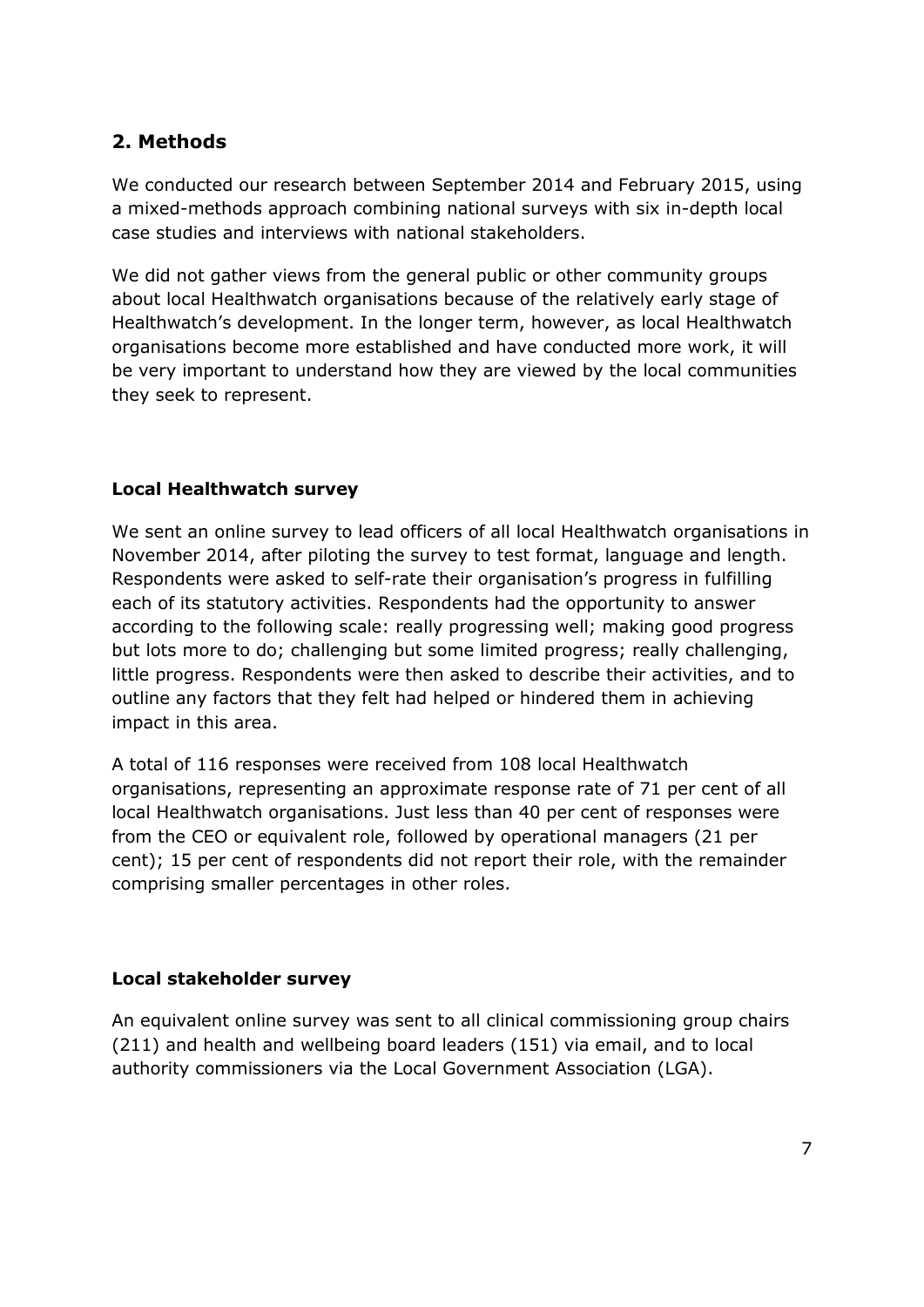Respondents were asked to rate how successful their local Healthwatch organisation had been at fulfilling the range of statutory activities, for any evidence to support this assessment, and for views on what might have influenced how effective their local Healthwatch organisation had been in fulfilling each function. Two reminders were issued, but the survey received only 56 responses.

56 responses.<br>Given the low response rate for this survey, the resulting data was not analysed for inclusion in the final report, but was used to validate other findings. This means that the survey data we have used in this report comes only from local perspectives from local stakeholders as described below. Once local Healthwatch organisations have become more established and have conducted more work, it will be important for any future studies of their effectiveness and impact to gather data from local commissioners and other local stakeholders to build a full picture of how local Healthwatch organisations are performing. Healthwatch organisations themselves, although the case studies include

## **Case studies**

 Six case study sites were selected non-randomly, drawing on intelligence from the Local Government Association and Healthwatch England. The set of criteria with varying levels of perceived organisational effectiveness, included of holding a board meeting within our research period. For each site we: used ensured that the sites selected covered local Healthwatch organisations representation of the different commissioning models being employed, were drawn from each of the four NHS England regions, and included examples from both urban and rural settings. Sites also had to meet the practical requirement

- conducted semi-structured interviews with the CEO and chair or board member from the local Healthwatch organisation
- conducted semi-structured interviews with local stakeholders (including depending on availability in each case study site – CCG chairs/directors, health and wellbeing board leaders/board members, local authority commissioners and NHS England primary care commissioners)
- observed a local Healthwatch board meeting
- analysed six months' worth of board minutes from both the local Healthwatch organisation and the health and wellbeing board.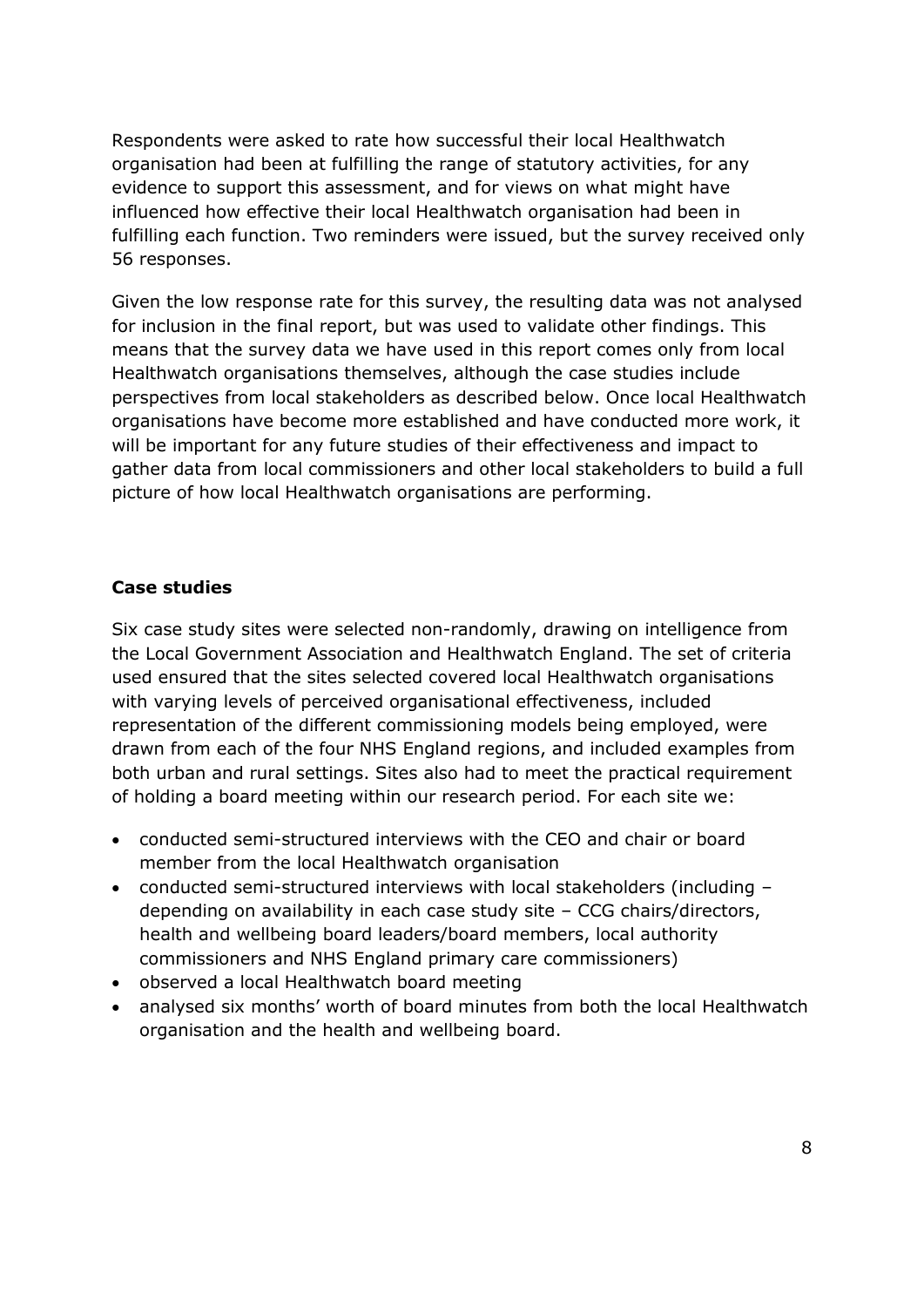local authority commissioners and other local stakeholders were perceiving the work of local Healthwatch organisations through these case study interviews. So whereas we were unable to gather sufficient numbers of wider stakeholder perspectives through the survey, we were able to gather some insights into how

 In the interviews, we discussed how the local Healthwatch organisation was set up, what role it played locally and how it operated, its key activities and impact to date, relationships with other local partners in the system and with national had for further support. We observed local Healthwatch board meetings to gain an understanding of how these meetings were run, how decisions were made and how those at the meetings interacted. In the review of health and wellbeing board minutes, we looked at local Healthwatch contributions at those meetings, and in the review of local Healthwatch board minutes we looked at attendance, and their impact. bodies, factors that have helped and hindered effectiveness and what needs it public engagement, decisions being taken and records of activities undertaken

#### **National stakeholder interviews**

 Face-to-face interviews were carried out with national stakeholders, comprising representatives from the Department of Health, Healthwatch England, the Local interviews were used to discuss our emerging findings and to understand the roles of national organisations in relation to local Healthwatch organisations. They did not explore the support that individual organisations were providing for Government Association, the Care Quality Commission and NHS England. These local Healthwatch.

#### **Use and presentation of data in this report**

 We have analysed our data sources (survey responses, interviews, board observations and board papers) thematically, and linked the data together to present our findings and analysis. We have included quotes from either the survey responses or our interviews where they illustrate a broader theme in our findings. The data collected from the local Healthwatch survey forms the basis of undertaking, and on the factors that they feel enable or limit their effectiveness. The data from the case studies provided more in-depth insight into how local Healthwatch organisations are operating and how they are perceived by local our intelligence on the activities that local Healthwatch organisations are stakeholders.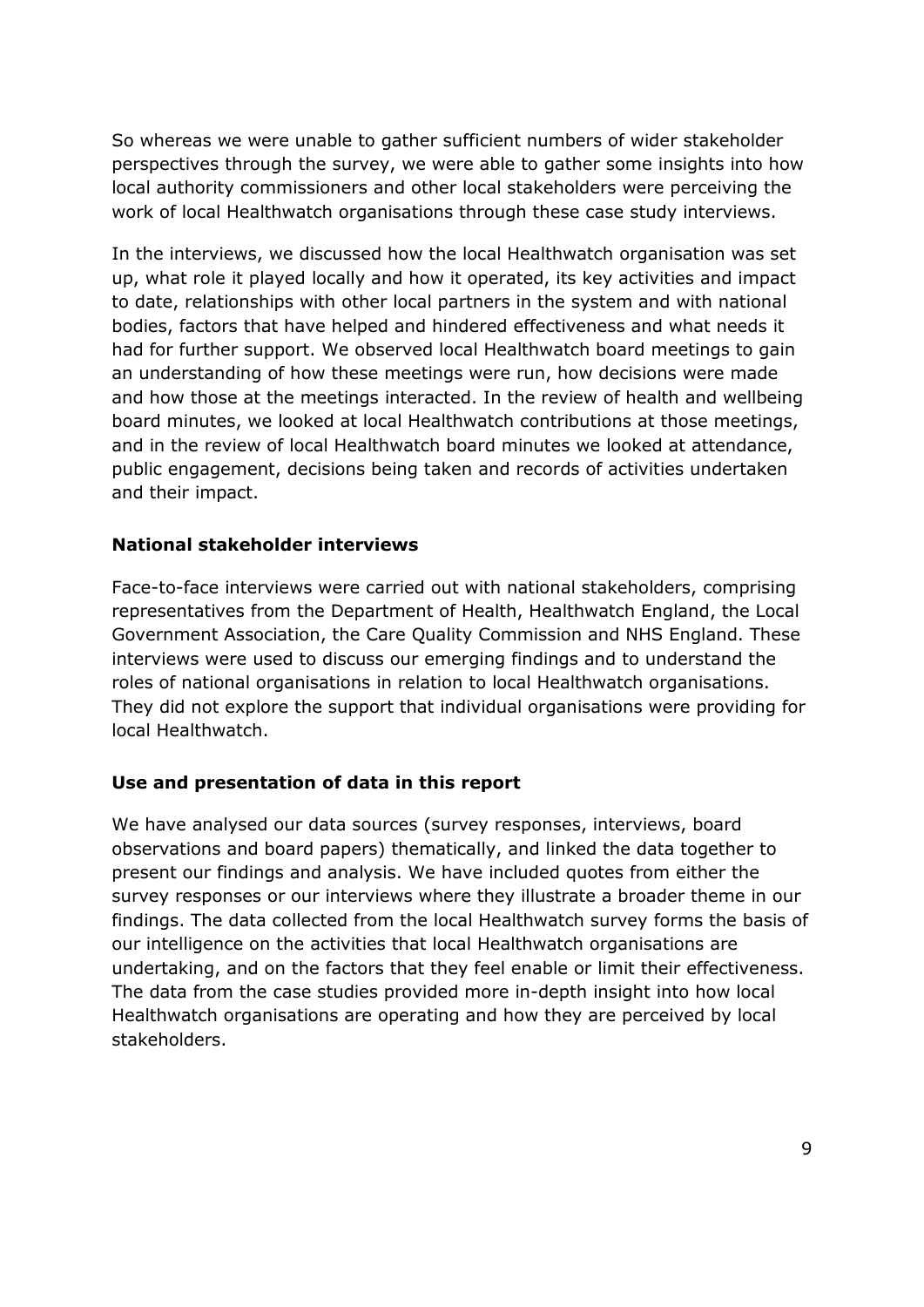# **3. Findings**

# **A. Providing information and advice to people about accessing services**

## *What local Healthwatch organisations are doing*

 Most local Healthwatch organisations reported undertaking work in this area, although there was much variation in their focus and the activities carried out. Many responses described providing information related to the marketing and promotion of the local Healthwatch organisation itself and its work, as opposed to providing wider information about access to services.

 Information and advice is provided by local Healthwatch organisations in a number of different ways, including through helplines, drop-in sessions, one-to- one appointments, in response to enquiries, and as part of wider engagement work with local people as part of their role in gathering local views. A small number reported providing a specific information and advice service with dedicated staff and contact points, but most organisations incorporated this activity into their wider work.

 Local Healthwatch organisations reported using a number of existing resources, most commonly NHS Choices and existing directories of services developed by the local authority or for commissioners; some had developed their own information resources. Some had developed partnerships with other local organisations to support this work, and two reported that they had subcontracted this activity to Citizens Advice.

 A few local Healthwatch organisations reported that many of their direct contacts came from people seeking advocacy and support after feeling that they had exhausted all other avenues. These people are described as having complex cases and high expectations that Healthwatch would solve their problem, leaving staff or volunteers in a difficult position, often unable to meet their needs.

#### *Effectiveness in this area*

 Some 85 per cent of all Healthwatch survey respondents said that this work was either progressing really well or that they were making good progress with more still to do. The diversity and distinct nature of individual responses suggested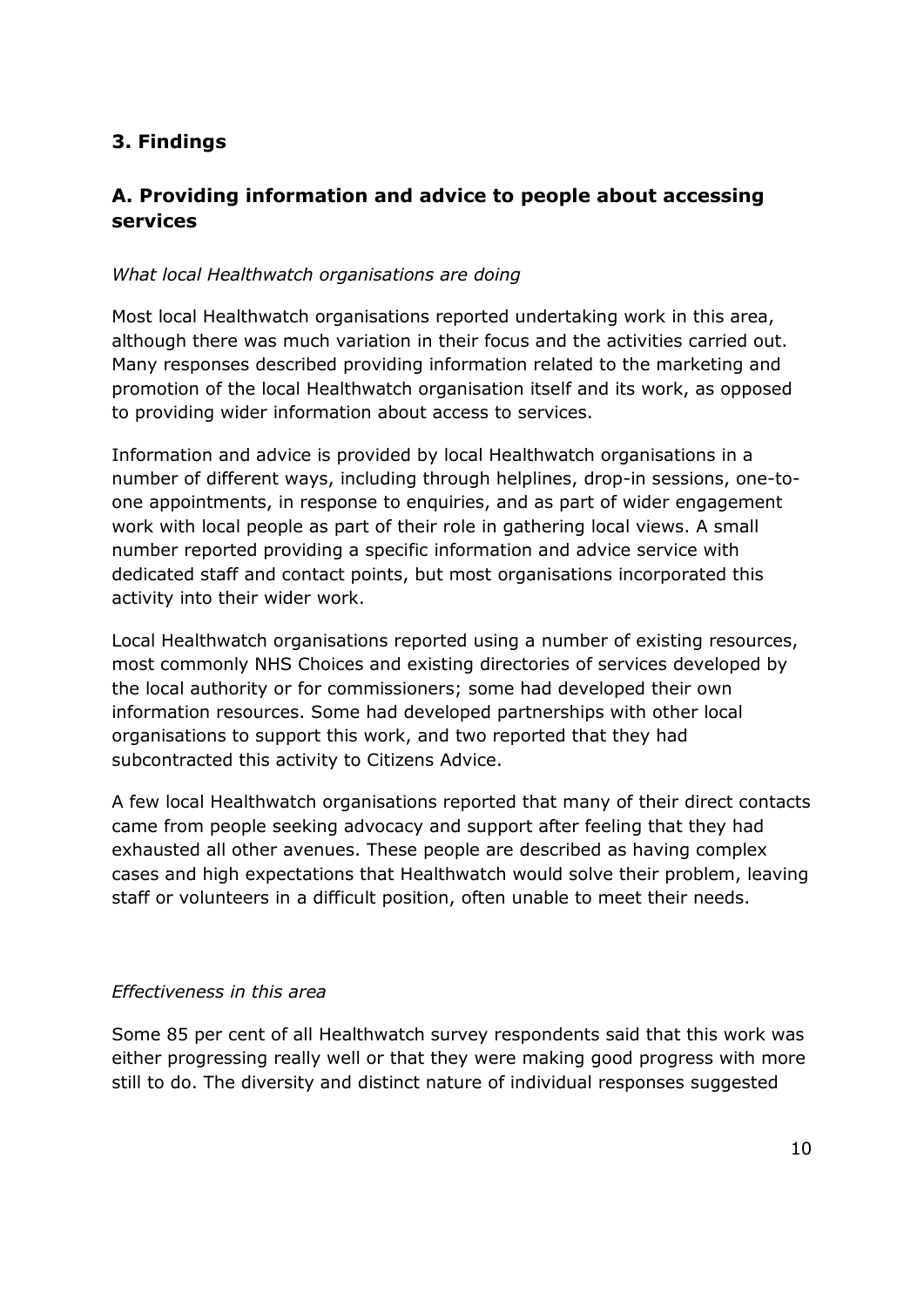that how local Healthwatch organisations interpret this activity varied. Apart from dealing with a small number of individual issues, the majority of local as largely signposting. Local Healthwatch organisations provided little detail about what information they were disseminating and in many cases this appeared to be carried out in parallel with activities to promote local Healthwatch and collect intelligence from the public as opposed to a discrete activity. Healthwatch organisations do not routinely provide advice and perceive their role

activity.<br>Respondents reported that what worked best was employing a range of different methods that focus on maximising accessibility, with outreach work noted as a was identified as effective for disseminating information, respondents reported continual demand for information in hard copy. particularly effective means of reaching the public. Although electronic media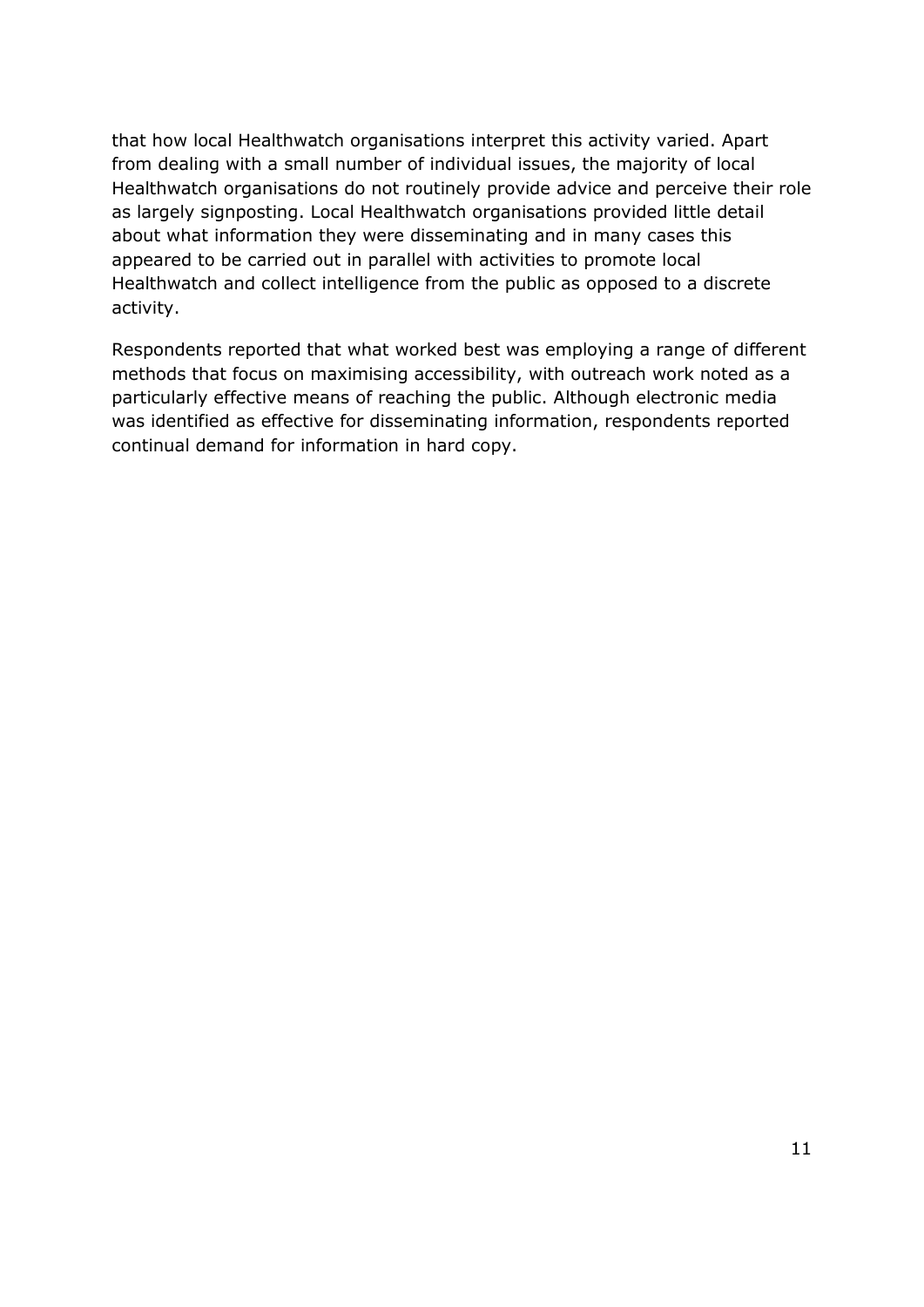# **B. Gathering intelligence on people's views and experiences of health and social care services**

This activity includes:

- (i) gathering people's views and experiences of health and social care services
- (ii) enabling local people to directly monitor the standard of provision in local health and social care services
- position and making reports and recommendations about how services could or should be improved. (iii) bringing together the views of local people into an evidence-based

# **(i) Gathering people's views and experiences of health and social care services**

## *What local Healthwatch organisations are doing*

Four approaches predominate:

- proactively seeking views through attending community events, holding their own dedicated events, conducting surveys, focus groups, interviews, observations and workshops
- providing reactive mechanisms for people to provide their views, such as drop-in sessions, feedback forms, comment cards, social media and via websites
- incorporating intelligence gathered from local voluntary and community sector organisations, including those who act as the host organisation or are directly involved as formal partners in the local Healthwatch structure
- accessing other existing data, particularly that available online such as GP survey results, public feedback websites like Patient Opinion and NHS Choices, and local and national media stories.

 Most of these activities focus on opportunistically gathering views and experiences of provision in general. When more proactive approaches are used, these are generally either to collect views and experiences on specific topics, or as part of an explicit 'research project', where surveys, interviews and focus groups are designed, carried out and analysed.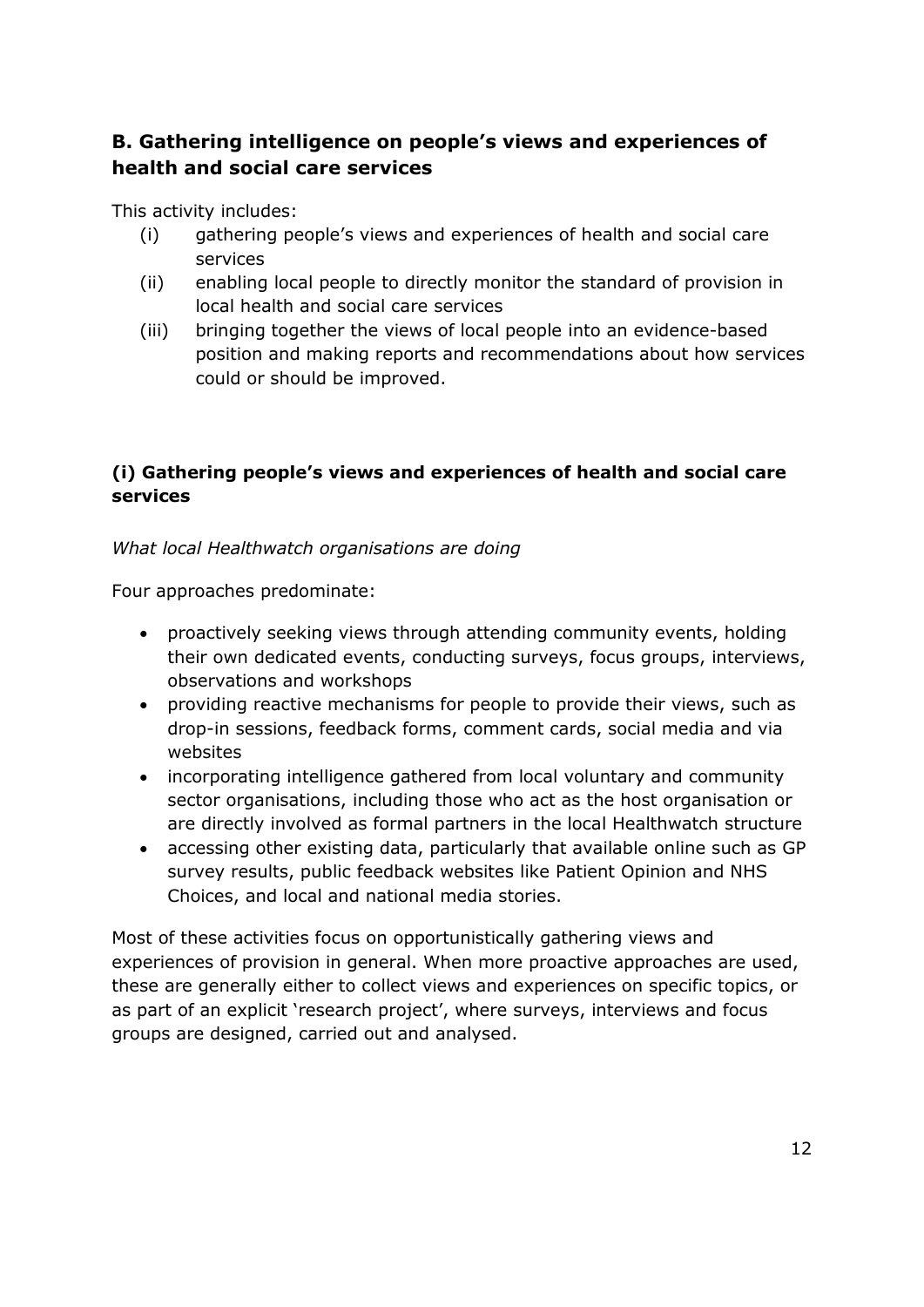Alongside conducting their own engagement and data collection work, several local Healthwatch organisations also support and influence others to ensure that their processes for consulting and engaging the public are working well. They do this through:

- encouraging different, related local engagement efforts to be more joinedup
- promoting and supporting best practice in engagement
- developing standards for engagement activity and providing toolkits and training
- challenging the deadlines around local consultations and arguing for extensions to enable appropriate engagement with the public
- being contracted to provide engagement activity on behalf of other organisations, particularly local clinical commissioning groups (CCGs).

## *Effectiveness in this area*

 Respondents felt that, of all their activities, they were most effective at gathering people's views, with 91 per cent saying that this work was either progressing really well or that they were making good progress with more still to do. Local commissioners in our case study sites generally agreed that this activity was one of their local Healthwatch organisation's particular strengths.

 Activities that involved local Healthwatch organisations reaching out and engaging directly with the community were highlighted as particularly effective. that were not unduly influenced by a particular perspective. Surveys and focus groups were also noted for being able to guide information collection and work with groups on a particular issue. Outreach approaches were valued in ensuring collection of a wide range of views

 Some local Healthwatch organisations reported that they focused on gathering views from 'seldom heard' or 'hard-to-reach' groups. Local commissioners can find this particularly helpful in filling in gaps in their knowledge, but local Healthwatch organisations themselves inevitably reported challenges in children and young people; specific BME groups; people in work; people with sensory impairments; and older people in residential care, receiving domiciliary gathering views from some groups of people; the hardest to reach groups were: care or who were isolated.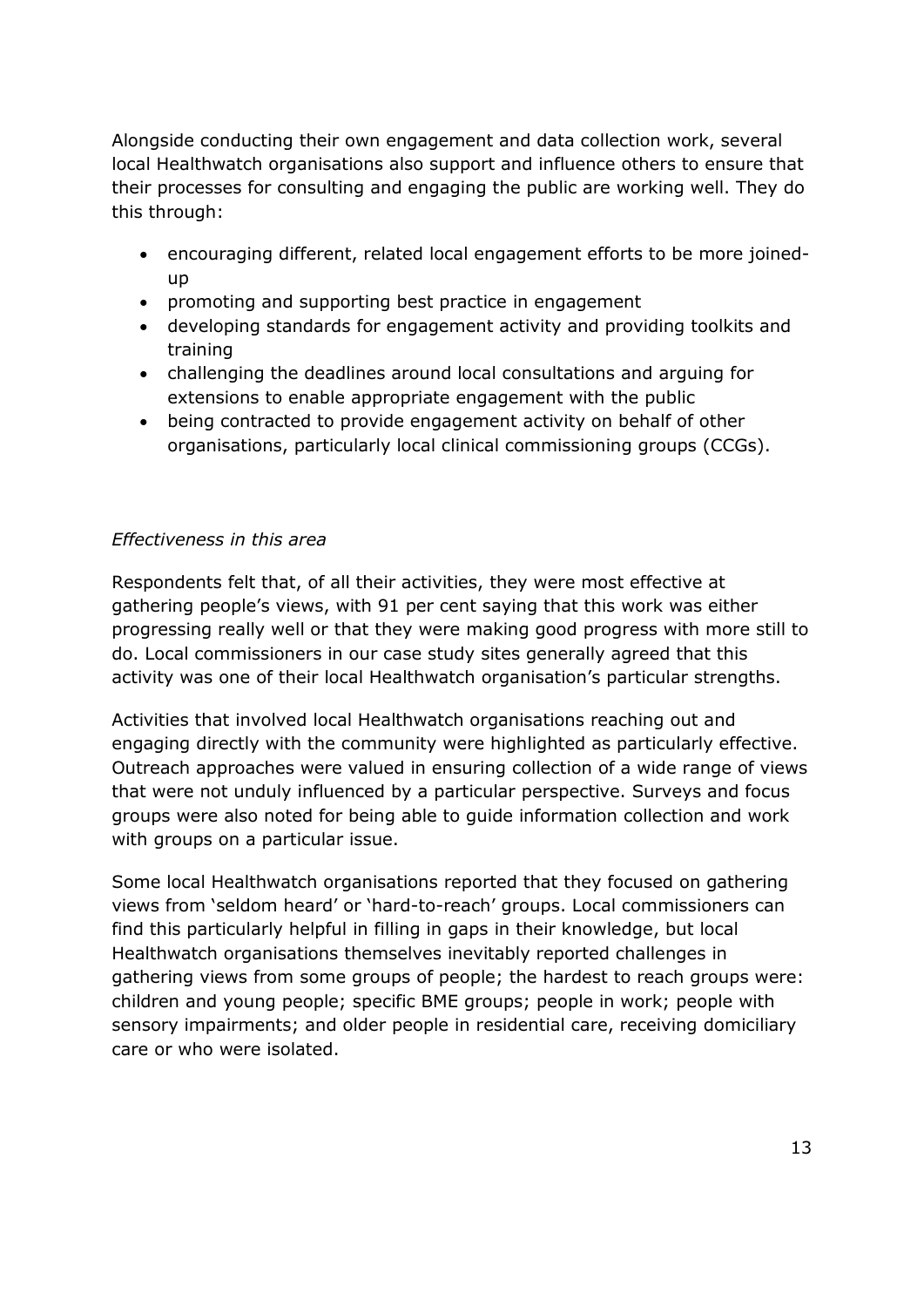## **(ii) Enabling local people to directly monitor the standard of provision in local health and social care services**

#### *What local Healthwatch organisations are doing*

 Local Healthwatch organisations often saw the routine collection of views and experiences as a core part of monitoring provision. However, they reported that they most commonly directly monitor provision by conducting 'enter and view' visits, or engaging in similar structured approaches such as PLACE assessments (patient-led assessments of the care environment) and 15-step challenge visits (a method for understanding the quality of care from patients' perspective).

 Many of these activities are carried out with the prior agreement of the provider. A few Healthwatch organisations reported that they do not carry out any direct monitoring activity. One of our case study sites explained that they felt unclear about the criteria they should apply to justify an 'enter and view' visit, and so did not do any. Others varied in how they decided to conduct visits, with some seeing the use of 'enter and view' as appropriate only when serious or multiple how they gather their intelligence. concerns are raised, whereas others see this power as a more routine part of

#### *Effectiveness in this area*

 Around two-thirds of local Healthwatch survey respondents felt this activity was progressing well, making this one of the areas that overall they felt to be progressing least well.

 out monitoring activity, describing 'suspicion' and 'obstruction'. Providers were also reported to have raised questions about the legitimacy of local Healthwatch conducting these activities. From our survey, defensive responses were more Several respondents reported tensions and difficulties with providers in carrying often encountered in relation to social care services than NHS services.

 Many local Healthwatch organisations rely on volunteers to carry out these visits, and several told us how important it is that these volunteers are trained well, with some expressing concern that poorly trained 'enter and view' volunteers risk damaging Healthwatch's local reputation and relationships if these visits are carried out badly. Our stakeholder interviews expressed additional concerns about the focus of 'enter and view' activities. Activities focused on the views and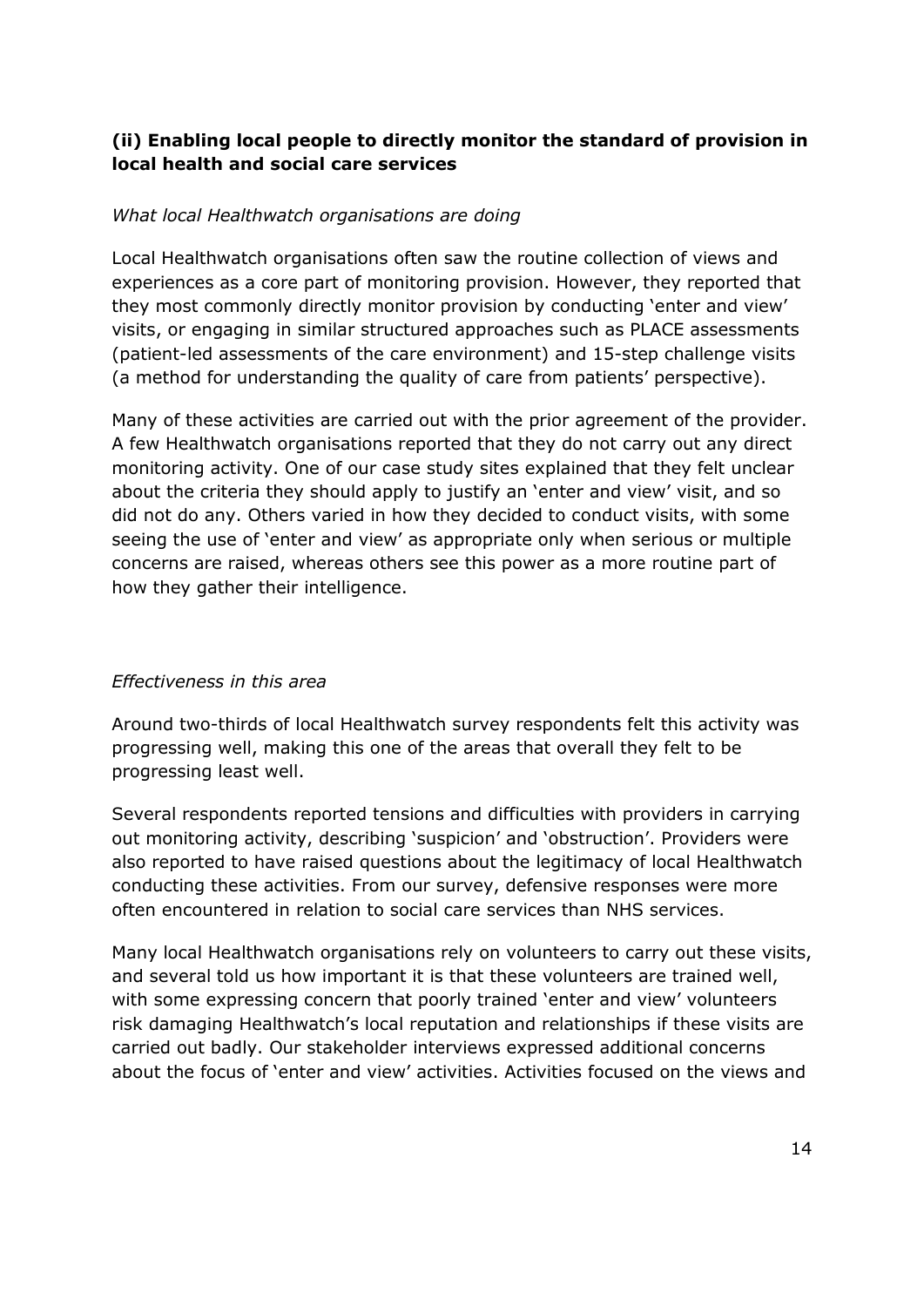experiences of patients were perceived as valuable, but where local Healthwatch were described as scrutinising services and in some cases commenting on areas such as clinical practice, this was seen as beyond their remit. Those local activity tended to report that they had good relationships with both providers and commissioners, where the purpose of visits was clearly explained to providers and providers responded with a genuine interest to the insights that Healthwatch could offer. Healthwatch organisations who felt they have particularly successful monitoring

 Our case study and survey participants often pointed out how selective they needed to be in carrying out direct monitoring activity. As one put it, their remit  covers '*six foundation trusts, 10 NHS hospitals, more than 50 care agencies, 90 dentists and hundreds of GPs'*, so this activity can only be carried out for a small proportion of providers in its area.

 Two of our case study sites reported that this activity was key to achieving 'incremental' and direct impact on patient care, explaining that these visits had allowed them to raise specific issues with frontline staff and see those issues addressed quickly.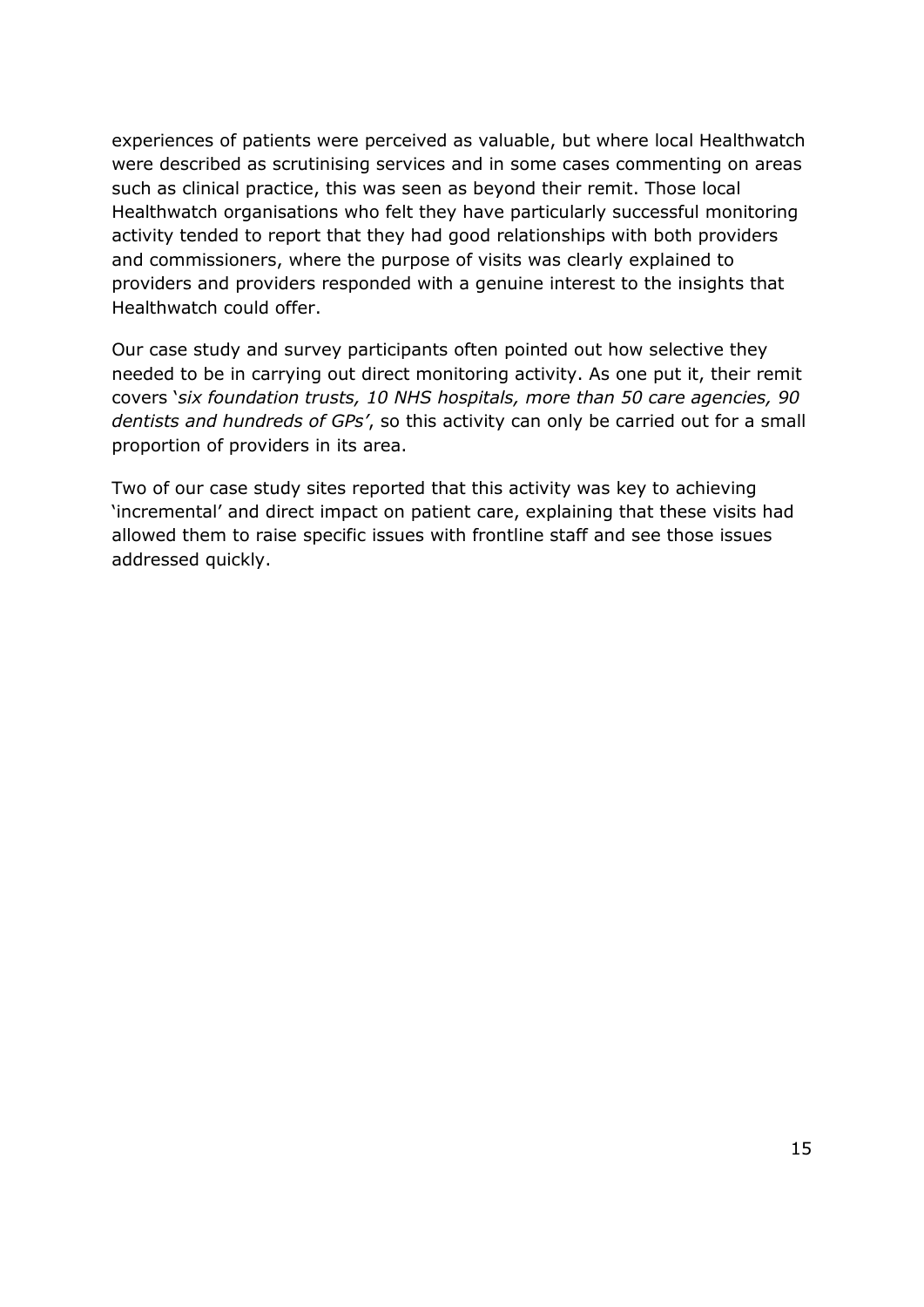## **(iii) Bringing together the views of local people into an evidence-based position, and making reports and recommendations about how services could or should be improved**

#### *What local Healthwatch organisations are doing*

 Two approaches predominated in the survey. The most common approach described was to collate individual feedback into summary statistics or regular reports, with some explaining that they '*scan feedback for themes'*. A few local  Healthwatch organisations reported '*everything we hear, however small'*, either directly to providers or in their regular reports. A second approach relates to the a particular issue, into reports. Methods of forming evidence for reports often reflected those used in collating individual feedback. However, a few local sources in order to build a volume of evidence and corroborate perspectives. collation of views and experiences, often as part of a discrete project focused on Healthwatch organisations report collating evidence gathered from multiple

 How recommendations for action are generated seems to vary, with local Healthwatch boards sometimes discussing and refining the recommendations before the final report is completed. A few local Healthwatch organisations told us that they do not see it is their role to develop recommendations for stakeholders, arguing '*we present the evidence and it is up to them to decide what to do about it'.* 

#### *Effectiveness in this area*

 Four out of every five of our local Healthwatch survey respondents felt that this work was progressing well. In three of our case study sites the reports highlighted as important outputs by our Healthwatch interviewees were also identified by at least some of the other local stakeholders as having been useful.

 Evidence from both our survey respondents and case study sites suggested that data collected on general views and experiences often reflected too many organisations also reported that they had difficulty in systematically identifying trends and that collection of corroborating data was challenging. disparate issues to support the creation of evidence. Local Healthwatch

 Some local Healthwatch organisations, including from our case study sites, told us that they frequently faced challenge and criticism for having small sample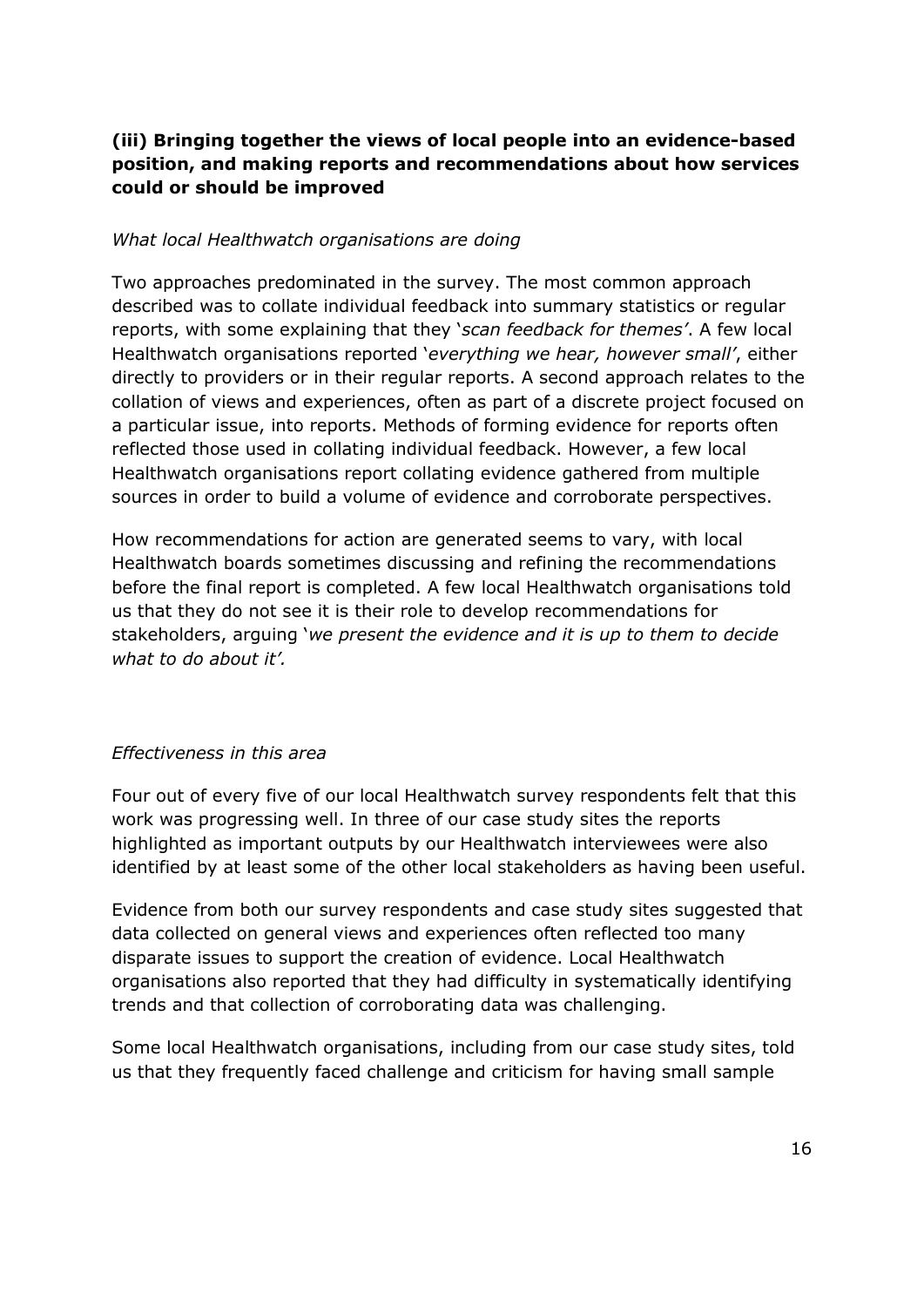people, even when methodically rigorous and well-presented, can nevertheless be challenged by decision-makers more used to statistical evidence based on large numbers, and so these challenges are not unique to local Healthwatch organisations and their work. Examples from both the survey and case studies, however, demonstrated that local Healthwatch organisations themselves also hold diverse views on what constitutes evidence, ranging from individual comments to work produced through more formal research methods. It is evident that in some cases this results in information being presented as evidence inappropriately, for example when an individual comment alone is used as evidence for a much wider group of people's views or proof of a wider problem. sizes, being *'unrepresentative'* of the wider population, or being *'anecdotal'* and therefore *'not robust'*. Qualitative research based on in-depth interviews with

problem.<br>Some of our case study sites told us how difficult it could be to develop good recommendations. As one survey respondent put it, '*It is easier to say what is there is much more we should know about the service before jumping to recommendations*.' Several local stakeholders across our case study sites also  expressed frustration at '*poorly specified or targeted recommendations'*, with local Healthwatch could be complex and did not lend themselves to simple recommendations. They also agreed that developing targeted recommendations demanded extensive knowledge of who is responsible for what in a local health and social care economy which has been particularly hard to understand in recent years given the '*constant state of flux'* local services and commissioning *not working than to make a recommendation for change… Sometimes we feel*  although some acknowledged that the issues and experiences that people raised responsibilities have been in.

 We were struck by how many local Healthwatch organisations cited producing a report as evidence of their impact, without any evidence for commitment to actions or actions taken as a result. This may reflect a feeling that these actions are the responsibility of others. This is understandable, but reports ultimately only have real value if they are listened to and acted upon. The local Healthwatch survey and case studies both demonstrated challenges between the process of creating evidence and then influencing change. This includes devising questions which produce evidence that local stakeholders find relevant and understanding the level of evidence required by different stakeholders and how it is used to make decisions. As one chief executive noted: '*They are quite formal reports we've presented but I think it's almost like gearing them up to match the language of the audience you're addressing them to. I think that's been really important to us.'*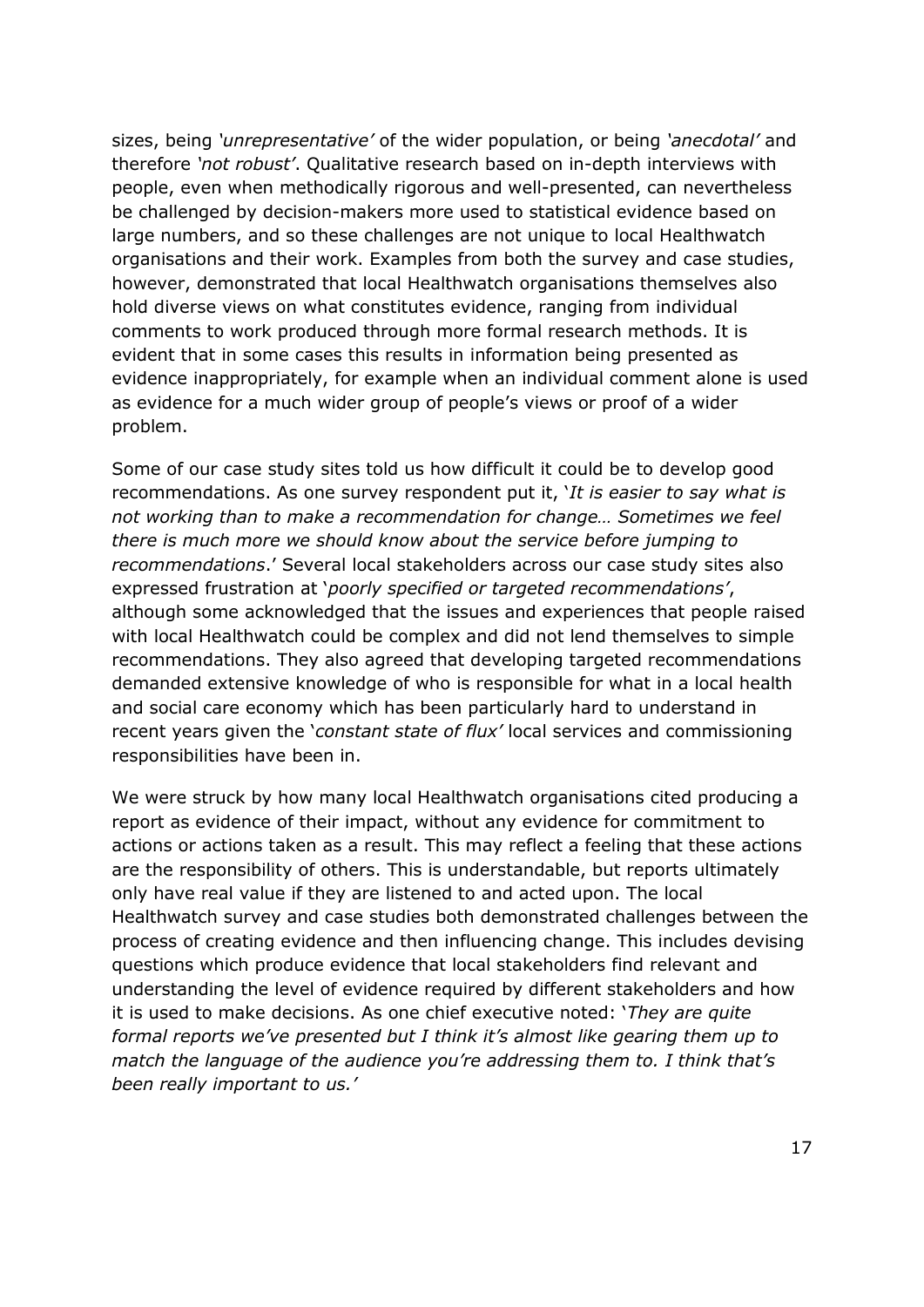influencing local providers and commissioners. The next section discusses how effective local Healthwatch organisations are in

# **C. Influencing the provision and commissioning of health and social care services**

This activity includes:

- (i) influencing health and social care providers
- (ii) influencing health and social care commissioners
- (iii) operating as a member of the health and wellbeing board
- (iv) sharing information with, and escalating concerns to, the Care Quality Commission
- Commission<br>(v) sharing information and intelligence with Healthwatch England.

# **(i) Influencing local health and social care providers**

*What local Healthwatch organisations are doing* 

 Local Healthwatch organisations describe their role in relation to providers in a number of ways, including:

- ensuring that the public voice counts during service change
- ensuring providers demonstrate and justify that service provision meets local needs
- providing feedback, raising concerns and holding providers to account for service delivery and accessibility.

 Taking part in committees and groups run by providers was seen by local Healthwatch organisations as an important element in being able to influence. Many contribute to providers' patient and public involvement groups, sit on provider committees and observe provider boards. Many local Healthwatch organisations also told us that they respond to providers' consultations and comment on their annual quality accounts.

 Sharing data and reports is another key way in which local Healthwatch organisations aimed to influence providers. The data shared varies widely. Some local Healthwatch reported '*sending every comment we receive'*, others provide summaries, while a few only did so when they began to see a trend emerging or had higher numbers of comments. Reports produced by local Healthwatch,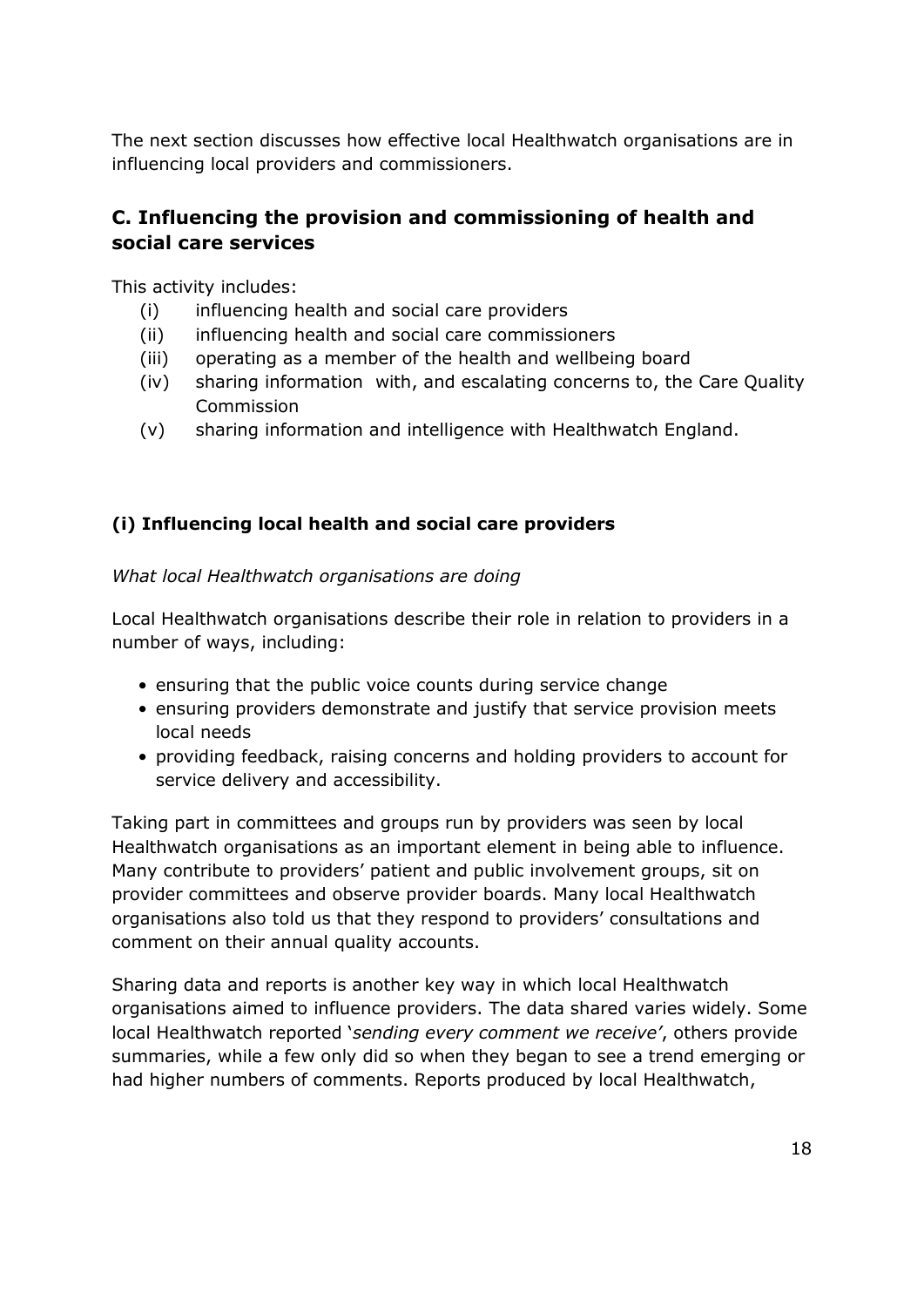including those from 'enter and view' visits, were also routinely shared with some organisations, highlighting feedback specific to individual services.

 Information was often shared via email but in many cases this was followed up by a face-to-face meeting with individual providers. Some of these represented These meetings were used to '*go through all the comments'*, raise concerns, discuss performance and improvements, but also serve to follow up on progress in response to issues previously raised. The value of these meetings often included the opportunity to address issues at a senior executive level. Some organisations also used these opportunities to share work they were doing and discuss the potential for joint working. regular opportunities to meet, while others are scheduled when necessary.

 There were a few examples of local Healthwatch organisations describing local voluntary sector organisations as a means of influence. This work included supporting providers to implement improvements, and contributing to reviews of themselves as working in partnership with providers and facilitating the voice of service provision.

#### *Effectiveness in this area*

 Of all the different routes for influencing change, directly influencing providers was the route that local Healthwatch survey respondents felt that they were most effective at, with 78 per cent saying this work was either progressing really well or that good progress was being made with more still to do.

 Respondents said that the most effective way of having influence was through having good relationships with providers. A combination of building relationships with individuals in strategic positions and engaging in provider-run committees and meetings enabled local Healthwatch organisations to raise issues at the appropriate level, and to ensure that they were '*at the table when actions and decisions are made'.* Participation also meant local Healthwatch organisations could be seen as playing a legitimate and credible role. As with the activity of developing evidence, a few respondents said they had insufficient knowledge and experience around which tactics and approaches to influencing would be most effective. A few respondents also said that having formal action plans or information-sharing and escalation protocols with providers ensured due process was followed for concerns and issues they raised.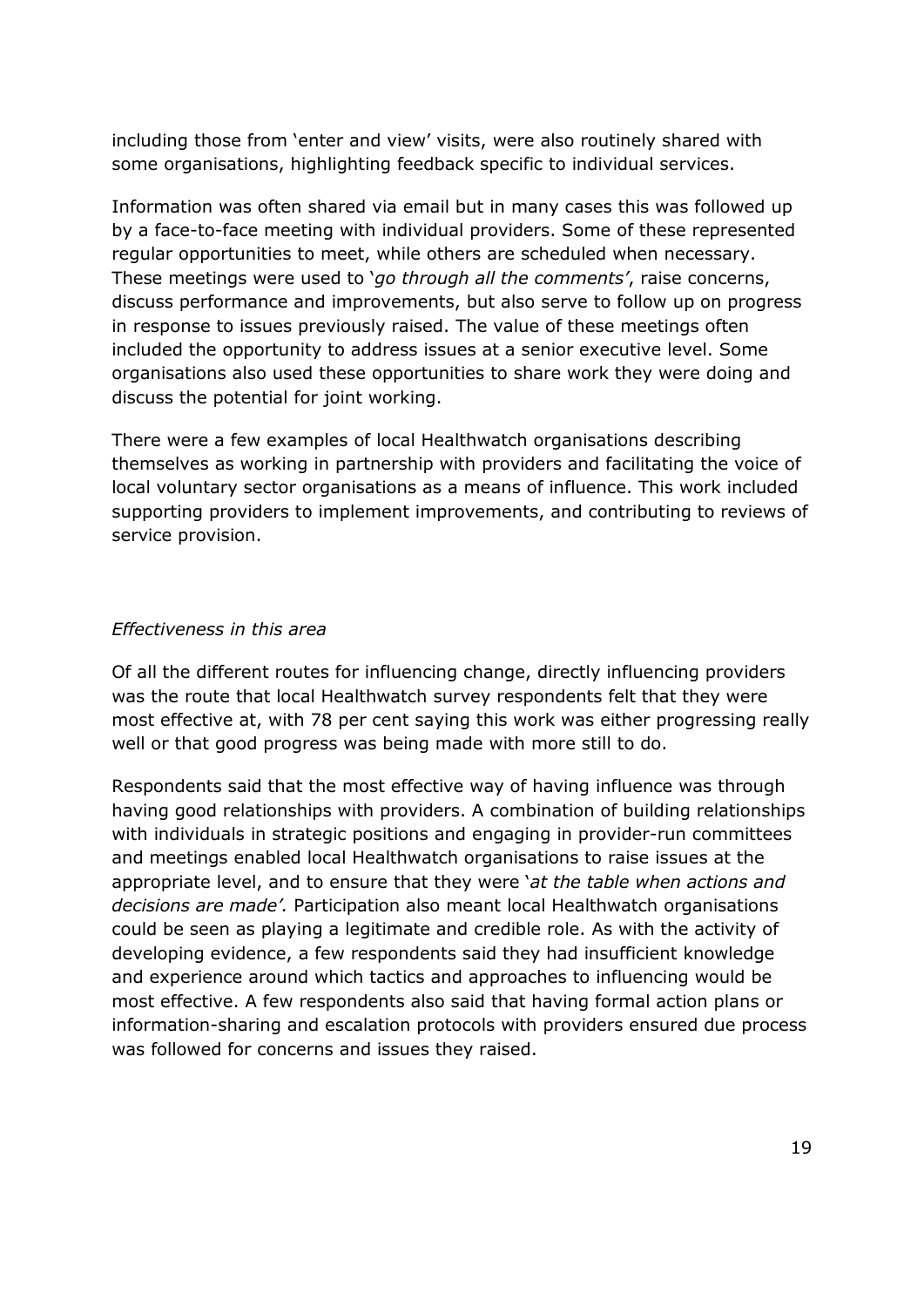However, as discussed above, many local Healthwatch organisations described their work here only in terms of submitting reports rather than being able to demonstrate that the providers had made changes as a result. Two local Healthwatch organisations told us that after sending a report they invoked their statutory powers and requested a response within 20 days, others reported asking the provider for information on what they proposed to do and for evidence that they had taken the feedback into consideration and had taken appropriate action. A few respondents noted the need for tenacity and persistence in influencing providers, with one respondent saying '*If we don't follow up, they don't do anything.'* 

 A few local Healthwatch organisations reported that influencing primary care and  *number of small and independent providers*'. This is partly due to the number of organisations to influence, but also because smaller providers seem to be less likely to have heard of Healthwatch and/or understand their role and powers. social care providers was harder than influencing NHS hospital trusts, '*due to the*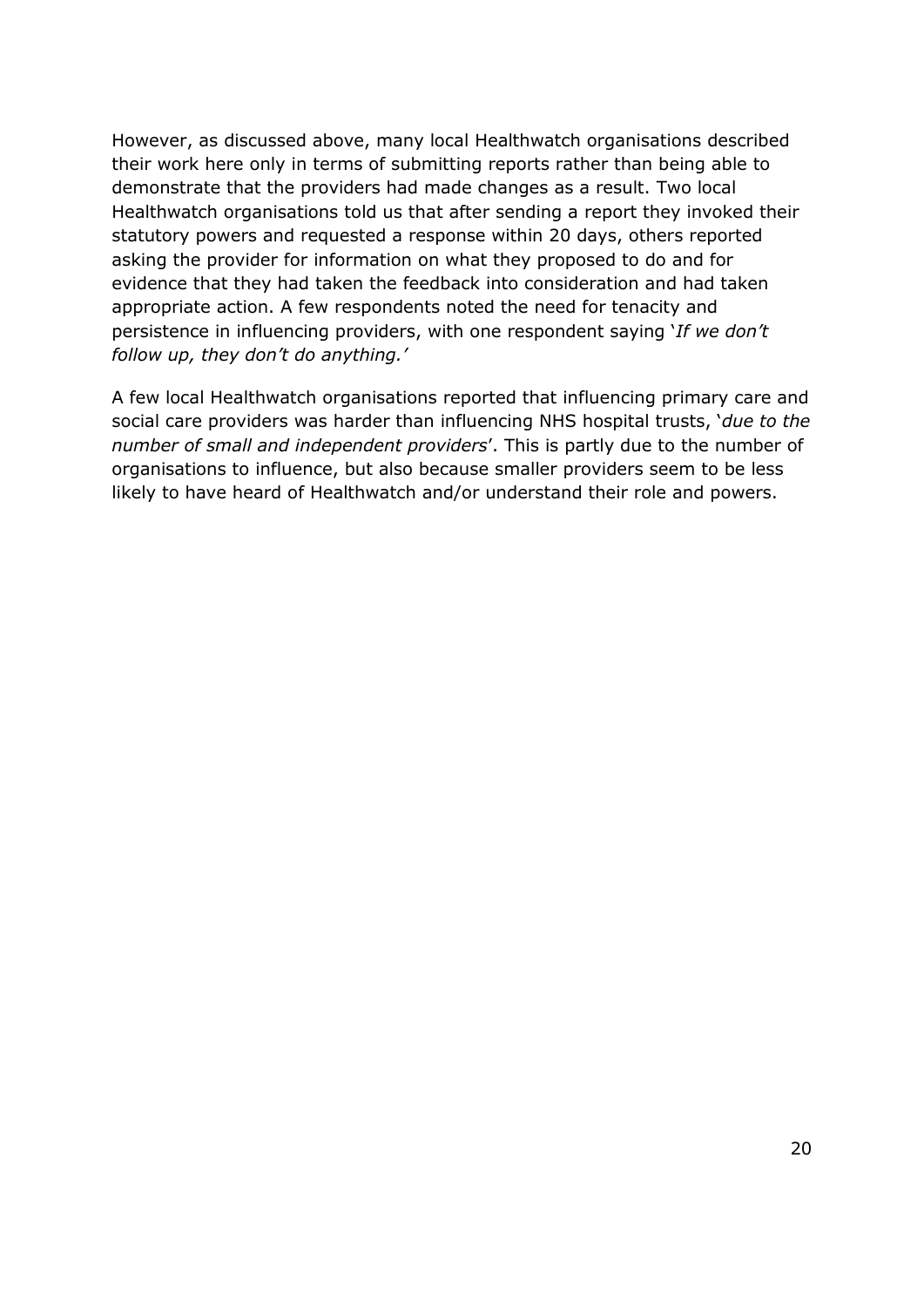## **(ii) Influencing commissioning of services through CCGs, local authorities and NHS England**

## *What local Healthwatch organisations are doing*

 Most respondents to our survey reported having done work to influence their local clinical commissioning group(s), with a slightly lower proportion describing influencing local authority commissioners.

 commissioning and other strategic groups, for example, on CCG boards and governing committees, the CCG patient and public involvement (PPI) forum, strategic boards and working groups, quality surveillance groups and safeguarding boards. Most also hold individual meetings with commissioners. These range from regular meetings with the council and CCG leads to specially are used to feed back information, report on specific pieces of work and build Most local Healthwatch organisations have some representatives on scheduled meetings that also include specific commissioners. These meetings relationships to gain strategic influence.

Key approaches to influencing commissioning include:

- • sharing data and intelligence, for example, raising issues of concern and reporting on findings of 'enter and view' visits with the relevant local authority scrutiny body
- place in relation to specific services and areas of care • challenging commissioners on the improvements they are putting in
- • escalating issues to commissioners when Healthwatch feels the pathway and threshold for escalation varies) response of the provider has been inadequate (although the process,
- • challenging commissioners on their engagement and consultation activities
- being involved in commissioners' tendering and contracting processes – several local Healthwatch organisations report being involved in procurement and interview panels as a representative of public voice.

 As discussed above, several local Healthwatch organisations said they supported commissioners with their engagement activity, with a few reporting that they specifically recruited staff for this purpose. This work includes:

- providing advice on effective engagement
- reviewing documents to improve accessibility and readability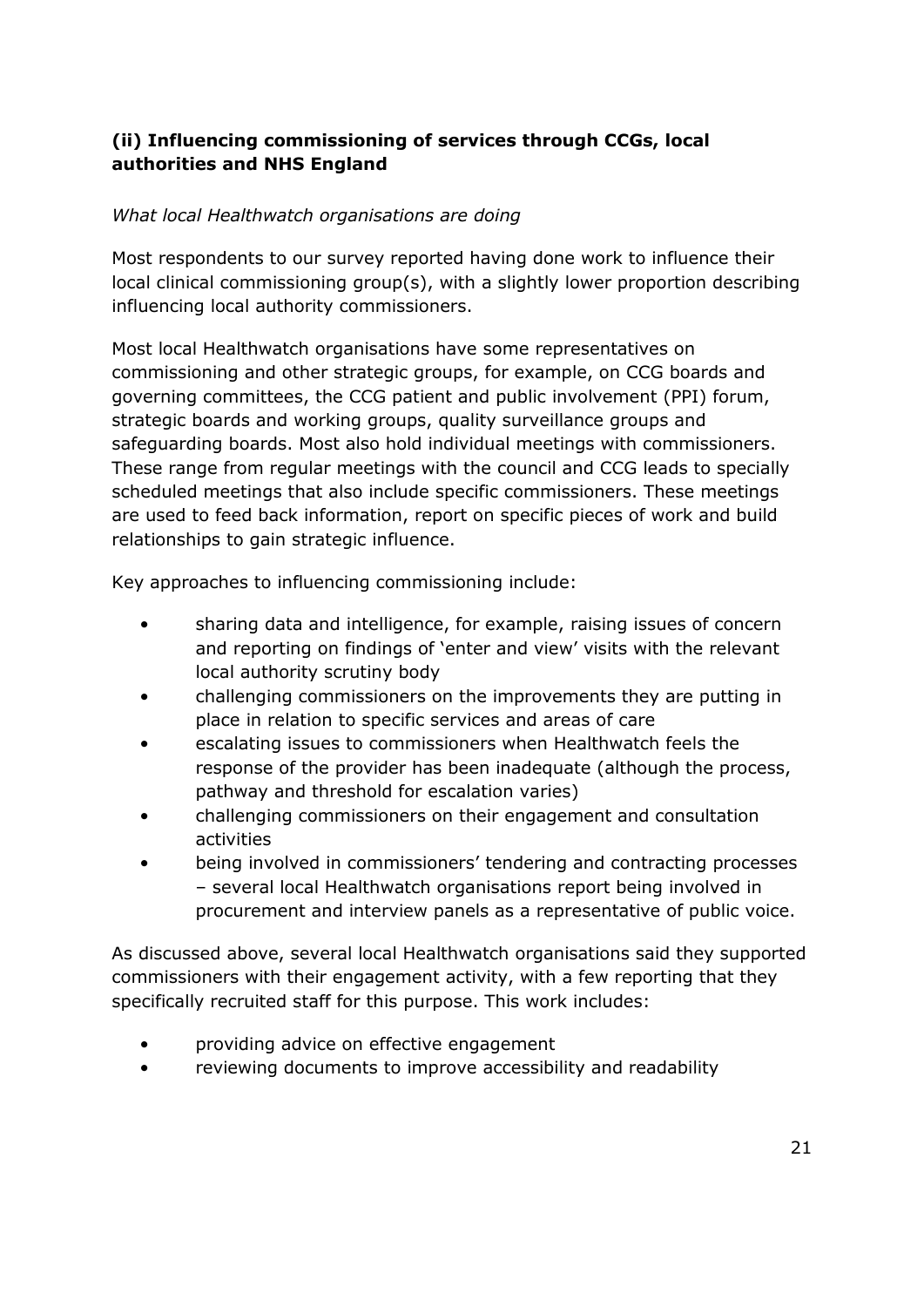- • offering volunteer training programmes
- • training members of CCGs in engagement
- • running public events on behalf of commissioners
- gathering views from the public on topics specifically requested by commissioners.

 From the case study sites, it appears that some local Healthwatch organisations voice of patients and the public and carrying out statutory activities, while others approach it as additional, commissioned activity undertaken on behalf of a local organisations perceived their role as being a part of the system or outside of it. In the former facilitating effective engagement of the public on behalf of and by others was perceived as a legitimate means of delivering their statutory activities and creating influence. However, it may also be related to the limited definition between what falls within core statutory activity, and what should be classed as additional work that complements local Healthwatch's remit, but falls see these engagement activities as a core part of their role in facilitating the partner. The approach to supporting the engagement activities of other stakeholders may be influenced by the degree to which individual Healthwatch outside of this core role.

 Very few of our survey respondents referred to having influence with NHS England and its commissioning of local primary care and specialised services. a focus on GP access. Several of our case study sites told us that changes in staffing and responsibilities within the local NHS England office made it difficult to know who to contact, and local NHS England primary care commissioners stressed that, because of the geographical areas they cover, they can deal with several Healthwatch organisations – eight in the case of one of our case study interviewees. One of our case study sites demonstrated a reasonably extensive relationship between the local Healthwatch and NHS England (with local Healthwatch running an engagement event on their behalf, for example) and the local NHS England commissioner reporting '*being on the phone with Healthwatch almost every day'*, but this level of engagement was rare and local Healthwatch organisations more often reported issues related to primary care to CCGs. This is notable given that a number of local Healthwatch organisations reported

## *Effectiveness in this area*

 influencing change, after influencing providers, with three-quarters saying this Respondents felt that this activity was the second most effective route for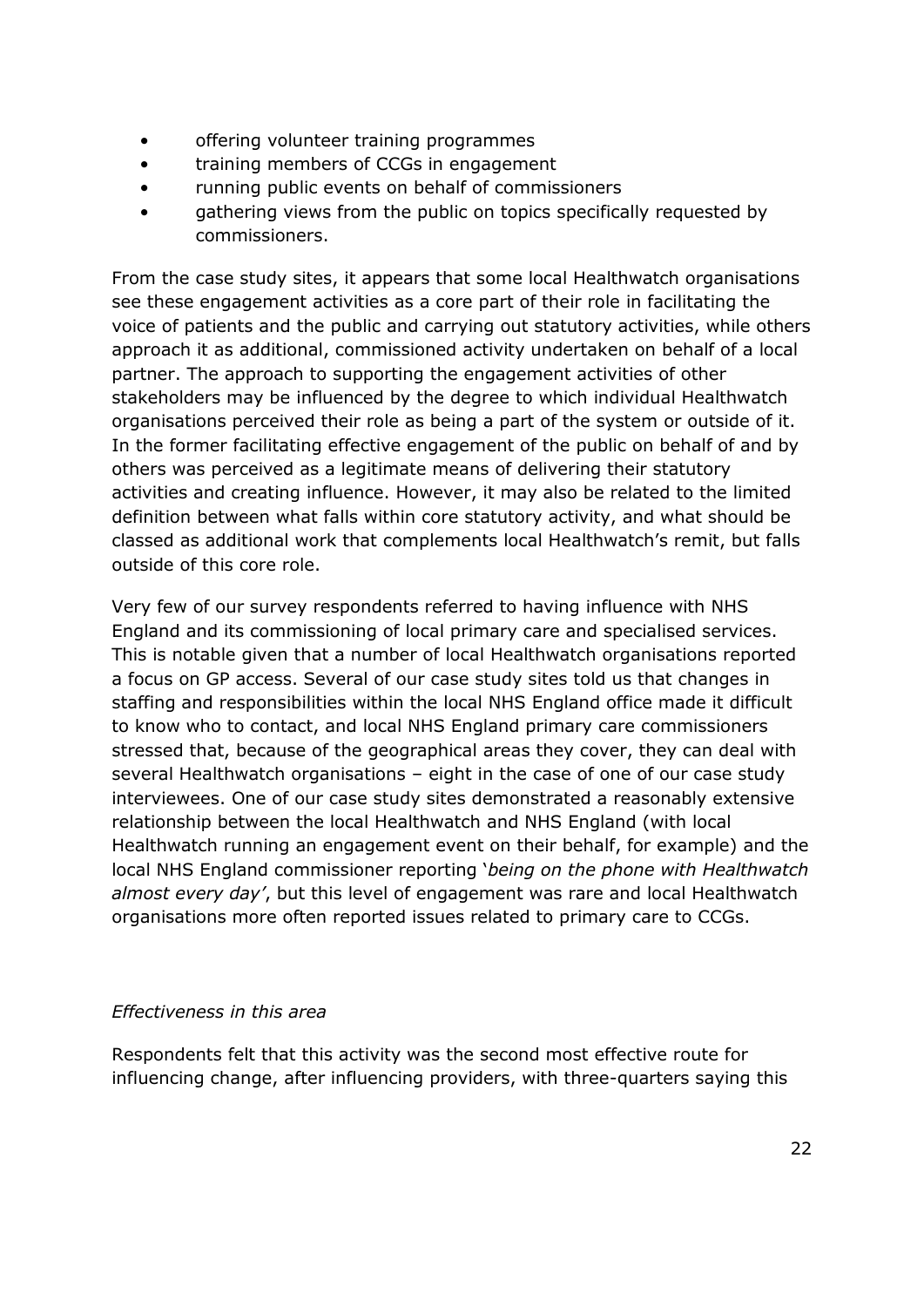work was either progressing really well or that good progress was being made with more still to do.

 Our CCG interviewees were generally positive about local Healthwatch's impact on commissioning, with most commenting that their influence was increasing as they become more established as organisations. One CCG chair told us that they felt their local Healthwatch organisation had helped to '*change the way that we engage with patients and communities, so it's much more meaningful and less tokenistic that we had in the PCT days*'. Another stressed how much they valued the intelligence that Healthwatch could offer. One commented that some work from their local Healthwatch into the lived experiences of people using mental health services '*gave us a quality of insight that… we would have probably never been able to grasp ourselves as an organisation'*.

 Many local Healthwatch organisations highlighted the importance of building good relationships and maintaining regular communication with commissioning organisations to ensure early involvement in processes and manageable timelines for ongoing input. This approach also meant that they were able to demonstrate how their involvement had influenced the process and outcome. A few local Healthwatch organisations emphasised the importance of taking every opportunity to get involved at the commissioning level.

 expected or wanted local Healthwatch to share their own priorities. Some expressed frustration at a lack of interest from local Healthwatch in the issues they felt were most pressing in their area (with one citing problems with hospital discharge as an example), and others expressed a more general lack of understanding about how local Healthwatch selects its priority issues. In contrast, another said they felt their local Healthwatch was not particularly influential precisely because it only raised issues which were already identified as local priorities. Others welcomed the way in which local Healthwatch's independent choice of priorities helped to ensure that issues that the commissioners were not currently prioritising were kept on the agenda, with one  CCG recognising '*it helped us to remain focused on the prevention agenda'*. There were differences of view about the extent to which local stakeholders

 At a national level, the role that local Healthwatch organisations played in raising specific issues was described as extremely useful to '*add weight'* to the argument for national attention on a particular service, citing the example of addition, local Healthwatch's involvement in the local pathfinder work (as part of the care.data programme) was noted to have been a useful approach. local Healthwatch organisations' work on the gender-identity pathway. In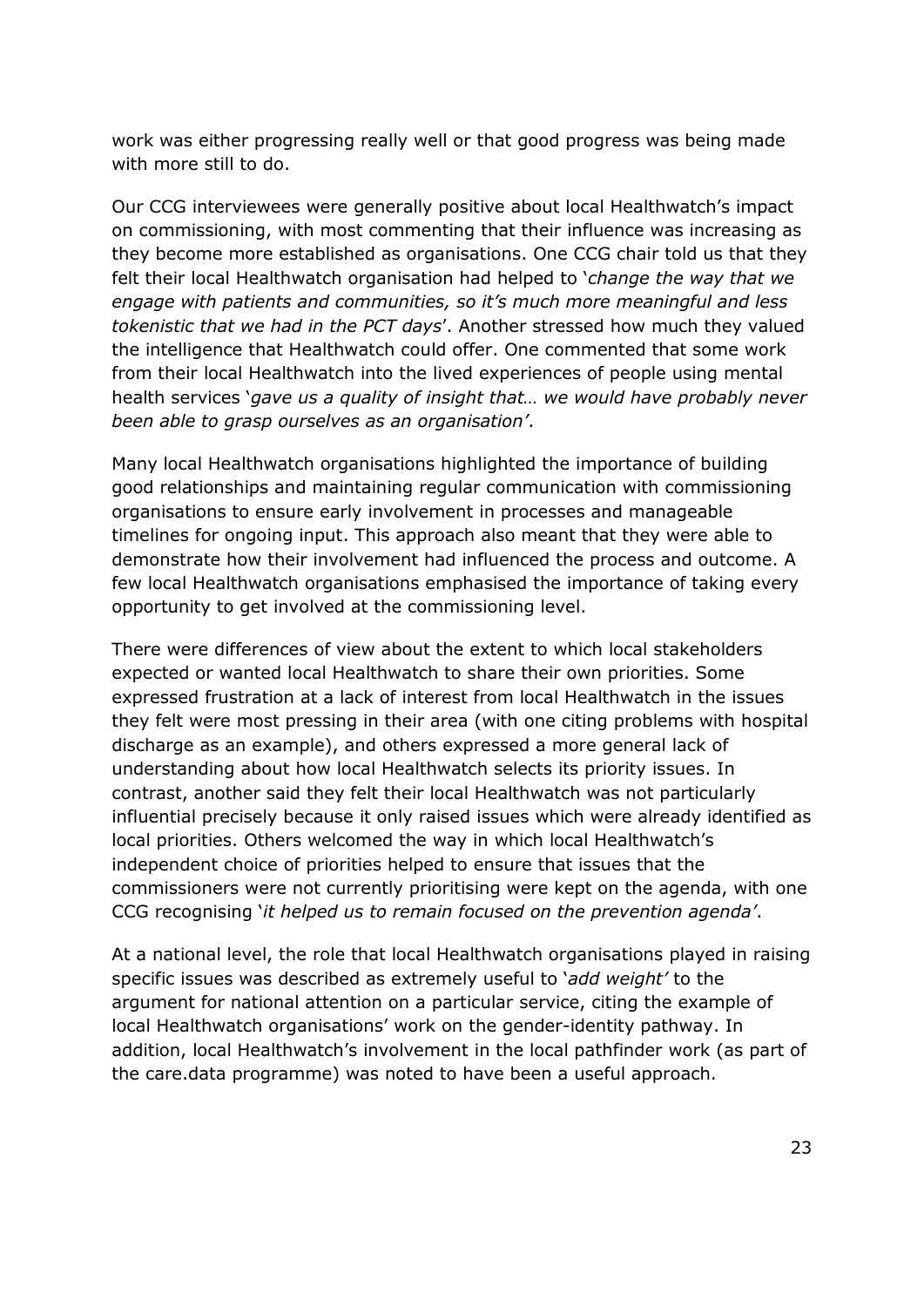## **(iii) Operating as a member of a health and wellbeing board**

## *What local Healthwatch organisations are doing*

 One of the unique features of local Healthwatch organisations is their statutory seat on the local health and wellbeing board (HWB). Most local Healthwatch survey respondents reported attending HWB meetings and, in addition, a number reported attending sub-committees as well as the board itself. The perceived roles of local Healthwatch organisations on the board included:

- representing patient and public views
- ensuring that the patient and public voice is heard
- acting as a critical friend and offering challenge.

 Some local Healthwatch organisations had a regular or standing agenda item at their HWB to present their work and share their information and intelligence. They shared a range of information including specific issues they have identified, they had, and an overview of current work. In doing this they sought to: reports and findings from completed work, examples of the impact and influence

- highlight and promote the role and work of local Healthwatch
- cascade their work through the HWB
- inform the HWB and raise concerns.

 Local Healthwatch organisations also feed in to specific themes of the HWB meetings, on-going work streams, or particular elements of the HWB remit, such as the joint strategic needs assessment (JSNA). In some cases local Healthwatch intelligence collected by the organisation; however, in others their contribution is as a representative of the public that is informed by the perspective of being a member of the public, but not necessarily by their individual views. organisations report that their contributions to the HWB are based on

 Respondents felt that one of the most prominent roles played by local Healthwatch organisations is ensuring appropriate engagement with the public and patients by others on the board. In practice they are supporting and facilitating this by: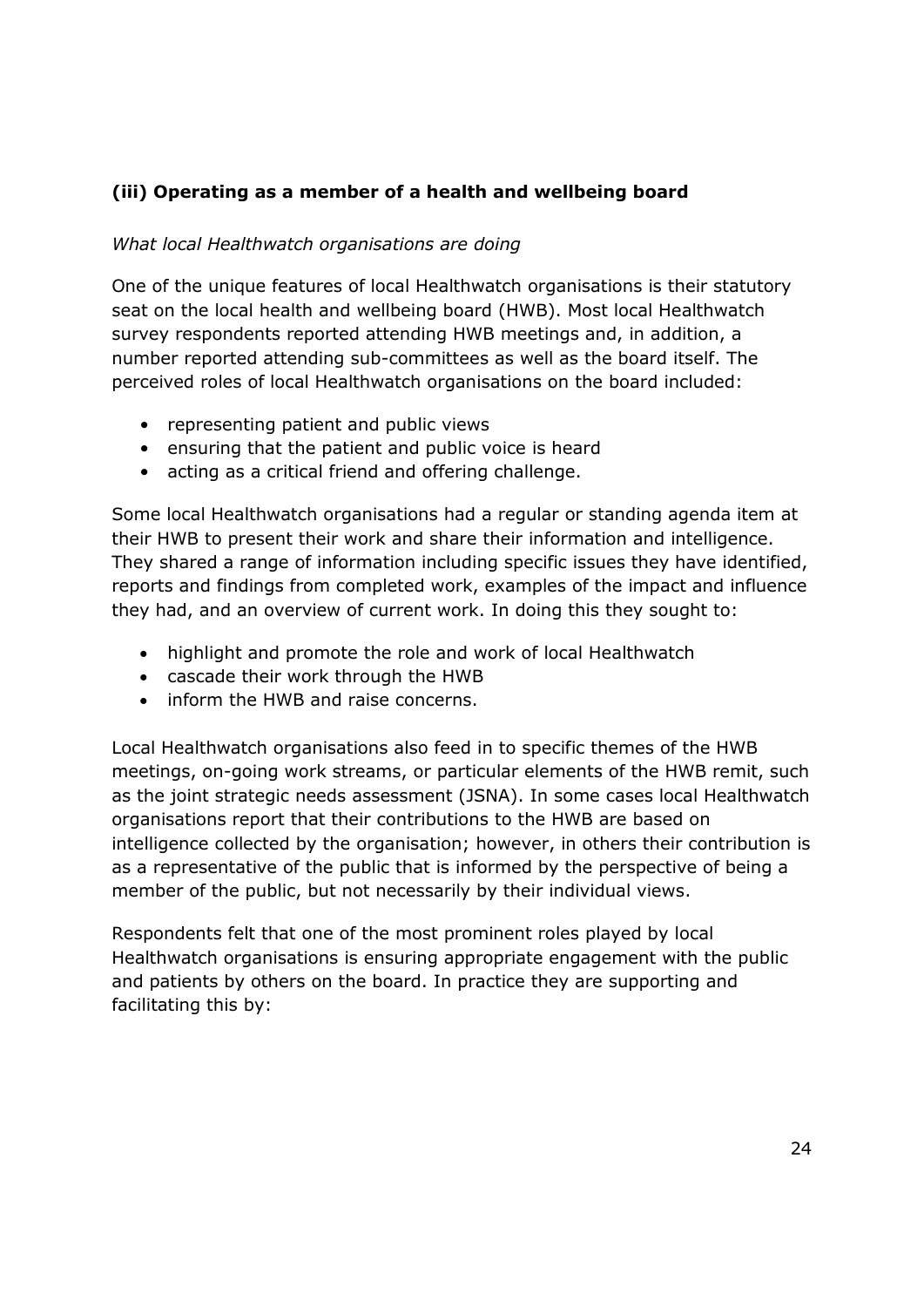- pushing for engagement to be on the agenda of the HWB and, in one instance, running development sessions for HWB members on engagement
- facilitating the involvement of members of the public both in HWB work streams and more widely by aiding HWBs to plan and run community and public engagement events
- carrying out engagement activity on behalf of the HWB
- providing feedback on engagement to date some local Healthwatch group, in some instances as chair or co-chair. organisations sit on the communications and engagement committee/task

Some local Healthwatch organisations challenged the HWB by:

- influencing the choice and wording of priorities in the JSNA
- challenging the operation of the board, for example, by pressing for a fuller discussion of particular issues
- challenging other stakeholders present, and raising specific concerns with specific organisations
- questioning the role and leadership of the HWB
- threatening to vote against a particular decision as a means of re-negotiating concerns.

#### *Effectiveness in this area*

 Only around two-thirds of local Healthwatch survey respondents felt this activity was progressing well, making this one of the areas that overall local Healthwatch feel is progressing least well. In general, the HWB interviewees in our case study sites felt that the role of Healthwatch was still developing, with several commenting that in recent months in particular '*things are beginning to work*'. and developing their role and influence. One HWB interviewee acknowledged that the boards themselves are still forming

 Often both local authority commissioners and HWB members we spoke to be '*positive but challenging'*. Some contrasted this with a more adversarial and difficult relationship with previous Local Involvement Networks (LINks). They highlighted the importance of having a Healthwatch representative with the influence at a strategic level, and the ability to make contributions based on praised local Healthwatch organisations' leaders for their '*balance*', and ability to requisite experience, knowledge and confidence to build relationships and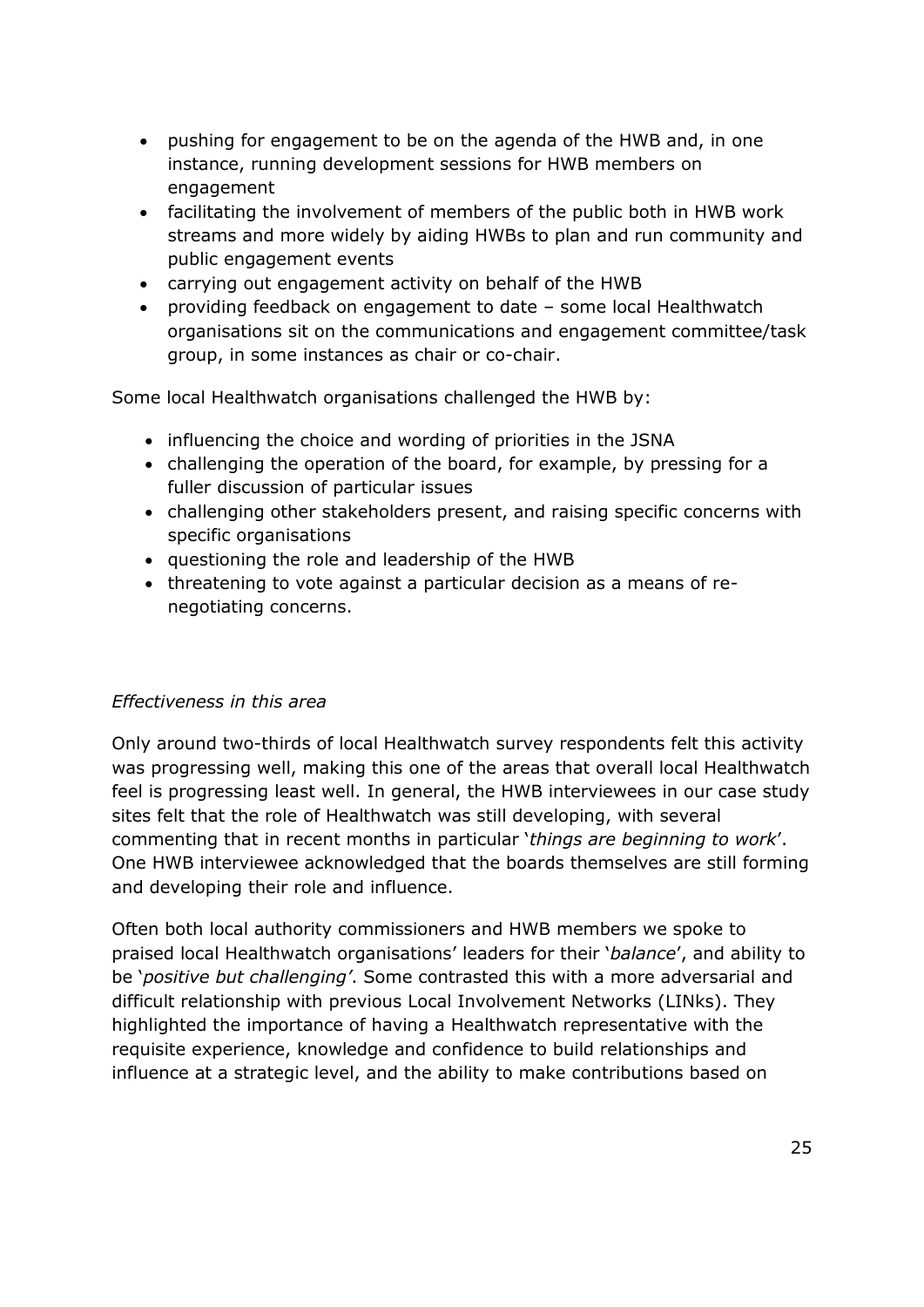evidence in a timely manner, which supported the credibility of local Healthwatch.

 One local authority commissioner commented on how challenging it was for one voice in a large meeting of organisations wielding large commissioning budgets to represent the voice of the people. Several local Healthwatch leaders themselves told us how they feel that many decisions are taken outside of the HWB meeting itself, and so influencing those decisions is challenging '*since you're not in the room'*.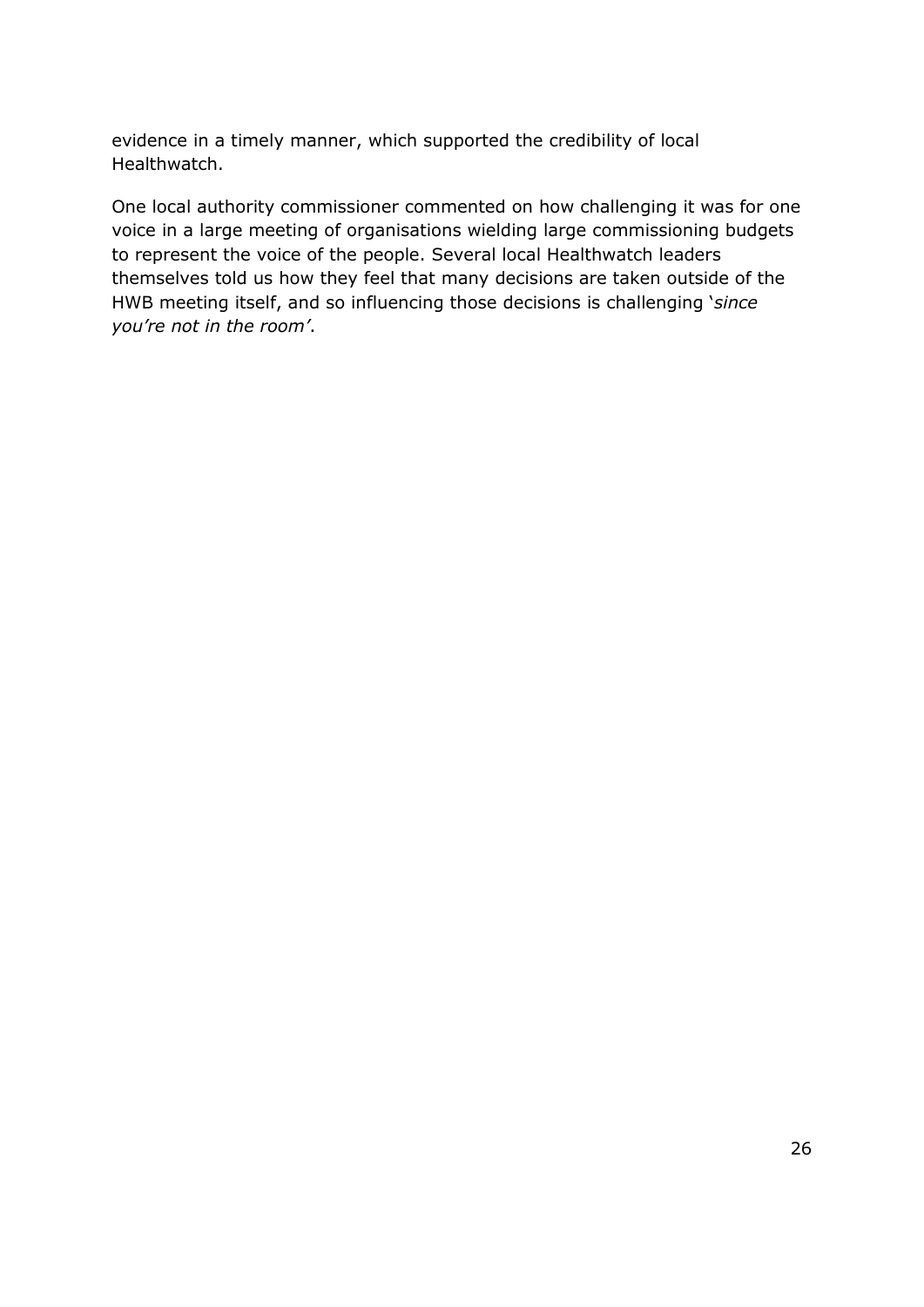## **(iv) Sharing information with, and escalating concerns, to the Care Quality Commission**

## *What local Healthwatch organisations are doing*

 Local Healthwatch are interacting in a range of ways with the Care Quality Commission (CQC). They are:

- sharing their reports, enter and view reports and other intelligence and feedback
- escalating specific concerns
- website, communicating directly with the lead inspector and inspection teams, helping inspectors reach specific groups and contributing to listening events. contributing to CQC inspections through providing intelligence via the

## *Effectiveness in this area*

 Around two-thirds of our local Healthwatch survey respondents felt this activity was progressing well, making this another of the areas that overall local Healthwatch organisations felt was progressing least well. Many local Healthwatch organisations spoke of named contacts as key to building a strong, constructive and mutually beneficial relationship between CQC and local Healthwatch. These individuals are a point of contact for submitting reports, facilitating local Healthwatch involvement in inspections – particularly by ensuring that local Healthwatch are given good advance notice of local inspections – and raising issues/sharing intelligence outside the inspection this initially difficult, several Healthwatch organisations are reporting that good regime. While staff turnover and restructuring within CQC seems to have made contacts have now been established.

 building relationships and sharing information with CQC. This included regular meetings with local CQC reps and local inspectors and joint attendance at meetings such as quality surveillance groups. These meetings serve as a means to share information and enable local Healthwatch to successfully plan and deliver engagement activity with and around inspections. Local Healthwatch organisations noted the value of meetings as a means of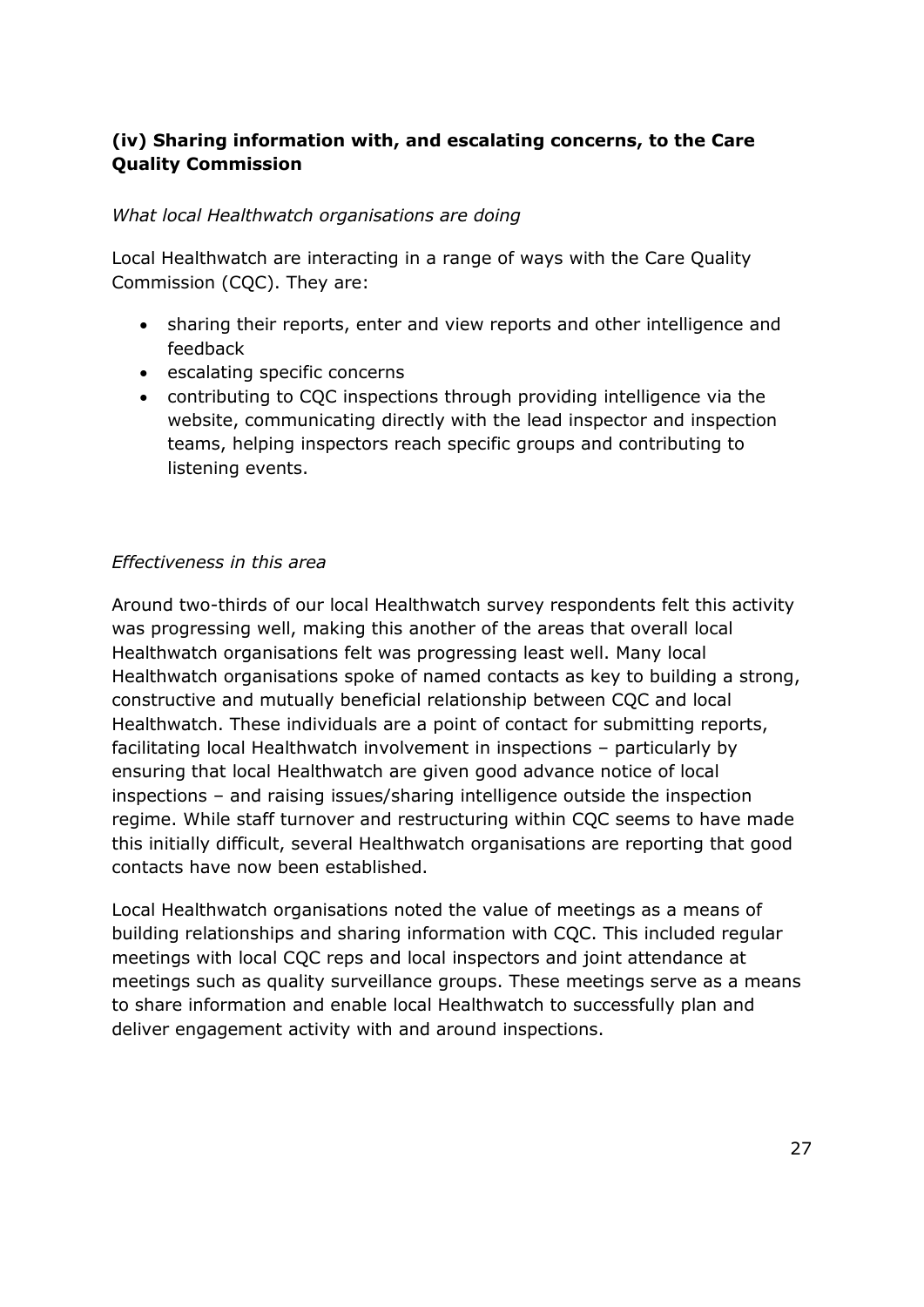obtaining feedback from CQC. Local Healthwatch organisations were in general more likely to receive a response from CQC when raising specific issues or concerns, than when sharing data. However, their contributions more generally were not always acknowledged, and in relation to inspections many local Healthwatch were keen to understand if and how information submitted had perceived as somewhat one way, with local Healthwatch being asked to supply information but receiving little in return. One of the major issues that local Healthwatch organisations identified was contributed. There was a sense that the relationship with CQC was often

 Building strong links between local Healthwatch organisations and CQC requires an understanding of what each organisation does and how. Local Healthwatch organisations reported that they were not always clear about how CQC worked, its priorities and what information it required. They also felt that often CQC lacked an understanding of the role of local Healthwatch and the potential of its relationships with the public and providers. relationships with the public and providers.<br>
28<br>
28<br>
28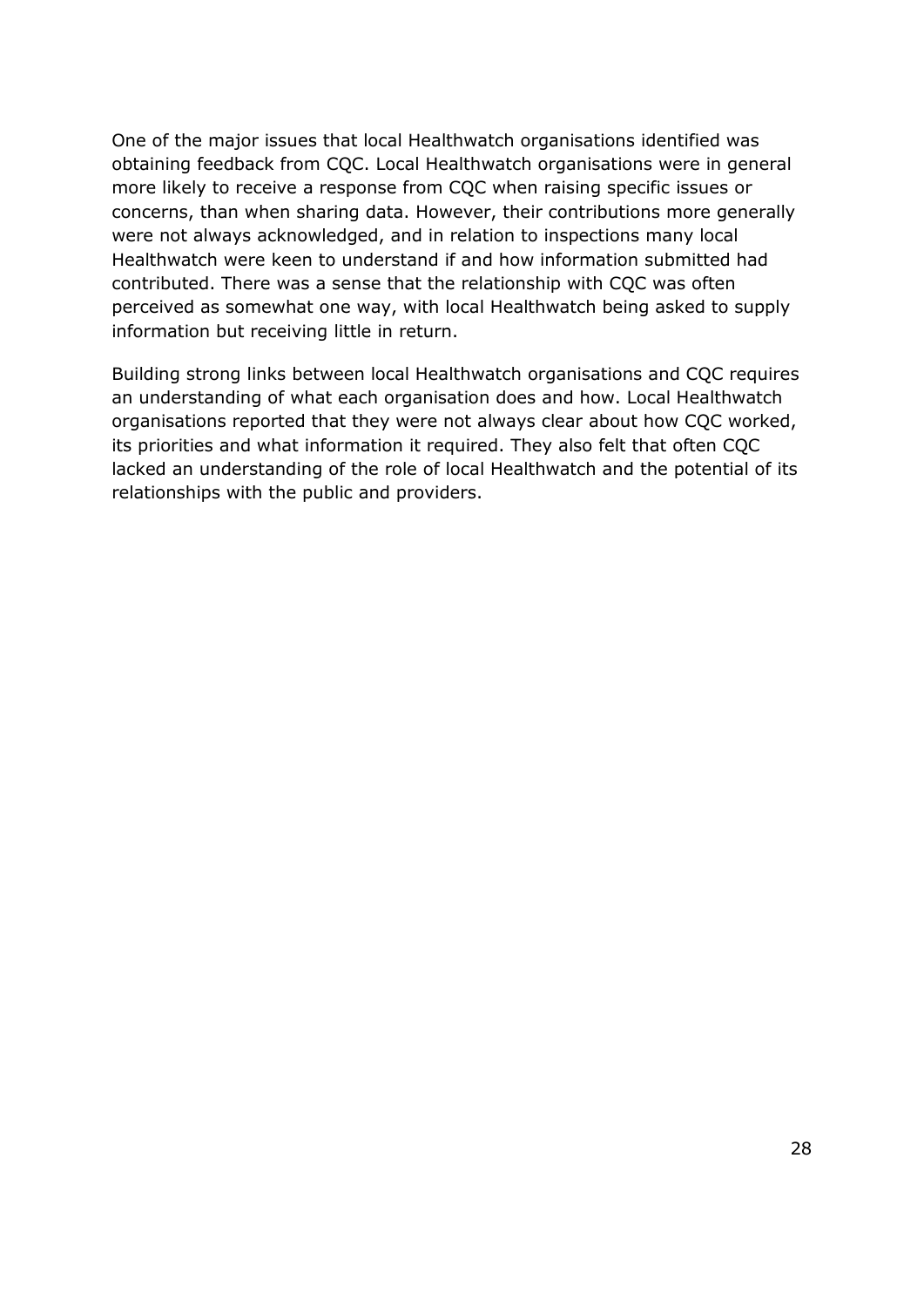## **(v) Sharing information and intelligence with Healthwatch England**

#### *What local Healthwatch organisations are doing*

 Local Healthwatch organisations are interacting in a range of ways with Healthwatch England. They are:

- sharing their reports, other intelligence and feedback
- escalating specific concerns
- feeding into national Healthwatch England projects.

#### *Effectiveness in this area*

 Around two-thirds of local Healthwatch survey respondents felt that this activity was progressing well, again making this activity one of those that overall local Healthwatch feel is progressing least well. As with CQC, clear lines of contact at a regional level are important to enable local Healthwatch to work effectively with Healthwatch England. Regional and wider network meetings were also felt to be valuable for sharing information and intelligence.

 Respondents said that routine data-sharing with Healthwatch England was problematic, mainly owing to difficulties experienced with the Healthwatch England platform. Many local Healthwatch organisations said there were significant challenges, including problems uploading information, limited usability of subsequent data and incompatibility with the systems used by local Healthwatch England platform as '*not fit for purpose'* and as a result several local Healthwatch organisations report not sharing routine data with Healthwatch Healthwatch organisations to collate information. One organisation described the England.

 Local Healthwatch organisations reported considerable uncertainty about which routine data Healthwatch England wanted and how it was used, and some of our case study sites raised questions about how Healthwatch England aggregated, analysed and used the intelligence it was sent.

 Information-sharing related to specific concerns and in particular to formal escalation of concerns appeared to be more successful. Several local Healthwatch organisations reported that the new escalation process was working well. A number of local Healthwatch organisations reported positive experiences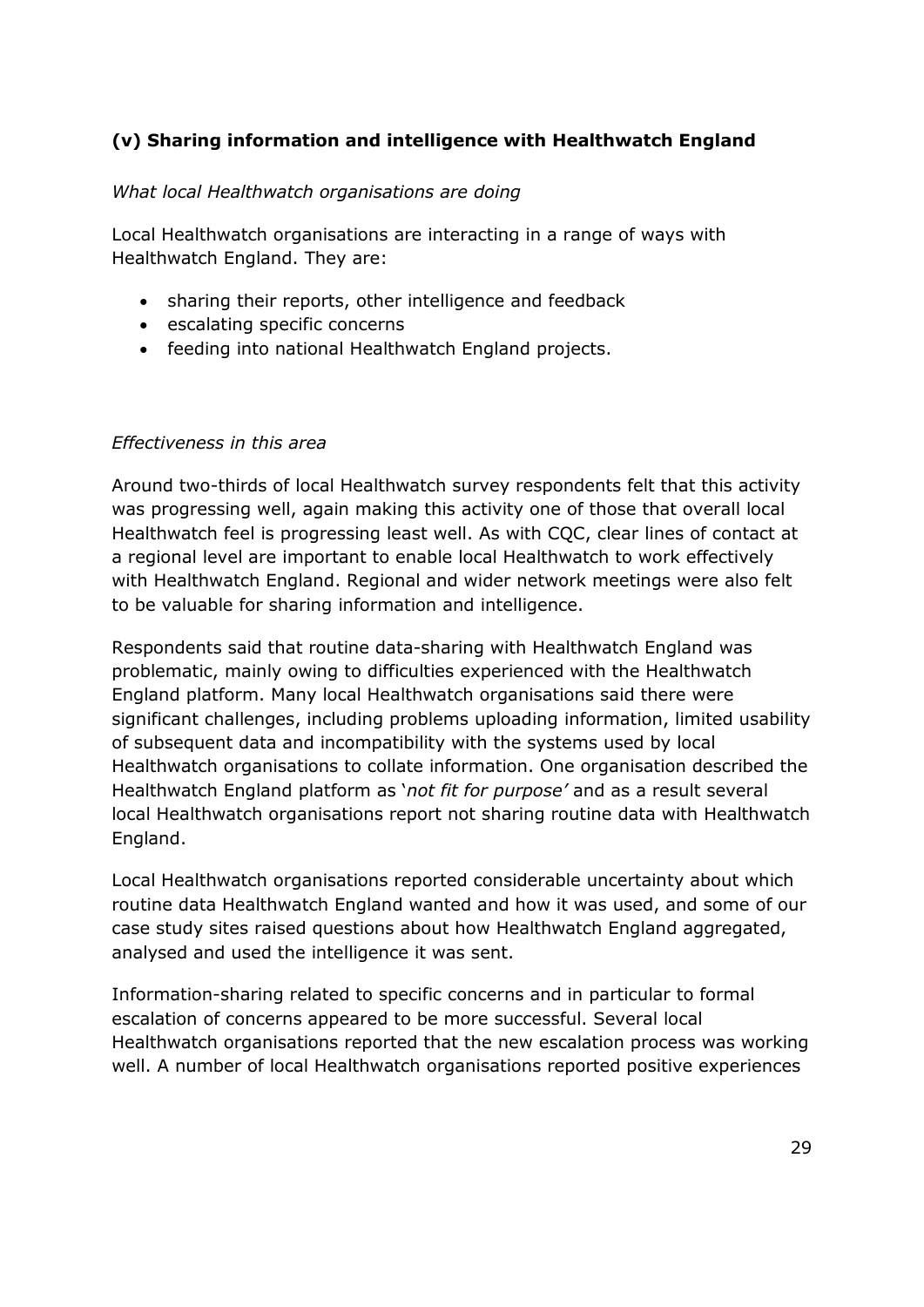with issues that had been escalated; however, responses were often slow and it was not always clear what action was taken as a result.

 By far the greatest number of reports from local Healthwatch of data-sharing and involvement with Healthwatch England related to its national projects. Input from local Healthwatch organisations ranged from forwarding existing relevant information and evidence and questionnaire results, collecting new evidence through hosting workshops and focus groups, and engaging specific groups, such as homeless people. However, contributing to national programmes presented particular challenges. The most notable was the capacity of local Healthwatch organisations to incorporate national programmes into their own work plans. The lead time for national projects was often too short to plan activity and allocate resources appropriately, and the topics did not always align with local priorities.

 One of the main ways in which contributing to the work of Healthwatch England change on a national scale. This had helped organisations to raise their profile locally and contributed to their sense of purpose: '*We value the way we are part*  added value to local Healthwatch organisations was the ability to influence *of a national network all working to the same end.*'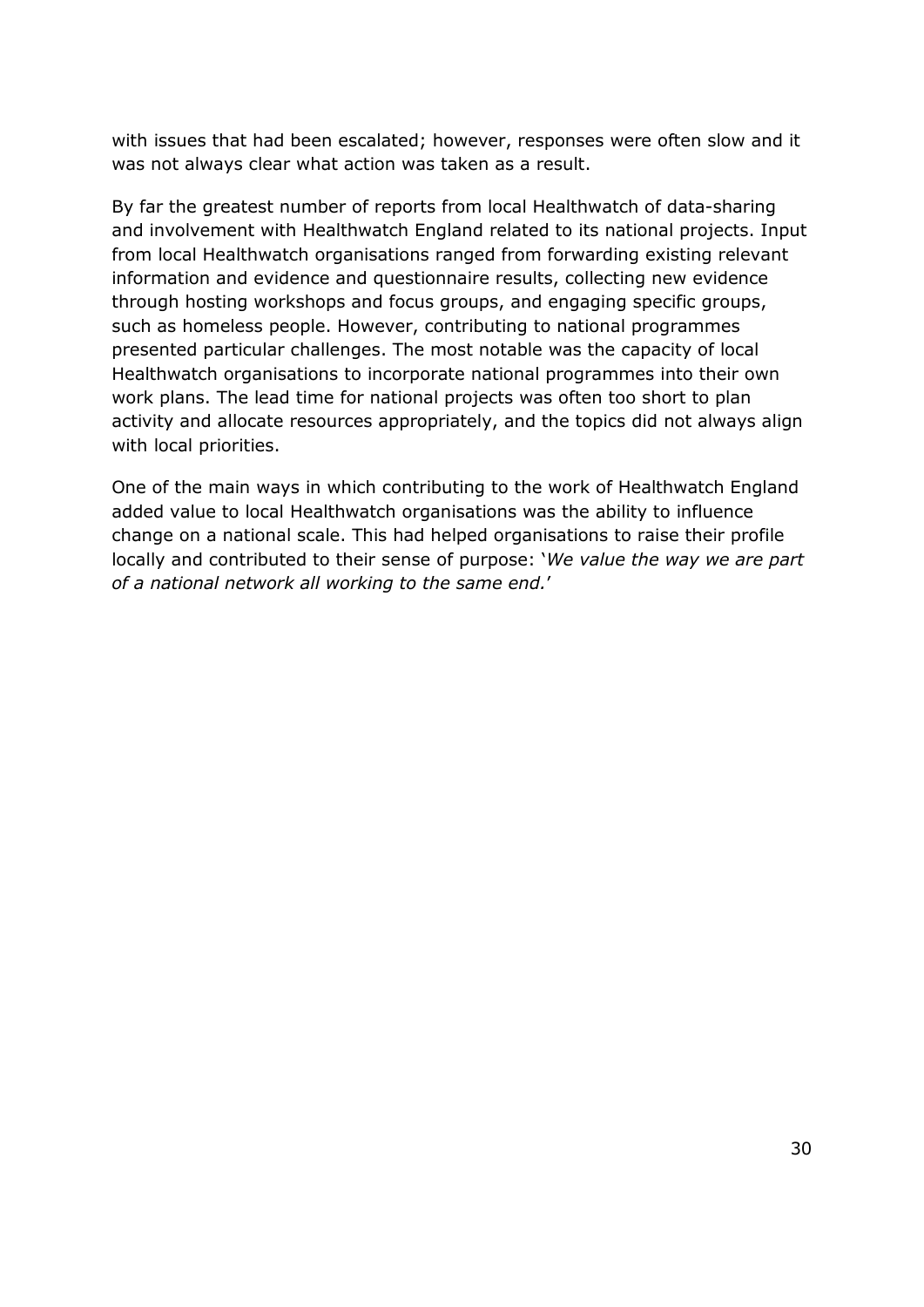# **D. Factors influencing the effectiveness of local Healthwatch**

 The work that local Healthwatch organisations report doing in relation to their statutory activities is diverse. This reflects both the variation in approach that each organisation takes and how they interpret their role in relation to each statutory activity. It is tempting to highlight individual activities and practices that have appeared to be effective or may have been important in creating impact. However, no one activity stands alone as effective in its own right, rather achieving impact is very much defined as a process of sequential activities and decision-making. As independent organisations commissioned by a local authority, the activities and approaches of local Healthwatch are embedded within and influenced by local context.

 Our case study research, however, has identified a number of factors that are important in influencing the effectiveness of local Healthwatch in its role. This includes the processes involved in setting up and establishing local Healthwatch organisations, organisational factors that define how they function and their approach, operational factors key to practice, and finally their relationship to stakeholders within the local health and social care system.

- Establishing local Healthwatch
- Organisational factors:
	- governance
	- independence
	- public involvement
	- defining the unique contribution of local Healthwatch
	- balancing 'critic' and 'friend'.
- Implementation:
	- skills and experience
	- capacity and resources
	- volunteers
	- prioritising work.
- System influences:
	- oversight and accountability
	- local structures for strategic decision-making.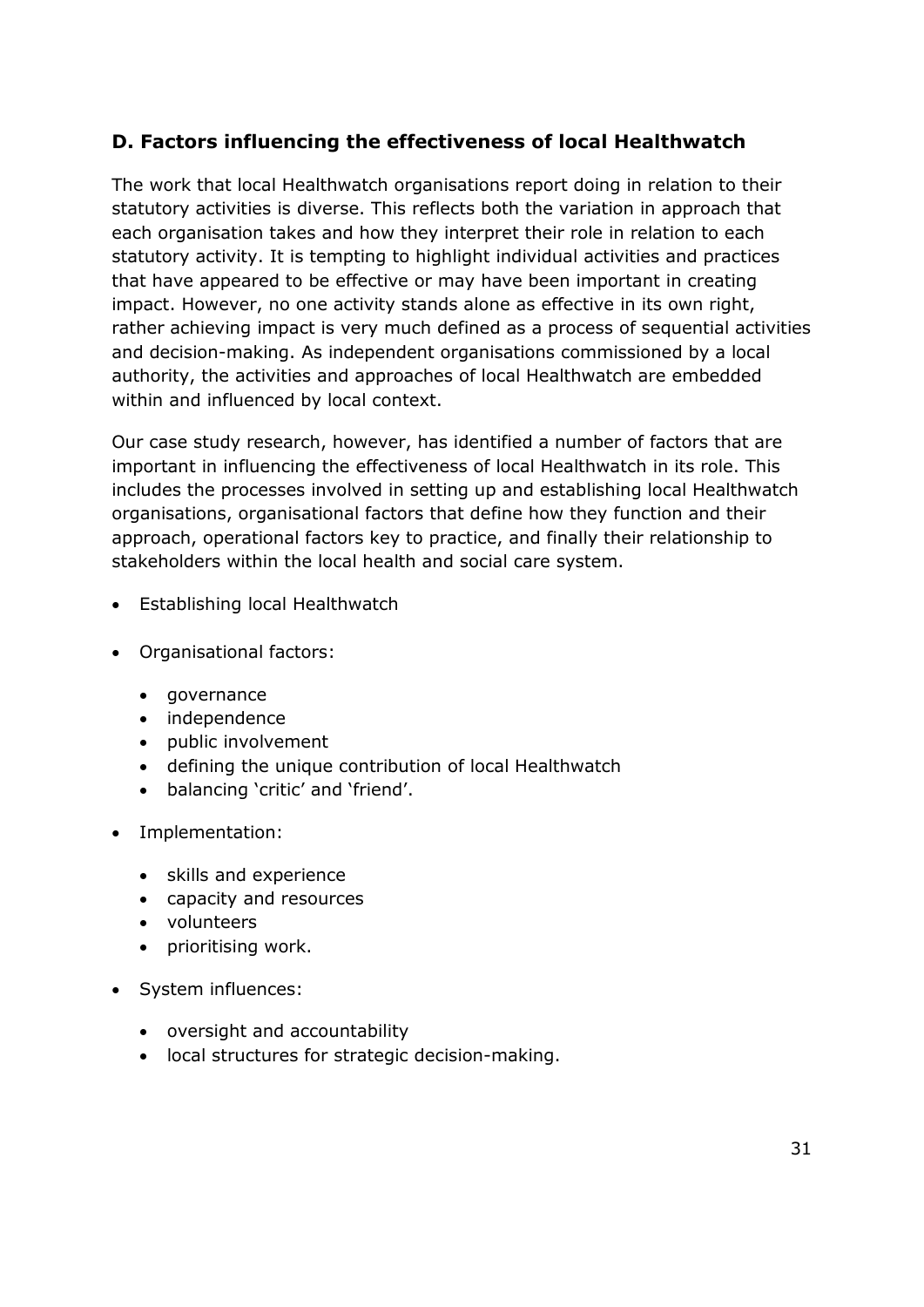## **Establishing local Healthwatch**

 For the majority of local Healthwatch organisations, the first year has required a focus on setting up the organisation. This includes recruiting a board, staff, volunteers, setting a work plan and building the infrastructure required to undertake the day-to-day work. This evolution has often involved a number of re-starts, with activities starting and then stopping in order to put in place more robust processes to ensure quality and effectiveness. The board has not been immune from this process either. In a number of cases local Healthwatch organisations have changed membership of the board and the role of board members to match their emerging needs. The evolution of local Healthwatch organisations experiencing criticism and conflict from both within and outside of the organisation. Managing these issues and the adverse effects has affected the ability of organisations to build legitimacy and undertake activities. How quickly local Healthwatch organisations have negotiated these challenges and found a more permanent form has partly determined their effectiveness. organisations as independent social enterprises has also resulted in

 While local Healthwatch organisations have a set of statutory activities conferred on them through legislation, this inevitably does not confer immediate legitimacy for activities and for leaders.

 Local Healthwatch organisations highlighted the importance of having a public profile in order to carry out their activities, while many avenues for influence were built on establishing relationships with stakeholders. Local Healthwatch organisations have had to work hard to build legitimacy and credibility, and this  *our worth – now we are there on merit.*' takes time. As one local Healthwatch organisation noted '*we have demonstrated* 

## **Organisational factors**

#### *Governance*

 We found wide variation in how local Healthwatch organisations are structuring their governance, and also in how roles and responsibilities are carried out in practice. Although only one of the case study sites is still hosted with no independent Healthwatch board, in other areas the initial host organisations and individuals involved in setting up local Healthwatch often remained involved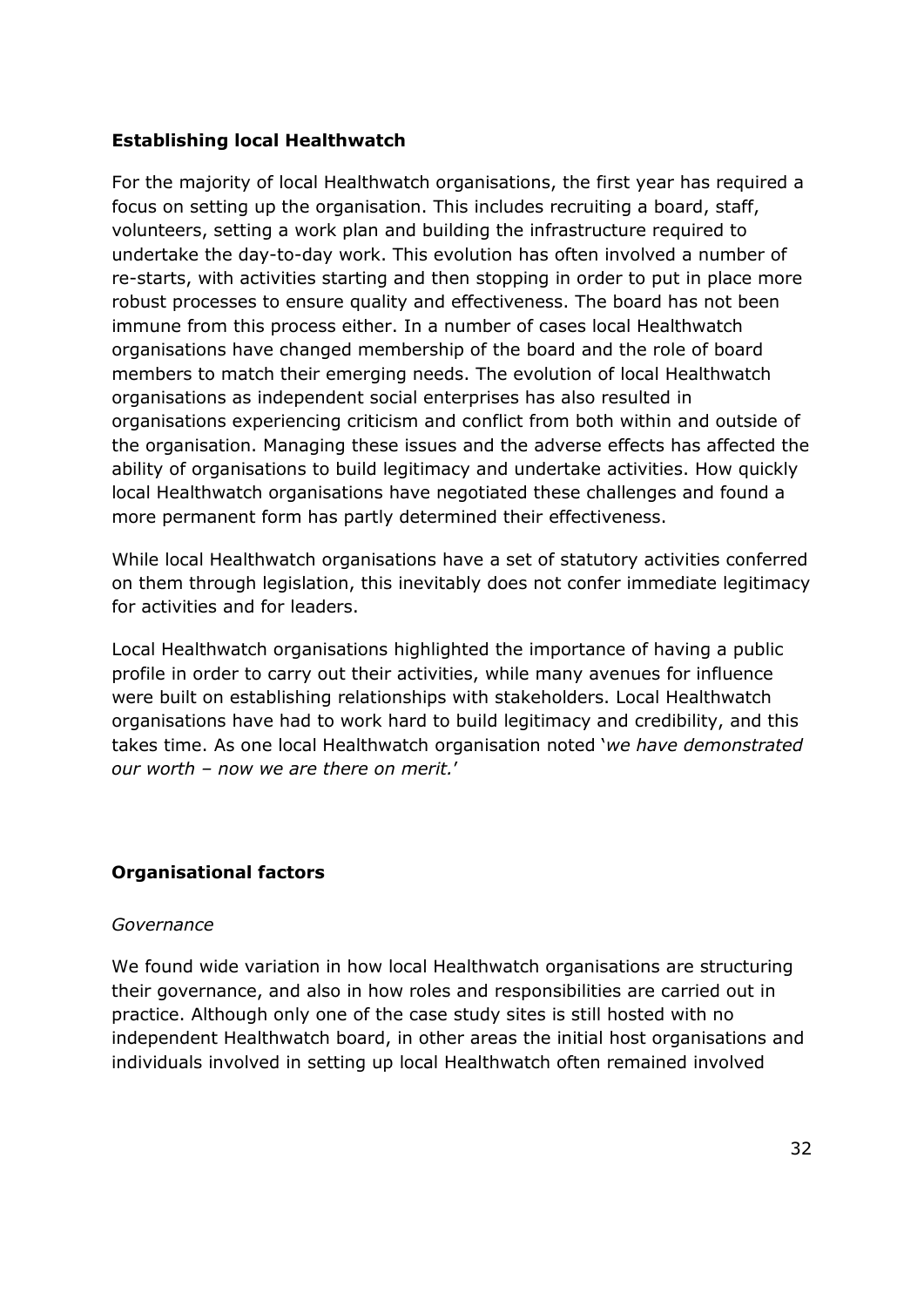either formally on the board or in an advisory capacity through steering groups. These transitional arrangements were seen to result in a lack of clarity and disagreement about roles in relation to formal governance, work planning and operations. For example, in some sites the chair and the chief executive appeared to be working in partnership, in others the local Healthwatch board very clearly led the work and delegated delivery to the chief executive and their team, and in others the board appeared to be receiving updates essentially for information only with little effective challenge or demonstration of responsibility for decision-making. We were unable to determine precisely how these different approaches impacted the organisations' work; however, the lack of demonstrable critique and accountability at board level within some local lines of accountability and responsibilities at the top of the organisation are clear, and working relationships are respectful and constructive. Healthwatch organisations raised some concerns within the research team. Wider general evidence demonstrates that organisations are most effective when

#### *Independence*

 Many local Healthwatch survey respondents and our case study sites referred to independence as a core value of local Healthwatch. While some of the local Healthwatch in our case studies were seen to actively consider risks to independence, in other cases awareness varied and examples of both potential risk and actual risk were observed.

 Emphasis has been placed on ensuring that local Healthwatch organisations are representative of the public and not dominated by individual voices. However, governance arrangements in several case study sites highlighted a number of potential risks to independence, including: indistinct delineation between the board of local Healthwatch and its specific responsibilities, and that of the other organisations involved such as the former host organisation; lack of clarity around the process of work planning to prevent undue influence; and sub- contracting of services from organisations who also have governance roles in relation to local Healthwatch.

 The second area of risk arose around the delivery of activities. In order to raise their profile and conduct their activities, local Healthwatch organisations relied heavily on building partnerships and relationships with local stakeholders. Providers, commissioners and voluntary and community sector organisations were each involved to different degrees in supporting local Healthwatch to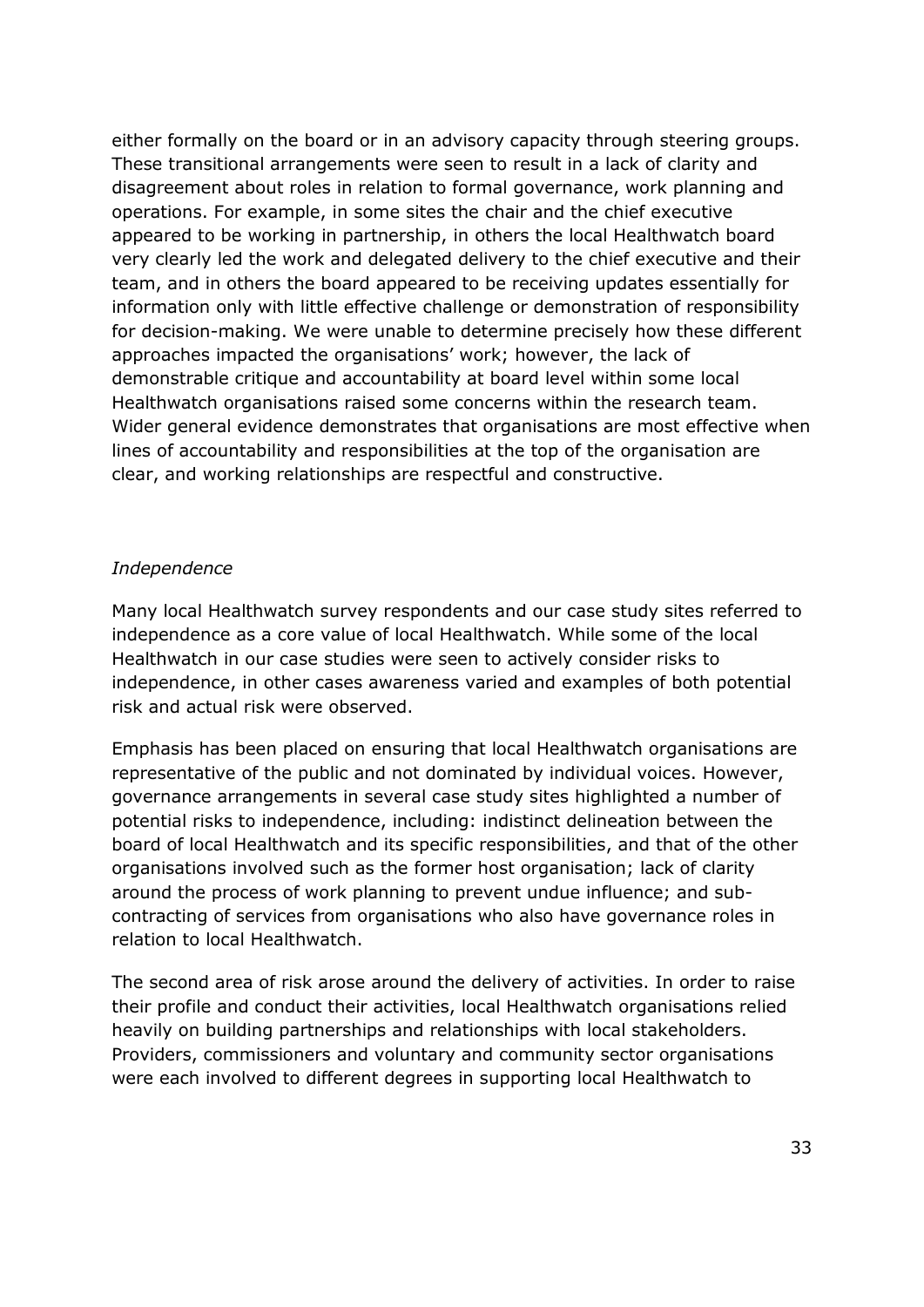disseminate materials, undertake engagement work, and facilitate scrutiny. In a stakeholders to conduct local engagement work on their behalf. Embedding focus and findings of work that Healthwatch are contracted to do by others, and concern about the risks to the credibility of local Healthwatch this brings. One of our case study sites had mediated this by obtaining assurances from those involved around the nature of its work and its role. number of cases local Healthwatch organisations had also been commissioned by Healthwatch activities within the provision of others can make it difficult for the public to discern the activities as those of Healthwatch. Furthermore, some local Healthwatch organisations expressed concern about undue influence over the

#### *Public involvement*

 Several local Healthwatch organisations and national stakeholders told us that they intended the new Healthwatch model to be '*more representative*' of local this is reflected in the approach that local Healthwatch have taken to involving the public, both at the operational level and through their activities. communities than the previous Local Involvement Networks (LINks). In practice,

 With one exception, our case study sites had no active participation of the public at the board level, and not all published the minutes of board meetings. In some cases, meetings focused on work planning were held in public but in others there was no discernible mechanism by which the operation and activities of local Healthwatch organisations could be independently examined and influenced by the public. It is unclear how decisions around the appropriate level of involvement were arrived at, but our observations demonstrated that in some part of the community or as contracted independently to carry out a function on behalf of the public and by the experience of public involvement of those at a cases they were influenced by the degree to which an organisation sees itself as senior level in the local Healthwatch.

 Some local Healthwatch organisations pursue greater representation not at board meetings, but through the approach they adopt to work planning and activities. This includes adopting outreach approaches to gain access to the wider public, focusing on some 'seldom heard' groups, and designing their work programmes with an explicit 'research' approach in mind – focused on methods that gather views from the widest possible range of sources within the community. community.<br>34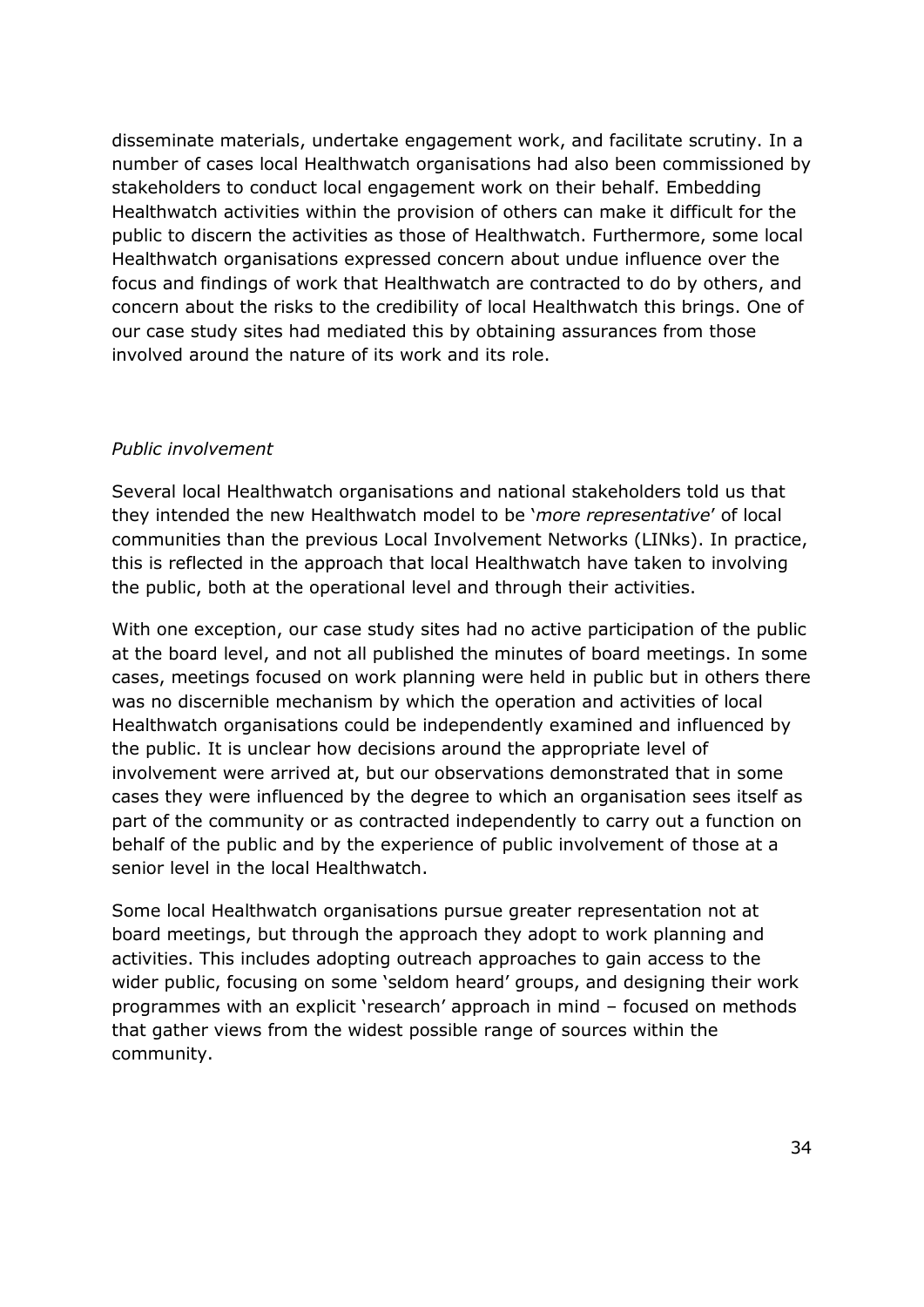While the different approaches taken by our case study sites to involving the public in their work had often been effective in creating distance from the criticisms of the LINks in some cases it had left organisations open to criticism that they were failing to respond to local concerns or that they were not involving the public. Achieving the right balance is challenging; there is an expectation of social enterprises that they have appropriate representation from key stakeholders, for example, the public, and providing a mechanism for those with specific interests and views to contribute to, but not dominate, the activities of local Healthwatch can provide access to vital expertise and capacity.

#### *Defining the unique contribution of local Healthwatch*

 Some elements of local Healthwatch's role are clearly distinct from those of other organisations, for example, their formal representation of the public voice on health and wellbeing boards. Local Healthwatch organisations also have a distinctive power to 'enter and view' providers.

 However, in gathering views from the public and in seeking to use those views to influence providers and commissioners, Healthwatch clearly operates alongside other existing mechanisms. Our case study sites demonstrated a range of ways in which local Healthwatch defined its unique role. Some focused on their independence and the credibility this lent to the intelligence that they developed, others on their legitimate role in monitoring provision while also using their organisations. Finally, some organisations focused on adopting a particular approach to their activities which influenced the nature of their intelligence, including the use of research methods to build robust evidence, a focus on ensuring representative views, and a focus on issues and perspectives derived solely from lived experience. expertise to scrutinise and influence the involvement activities of other

 Some of our interviewees challenged whether these roles have value or are unique given the existing mechanisms and duties for involvement elsewhere in the system, and other systems for consultation, monitoring, peer review and inspection. Differences in how local Healthwatch organisations and other stakeholders perceived their respective roles affected the effectiveness of local Healthwatch organisations in carrying out their statutory activities. Some local understanding with other local organisations, and others have more informally Healthwatch organisations have developed processes such as memoranda of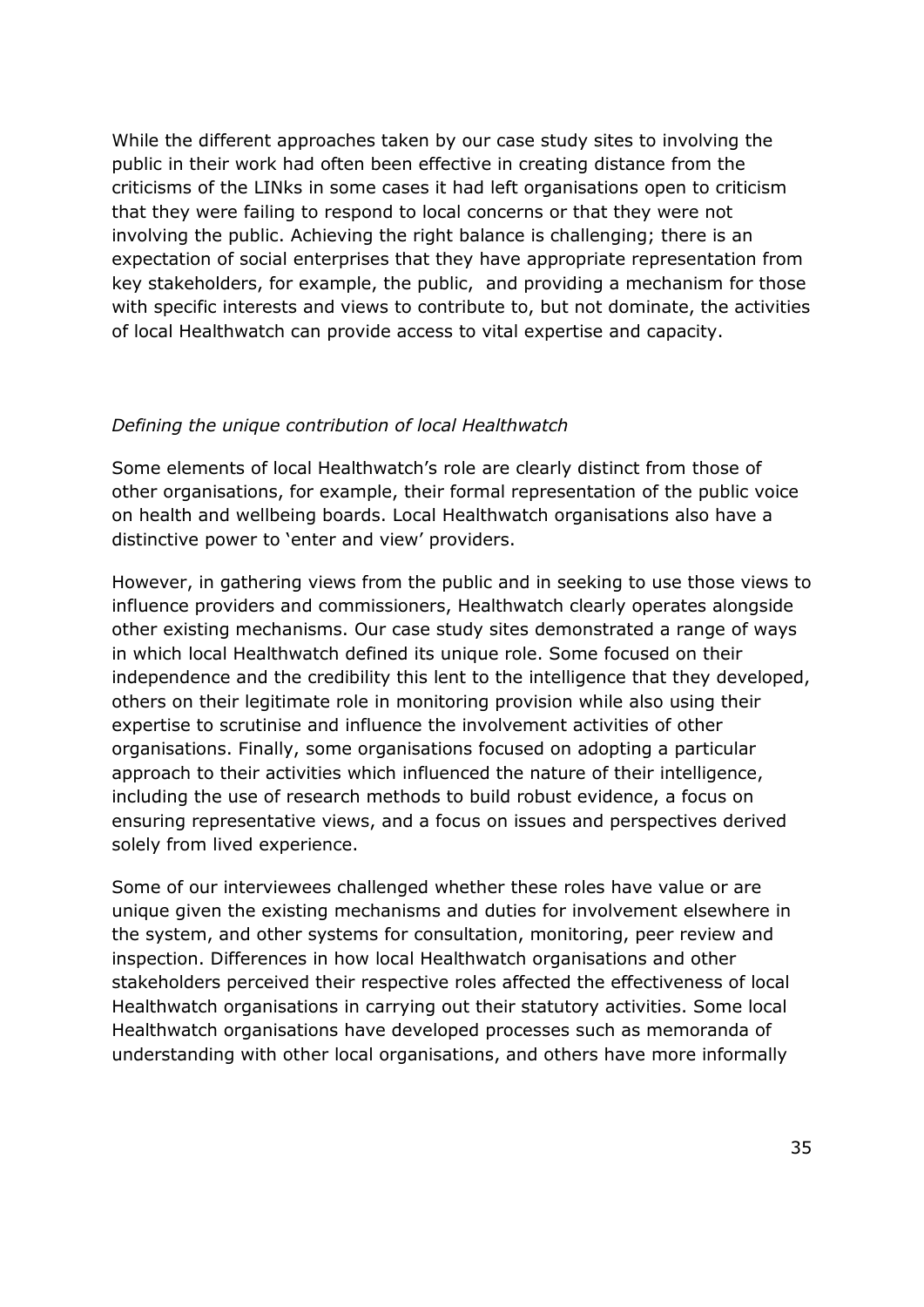developed good ways of working to establish clear roles, combine efforts where useful and avoid unnecessary duplication.

 The least clear and most contentious role we found for local Healthwatch organisations was in holding local providers and commissioners to account for their actions. Some local Healthwatch organisations had received criticism from stakeholders, which did not see themselves as in any way accountable to Healthwatch, while others felt that Healthwatch organisations were going beyond their legitimate remit by seeking to hold others to account.

#### *Balancing 'critic' and 'friend'*

 favouring to differing extents either: Local Healthwatch organisations adopted different models of operation,

- an independent public voice, rooted in the community (the 'critic') some Healthwatch organisations seem to principally define themselves as the source of independent evidence of local people's views, and essentially see their core role as communicating this evidence to local bodies and in some cases holding them to account for action
- a strategic local partner working within the system (the 'friend') some with providers and commissioners, sharing views and evidence to support improvement in services and getting involved in how their local evidence is used and acted upon. Healthwatch organisations seem to focus more on working in partnership

 and meetings), and the overall tone or approach they are perceived to be taking (for example, being seen as more or less supportive of providers '*doing the best*  These different ways of operating determine both the specific activities that local Healthwatch organisations undertake (for example, the relative focus they give to community engagement versus taking part in decision-making committees *they can*' versus seeking to operate by '*rattling cages*' and '*not being compliant*').

 The design of local Healthwatch organisations and their activities requires them to combine and move between these different approaches, so as to be both independent of the system holding it to account on behalf of the public, and '*at*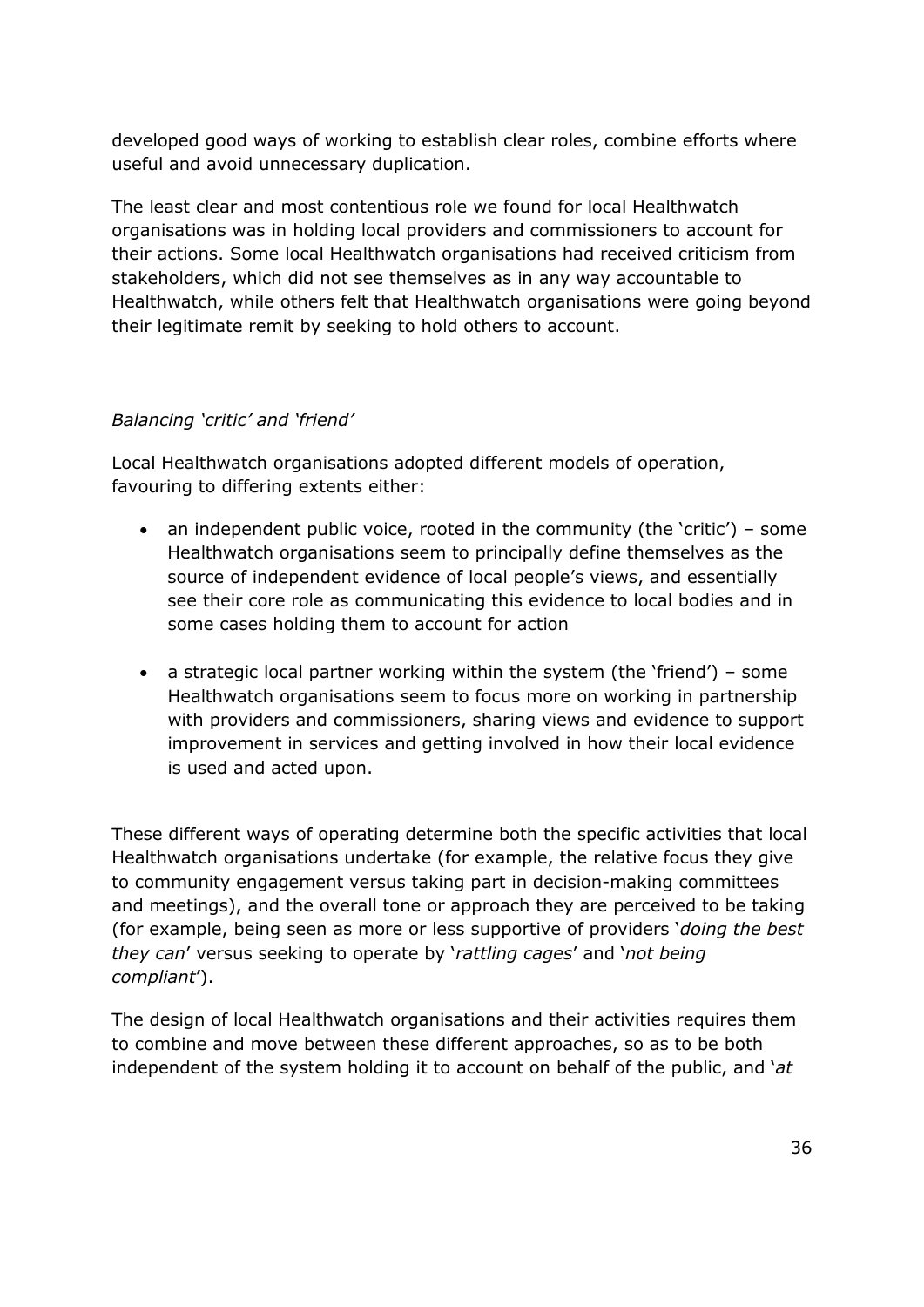*the table'*, able to take part in strategic decisions as a part of the system. Evidence from our case study sites highlights that even when local Healthwatch organisations do not take the role of 'critic', acting solely as the public voice can bring more limited opportunities for influence, particularly in decision-making. At the unique perspectives of service users and emerging issues and give rise to primarily on behalf of stakeholders and in some cases facilitating their voice. This is a difficult balance for local Healthwatch to achieve, and it brings high the same time, a more active focus on influencing the system can limit access to conflicts of interest where local Healthwatch organisations are in effect working risks of tensions and challenges.

 sometimes lead to internal tensions and disagreement with local partners who may be interpreting Healthwatch's role differently. We sometimes found our interviewees implicitly seeing one of these approaches as more correct than another, and seeing any work using a different style of operating as inherently It is not often explicitly acknowledged when some local Healthwatch organisations move between these different models of operating, and this can ineffective.

#### **Implementation**

#### *Skills and experience*

 The ability of local Healthwatch organisations to be effective is heavily influenced by the skills and expertise of the board and executive team. Looking at the individual leaders within local Healthwatch, it is clear that the unique backgrounds and expertise at the board and chief executive level at least partly determine the approach the organisation takes and its effectiveness. Governance is a formal role and board members require the appropriate skills and expertise relative to the duties of the board to ensure due diligence. The role of both chair and chief executive require leadership skills. Strong and effective leadership from the chair is valuable in setting the direction of the organisation and can provide support and guidance to the chief executive.

 of local Healthwatch and being invited to take part in decision-making and strategy-setting groups. Board members with particular expertise are also beneficial in guiding and supporting the team. Individuals who have considerable local knowledge, connections and influence are invaluable in getting Healthwatch on the agenda, supporting the legitimacy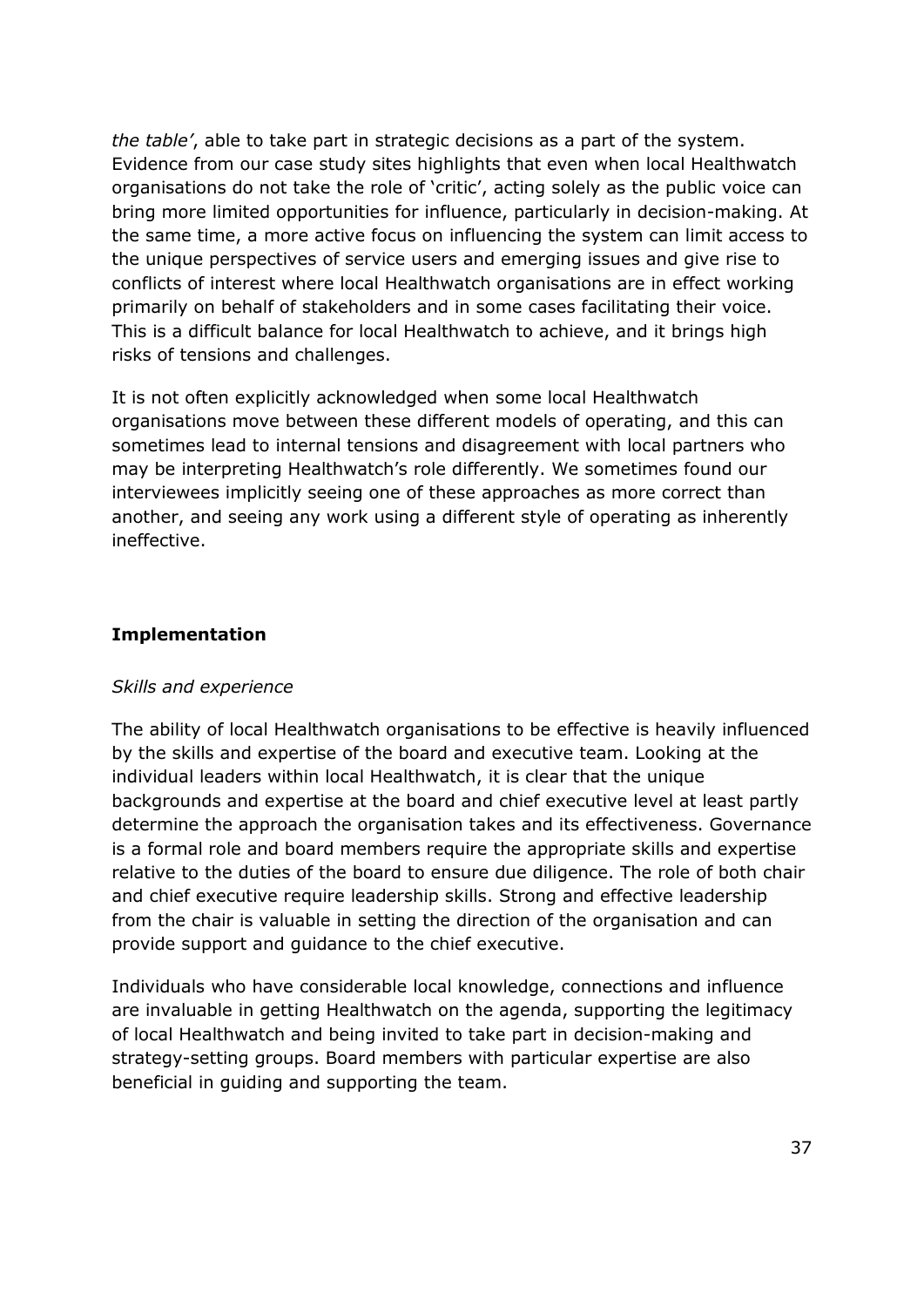Many teams appear to have benefited from ensuring that the expertise and skills of staff are aligned with the work plan and allocating clear roles and responsibilities for activities to individuals that capitalise on their particular skills. Given the limited capacity of the teams, sharing learning across local Healthwatch is particularly important. One local Healthwatch representative told us they felt like they were '*constantly reinventing the wheel*' and wished they could get more access to shared good practice, and across our case study sites we heard stories of similar learning processes they had each gone through.

#### *Capacity and resources*

 Local Healthwatch organisations are very small in comparison to the potential scope of their statutory activities, and the populations and services they cover. Staffing is one of the greatest limiting factors on activity and is heavily determined by funding. Teams in our case study sites had between four and nine members of staff, with many employed on part-time and fixed-term contracts. Standard HR issues, such as maternity leave and sickness leave, can have a huge impact on the ability of the organisations to carry out their work plans.

 A number of case study sites had partnered with local voluntary and community sector (VCS) organisations to maximise their capacity. This included building networks and establishing agreements to gather and share intelligence, using Healthwatch and 'piggy backing' on the activities of other organisations. A number of local Healthwatch in the case study sites had contracted activities and pieces of work to outside agencies to increase capacity and all case study sites considered being commissioned by others to provide services as a means of fulfilling their statutory activities and establishing additional funding streams. the physical locations of large VCS organisations to extend the reach of local

 Five out of six local Healthwatch in our case study sites had, at some point, an underspend on their annual income, however, this often reflected challenges in having capacity to respond to demand-led activities such as providing information and support, undertaking more substantial pieces of work, and being able to invest in staffing to achieve this given the uncertainty of funding allocation. In practice, each Healthwatch organisation has to prioritise activity.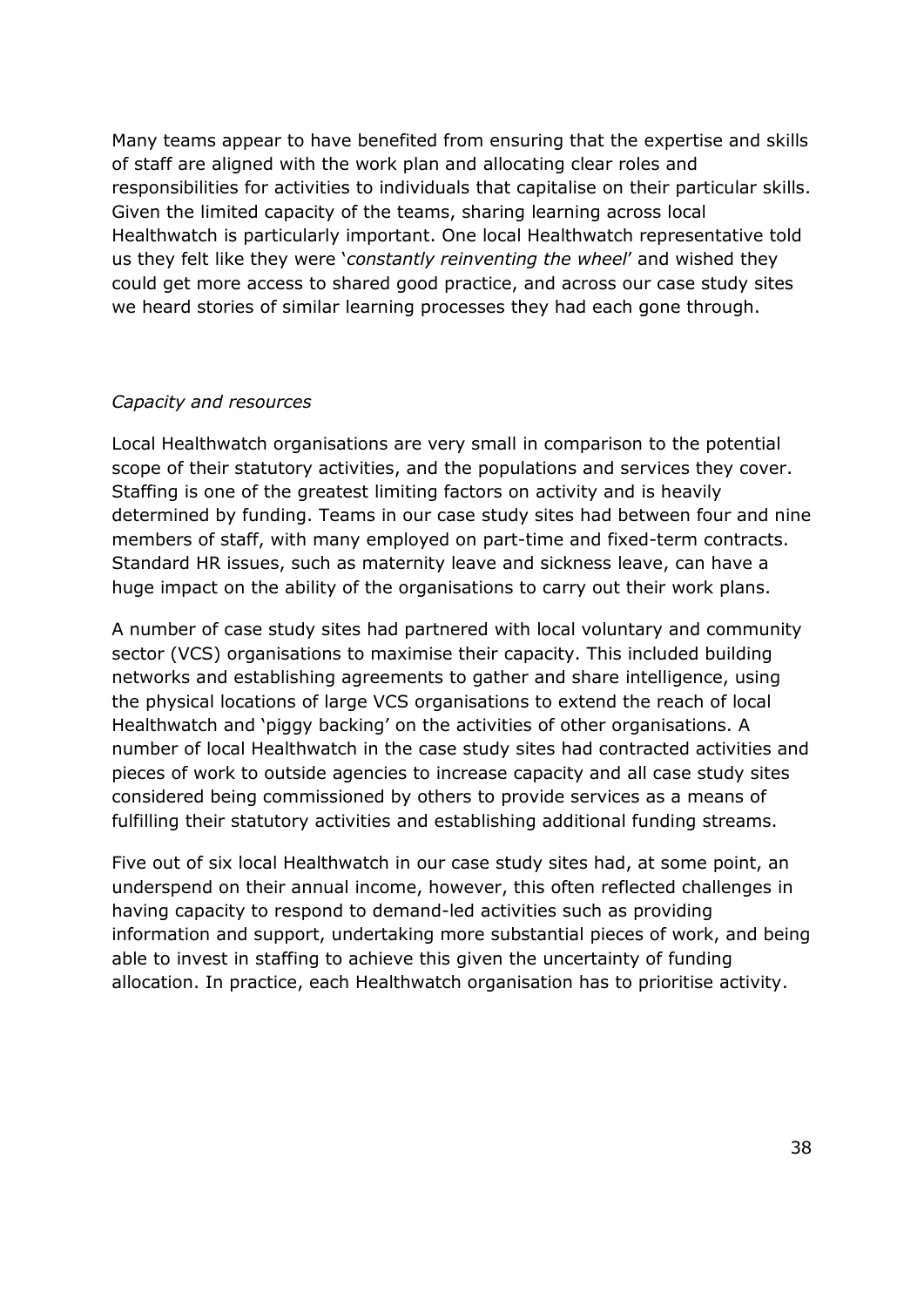#### *Volunteers*

 understated. All members of the boards in our case studies contributed mainly on a voluntary basis and in a large number of cases this represented significant time, energy and expertise. Board members, and the chair in particular, provided important legitimacy and capacity in representing Healthwatch both at other board meetings and where a level of seniority conferred authority on Healthwatch's contributions. In some cases local Healthwatch board members in our case study sites had also taken roles in developing and guiding specific activities of the team. Members of steering groups also donated time and expertise to inform the work of Healthwatch. The contribution of volunteers to local Healthwatch organisations cannot be

 Healthwatch volunteers also support the capacity of the team to undertake their local Healthwatch organisations, supporting outreach activities and collecting intelligence, providing administrative support and attending meetings. 'Enter and view' activities were largely carried out by volunteers. In many cases volunteers bring unique expertise in specific areas. Recruiting volunteers and providing them with the right training and support required considerable and ongoing investment from the staff teams. Local Healthwatch organisations reported that not everyone was suitable be a local Healthwatch volunteer. This was particularly relevant to volunteer roles that required individuals to be a representative of local Healthwatch or where a degree of impartiality was required, as in the case of 'enter and view'. However, local Healthwatch organisations that had developed more extensive volunteer roles reported the ability to find a niche for every volunteer. other activities. Volunteers in our case study sites were involved in promoting

 dependent on the specific individuals. The degree to which board members were able or willing to contribute varied, and some case study sites reported that members of the public were often interested in contributing to work in which they had a particular interest, but were less willing to support general engagement as a whole. Willingness of volunteers to be involved was influenced by the degree to which individuals perceived their involvement as valued and It is important to note that the value and extent of volunteer contributions were contributing to the activities of the organisation.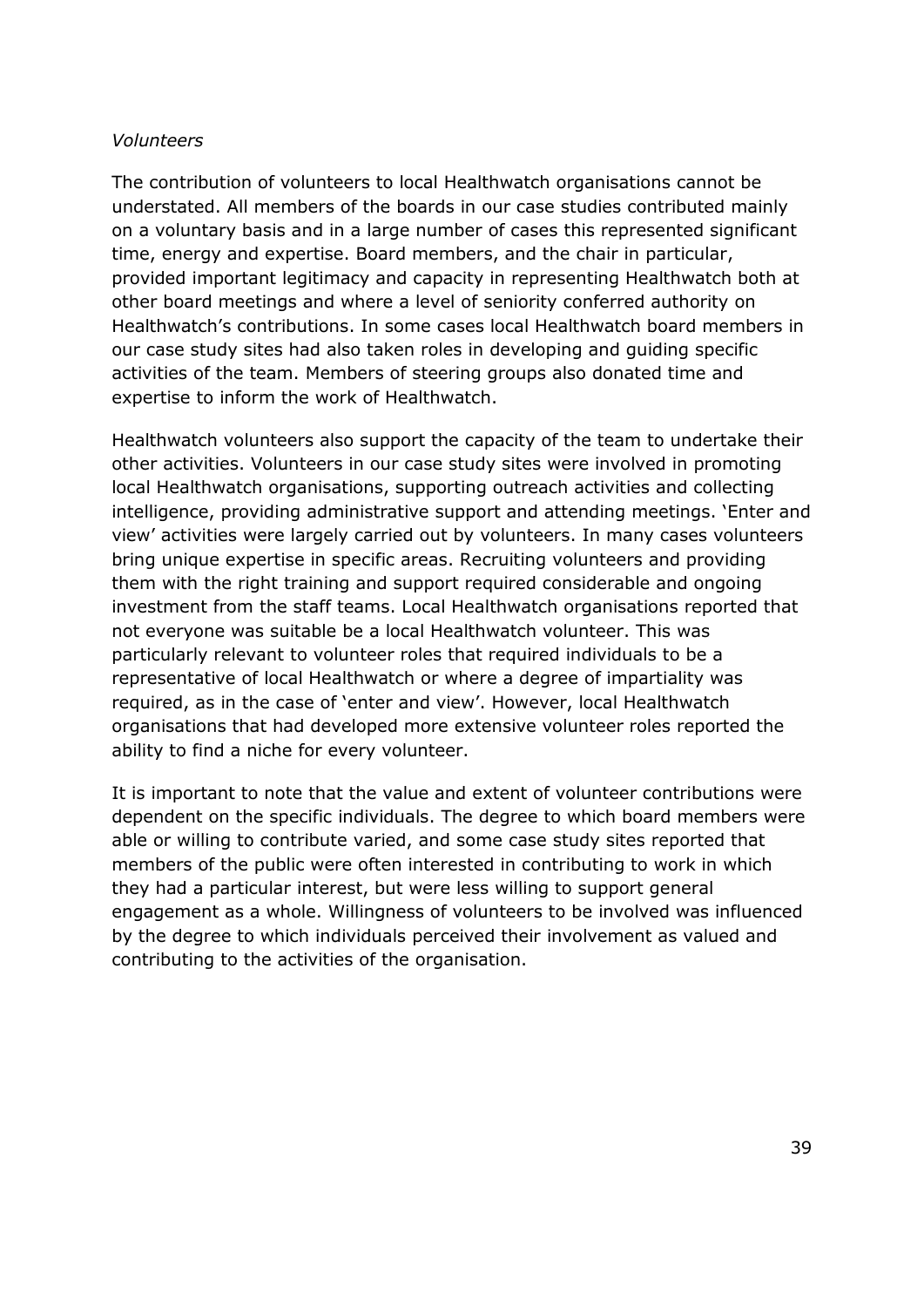## *Prioritising work*

 A range of factors determine which issues or services local Healthwatch choose to focus on. These include:

- analysing public feedback or more generally reflecting on views heard through public engagement activities to identify common issues of concern
- specific consultation with members of the public about their priorities
- internal organisational decisions to focus on particular groups
- assessing key local strategic documents to identify gaps and opportunities where Healthwatch could add most value
- choosing to influence existing workstreams and priorities of local system partners (such as the CCG or health and wellbeing board)
- existing local initiatives or consultations
- being directly commissioned to conduct a piece of work
- national concerns including those raised by Healthwatch England.

 Different local Healthwatch organisations use a mixture of these approaches, and each brings benefits and risks. Too great a focus on national priorities appears to limit local effectiveness, since these national priorities do not always align well with local priorities. With such a wide range of potential work, there is never a unanimous 'right answer' about what to work on, and so explicit conversations about priority-setting are important to acknowledge and, as far as possible, resolve any internal disagreement.

 An associated and core element of choosing priorities is defining the unique contribution that local Healthwatch can make. In some cases this may be focusing on areas of provision or groups not covered by other organisations, in others it may be by contributing a unique perspective to inform on-going work at a strategic level. Although local Healthwatch in some case study sites took these considerations into account in defining the information they collected and potential for influence, this process did not appear to be routine. One case study interviewee questioned whether some of the work their local Healthwatch had carried out had simply stated the obvious. Other examples of work highlighted in available in the literature and lacked local context. the research provided overviews of issues that added little further insight to that

 However prioritisation decisions are taken, local Healthwatch organisations appear to be perceived as more effective by local partners if those local partners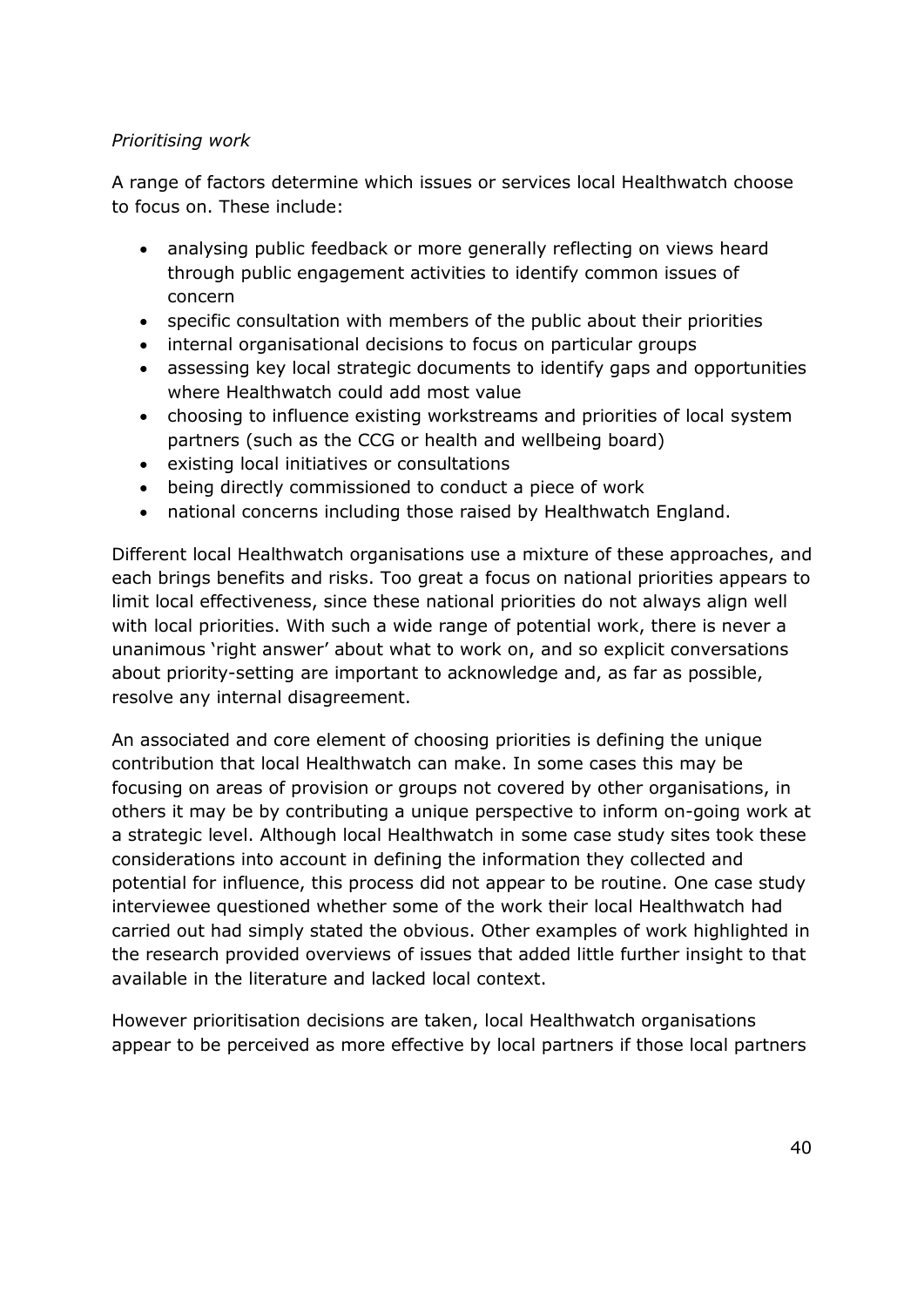feel they understand why Healthwatch has chosen the priorities it has and the value of its contribution.

## **System influences**

#### *Oversight and accountability*

 The relationship between local Healthwatch organisations and their local Several case study sites reported significant input from local commissioners in establishing local Healthwatch organisations, including support with developing appropriate governance and in some cases outlining work plans. Those local as having invested in Healthwatch and wanting it to succeed. Commissioners were also valued in being able to support local Healthwatch in developing relationships and getting access to different meetings, particularly within the council. However, it is clear that these relationships have required negotiation as organisations develop, with local Healthwatch organisations requiring greater freedom to apply learning to guide and develop their activities. Two local authority commissioners told us how they intended to '*step back'* from their close involvement with their local Healthwatch now it is becoming more established. authority commissioner appears to have an important influence on effectiveness. authority commissioners who were involved from the start were often described

established.<br>Although performance management could be conceived as overbearing, in practice use of process measures particularly focused on activities appears to have benefited local Healthwatch in some case study sites by providing focus. It notable from the interviews with local authority commissioners that while some had a clear picture of the strengths and weaknesses of their local Healthwatch organisations, others reported that they had limited knowledge beyond what had been reported to them. also provided a measure of success that was visible and achievable. It was

 A few local Healthwatch organisations reported conflicts of interest arising from being commissioned by the same local authority directorate they were scrutinising. One local Healthwatch described being moved between social care, public health and ultimately to the supply-side directorate within their local authority in order to reduce conflicts of interests.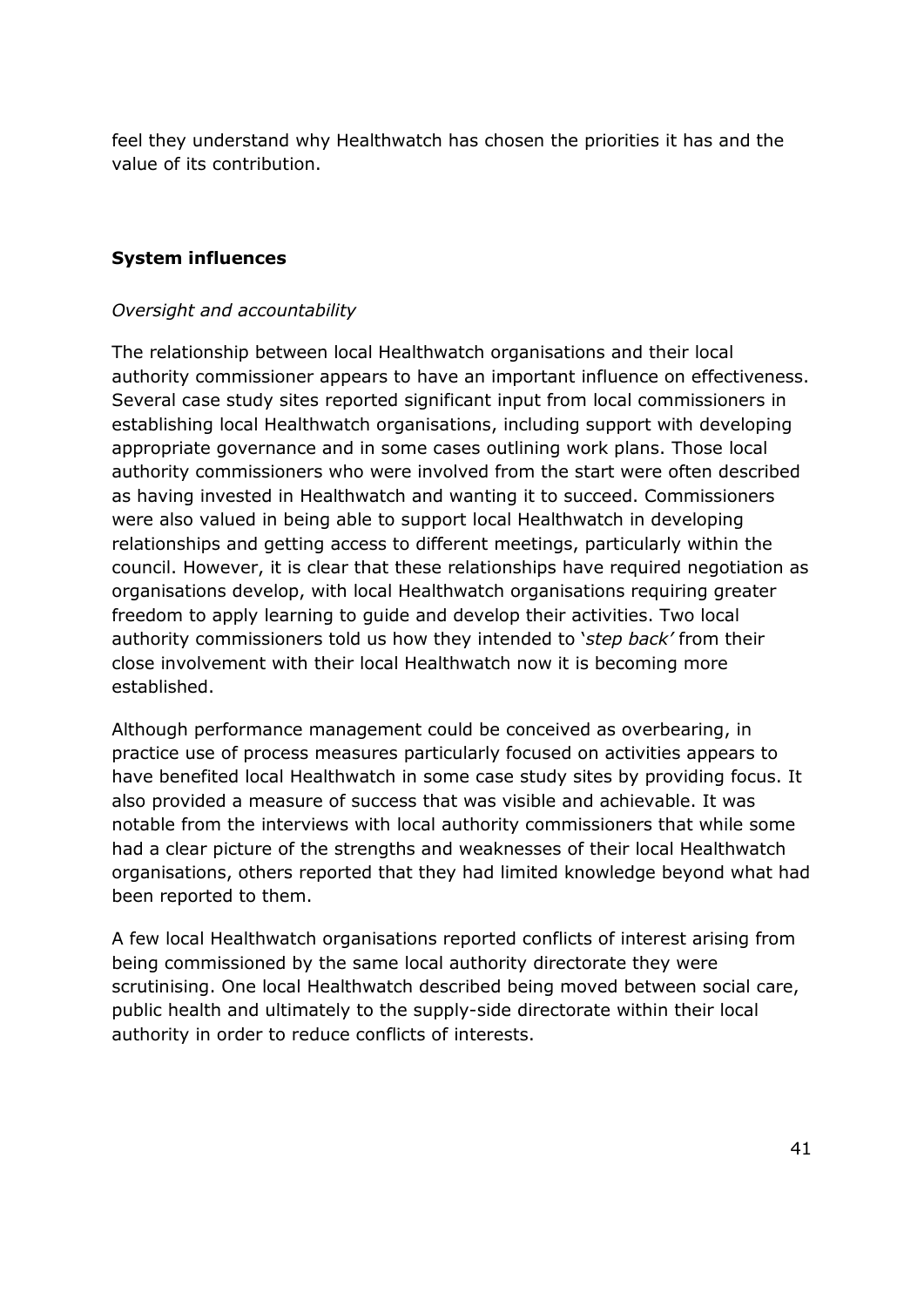## *Local structures for strategic decision-making*

 membership of the local health and wellbeing board. However, survey respondents and a number of local Healthwatch case study sites highlighted government, appropriate representation on the board and agenda items that seek to maximise contributions of those present. In practice, local Healthwatch organisations noted that the health and wellbeing board largely considered proposals in the late stage of development and functioned primarily as a forum for approval as opposed to active challenge and discussion, precluding the One of the main intentions behind the design of Healthwatch was that it would have a unique ability to share in local strategic decision-making through its considerable challenges related to the dynamics that exist within local opportunity to influence.

 With much of the strategic decision-making occurring in numerous sub- committees and working groups, the onus was on local Healthwatch organisations to build and maintain relationships with all the major stakeholders to ensure that they were 'at the table'. In some cases this enabled local Healthwatch organisations to influence both the process and the outcome positively. However, it was noted that local Healthwatch organisations were inherent timetables and processes around decision-making processes, such as development of the Better Care Fund proposals, precluded the opportunity for meaningful contributions from both the public and local Healthwatch often invited to the table too late to influence the design of proposals while the organisations.

 In practice, many local Healthwatch organisations are experiencing continuing challenges with influencing local decision-making because much of their evidence and work feeds into pre-existing organisations or power structures that Overall it appears that the practice of local public and community involvement in strategic decision-making continues to lag behind the policy aspirations. retain the ultimate power to act or not on the evidence from Healthwatch.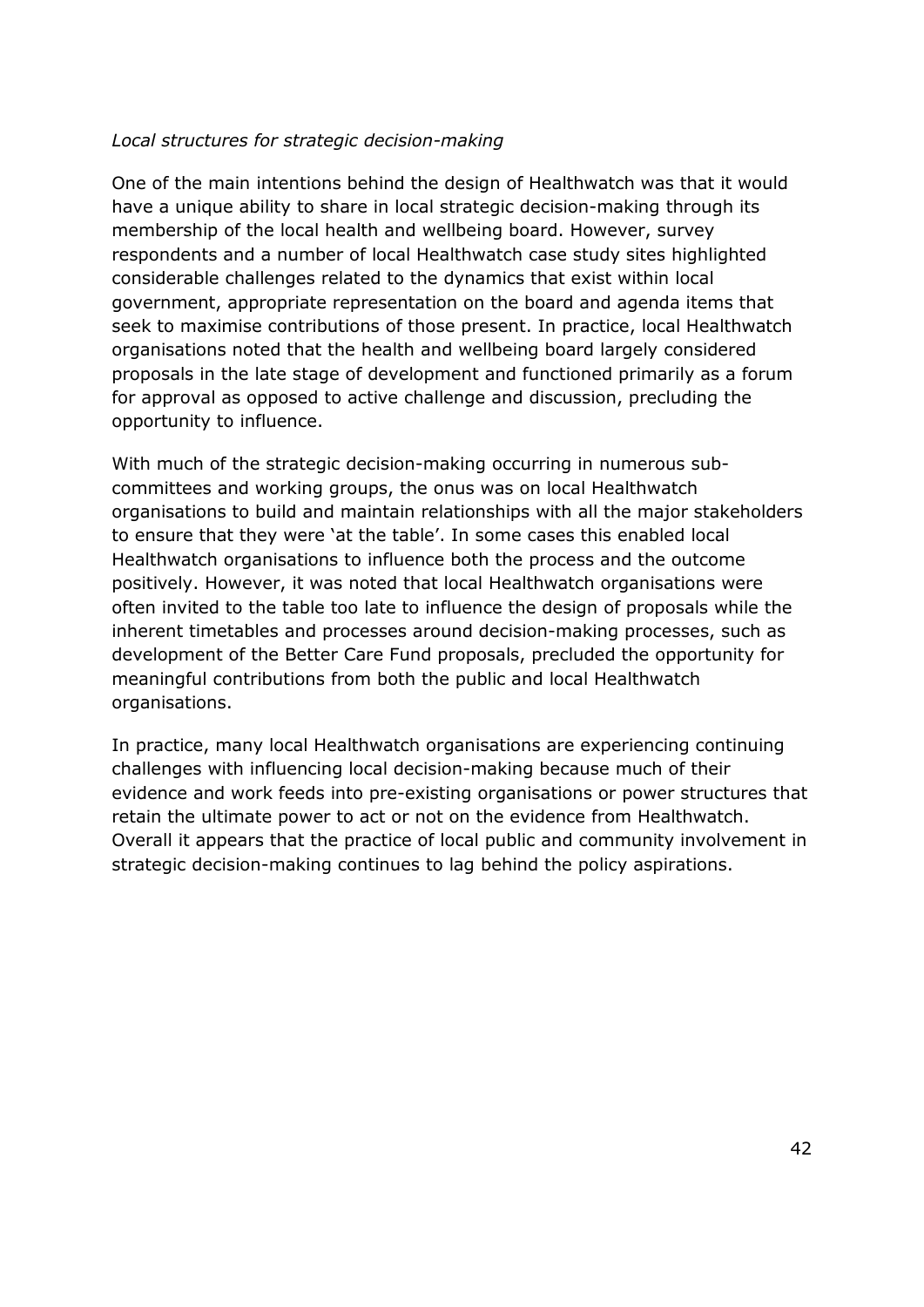# **4. What makes an effective local Healthwatch?**

 Many of the factors that influence the effectiveness of local Healthwatch organisations are not unique. Indeed, they are well documented in the wider literature related to small businesses, social enterprises, community organisations, and other mechanisms for public, patient and community involvement. Drawing on elements of this evidence to add to our research, we set out here some of the main points of learning for local Healthwatch organisations and their local system partners.

## **Organisational effectiveness**

## *Governance*

Effective governing boards can strengthen leadership and ensure success.

Local Healthwatch organisations would benefit from having board members:

- with adequate time and ability to invest in the organisation
- whose values and goals are aligned with those of the organisation and have a balance of personalities
- with diverse and relevant areas of expertise and experience (including legal and financial management) that can provide a range of insights and perspectives and are complementary to the activities of local Healthwatch and the wider skills of the operational team
- who have connections with the key stakeholder groups that local Healthwatch organisations seek to engage and influence.

 The roles, responsibilities and lines of accountability of the board chair, members and the chief executive/officer should be clearly defined with a clear process in place for decision-making and reporting. There should be a clear line of definition between the tasks and responsibilities of the board and those of the management team.

 The board of local Healthwatch organisations should be expected to develop and adapt in line with the organisation. Reviewing the role of the board, and the skills and engagement of members, should be considered on a regular basis.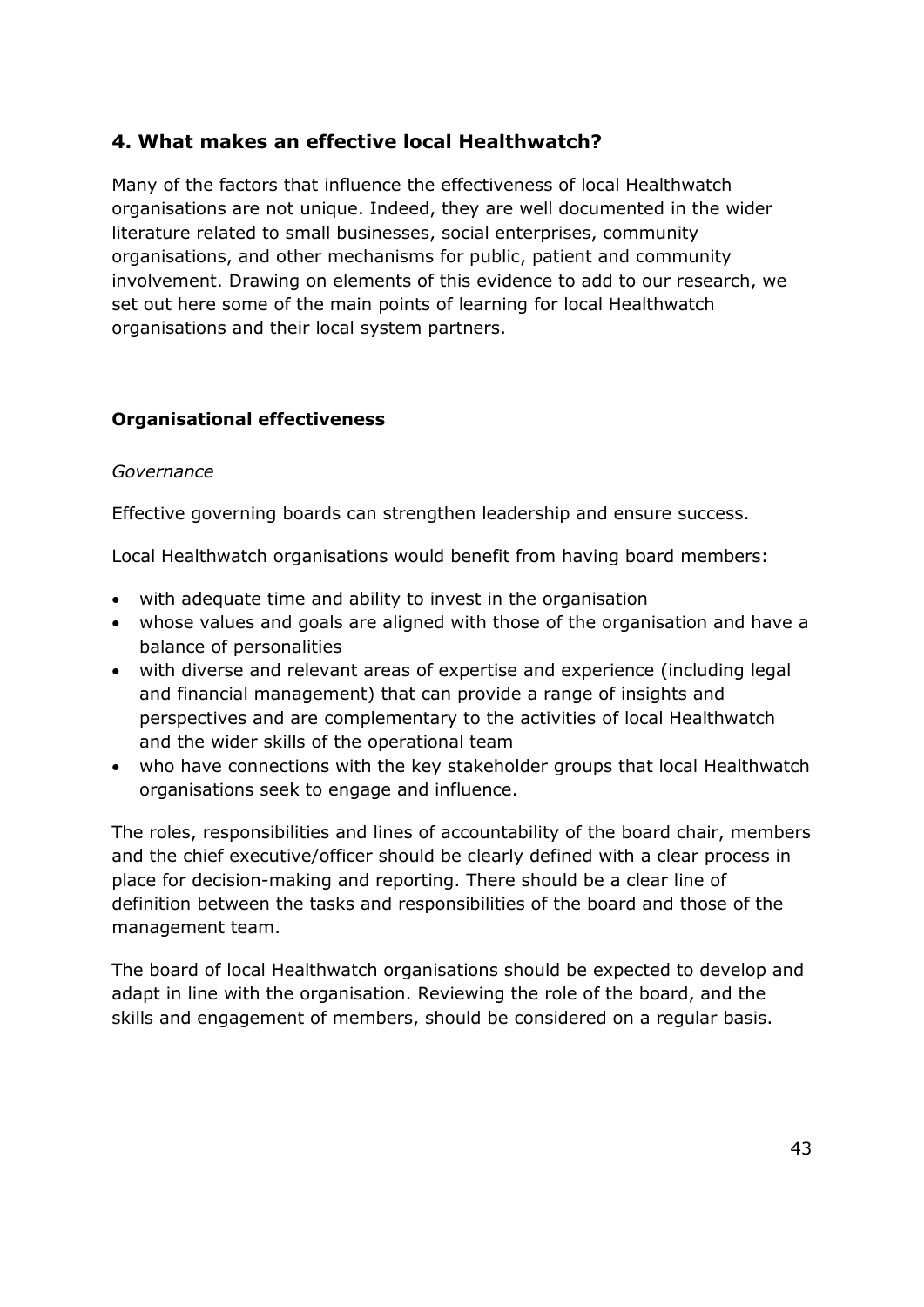#### *Independence*

 Independence is a key characteristic of local Healthwatch organisations. Maintaining this should be a primary concern.

 All local Healthwatch organisations should have an independent board that oversees the financial and strategic management of local Healthwatch. Defining a clear role that outlines how each local Healthwatch organisation determines its activities and achieves impact provides a good basis for assessing where board members in decision-making and in relation to the prioritisation of work and the commissioning of services. independence may be compromised. Consideration should be given to the role of

and the commissioning of services.<br>All conflicts of interest should be acknowledged and shared for discussion. Local and deal with emerging issues related to conflicts of interest. Where conflicts of interest emerge repeatedly, efforts should be taken to tackle the underlying Healthwatch organisations should develop policies and procedures to address cause.

## *Public involvement*

 and as local Healthwatch organisations are social enterprises in receipt of public funding there should be transparency to the public. Board minutes should be publically available, and the public should have an opportunity to scrutinise the process of decision-making around work planning. Under the legislation, local carrying out of their statutory activities. Patients and the public are key stakeholders in local Healthwatch organisations, Healthwatch organisations should involve the public and volunteers in the actual

 Local Healthwatch organisations may benefit from ensuring they have appropriate skills and expertise around public involvement at both the board and team level. The involvement of lay members on the board is advantageous and public members may be invited to attend board meetings. Alternatively, the development of an advisory board involving the public and other key stakeholders can provide a valuable opportunity for ensuring appropriate representation, sharing of local intelligence and to inform work planning.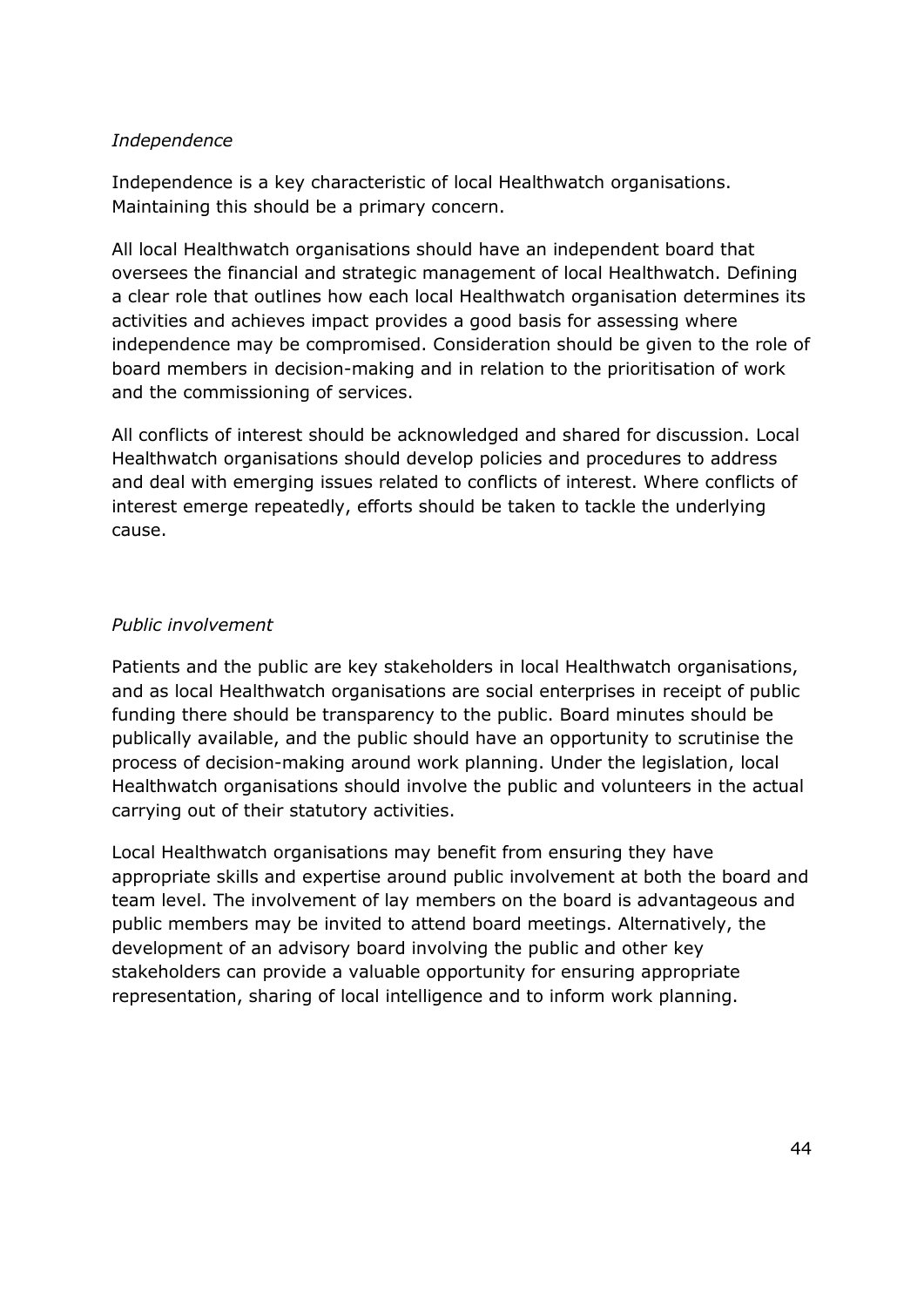#### *Making a unique contribution*

 In many of the areas in which local Healthwatch organisations operate there is overlap of activities with other organisations, including the voluntary and community sector and statutory providers. Considering how the role and activities of a local Healthwatch organisation fit within these and what it can uniquely contribute can support greater legitimacy and recognition locally. This may include providing a particular perspective or engaging specific groups, taking a distinct role or adopting a particular approach to delivery. Working with other stakeholders such as the local authority can ensure that this role has local value.

## *Balancing 'critic' and 'friend'*

 Local Healthwatch organisations need to strike a balance between being both a critic and a friend. This is a difficult balance to achieve but can be supported by developing and strengthening relationships with stakeholders in order to build trust through a shared understanding of values, roles and responsibilities. This requires local Healthwatch organisations to have a clear understanding of the value of their role and approach and to be able to articulate this. At the same time local Healthwatch organisations need to work with key stakeholders to develop an understanding of their values and how they operate.

## **Operational effectiveness**

#### *Skills and experience*

 It is important that both the board chair and chief executive/officer have appropriate skills to manage and lead their respective board and staff teams. Ensuring that the skills of the team are aligned with the work plan and staff are allocated clear roles and responsibilities for activities that capitalise on their particular skills is important. Where staff are required to undertake core activities that they do not have the requisite skills and experience to complete, training should be provided. Board members with requisite skills may also be valuable in providing guidance to the Healthwatch team.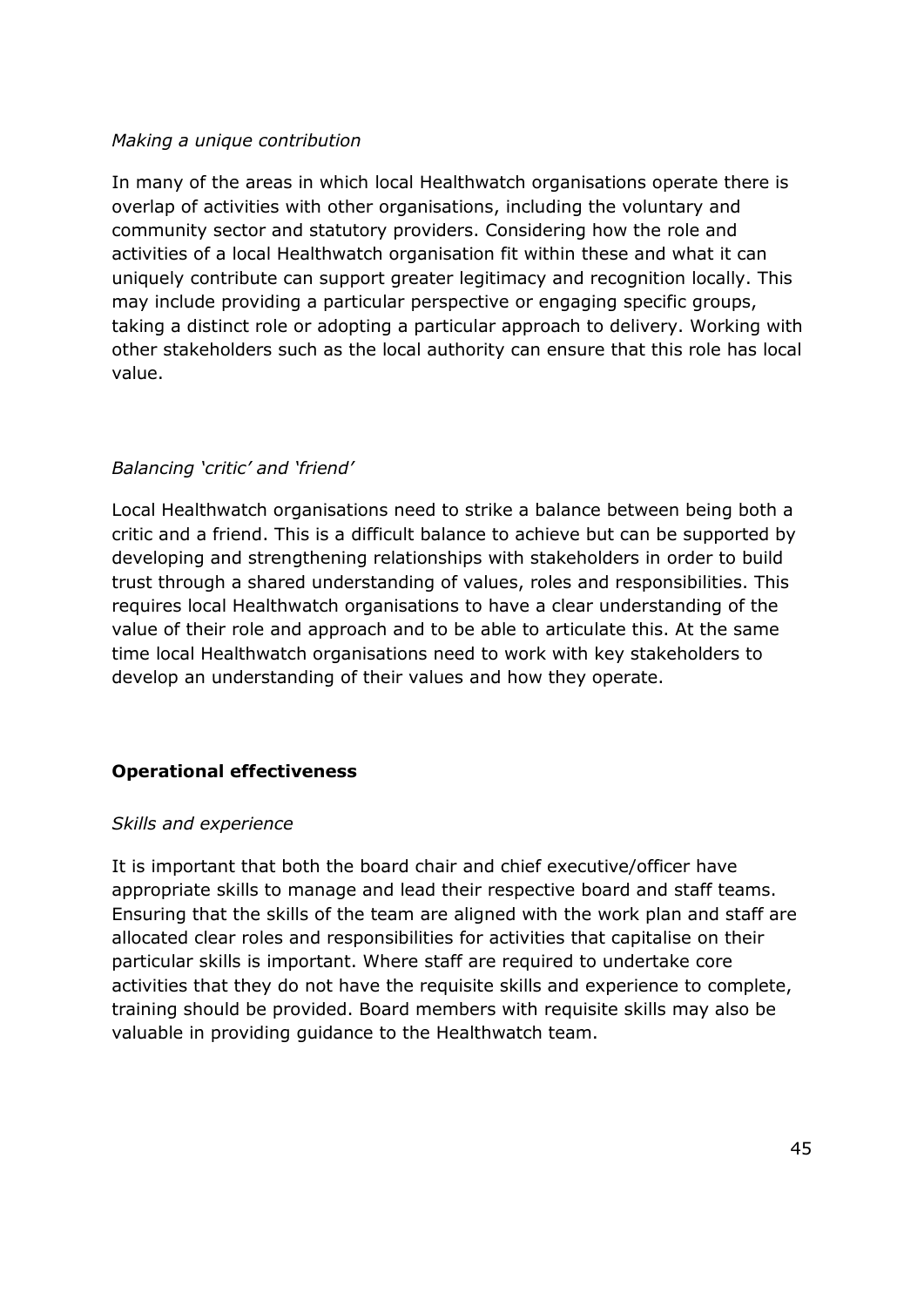## *Capacity and resources*

 Local Healthwatch organisations can maximise their capacity in a number of ways. Board members can provide support in attending strategic meetings on behalf of local Healthwatch. Establishing mutually beneficial relationships with other voluntary and community sector organisations can also support the engagement. Local Healthwatch organisations may benefit from working in partnership or commissioning work externally where their own skills and/or capacity are limited. collection of views and experiences and provide access to wider forums for

## *Volunteers*

 Volunteers are a vital resource for local Healthwatch organisations in terms of providing expertise and increasing capacity. Therefore, employing staff with experience in developing and managing volunteers is important. Local may play and develop appropriate training and support for them to fulfil those roles. The more flexible an organisation is in which roles volunteers can take on, the more likely it is to maximise involvement. Taking into account volunteers' motivations for volunteering and ensuring their contributions are valued may support sustained involvement. Healthwatch organisations need to consider the different roles that volunteers

## *Prioritising work*

 consider how they prioritise work. There should be a strategic approach to work planning and prioritisation. Consideration should be given as to how information that emerges from the activities of local Healthwatch influences this process. resourcing demand-led activities and responding to emerging local issues and requests from local and national stakeholders. The degree to which activities will present new insights and opportunities for impact should also be considered in work planning and defining individual pieces of work. Ensuring that this process is transparent and is of value to key stakeholders is important in creating In order to maximise effectiveness, local Healthwatch organisations need to Work plans will need to balance between fulfilling the statutory activities, legitimacy.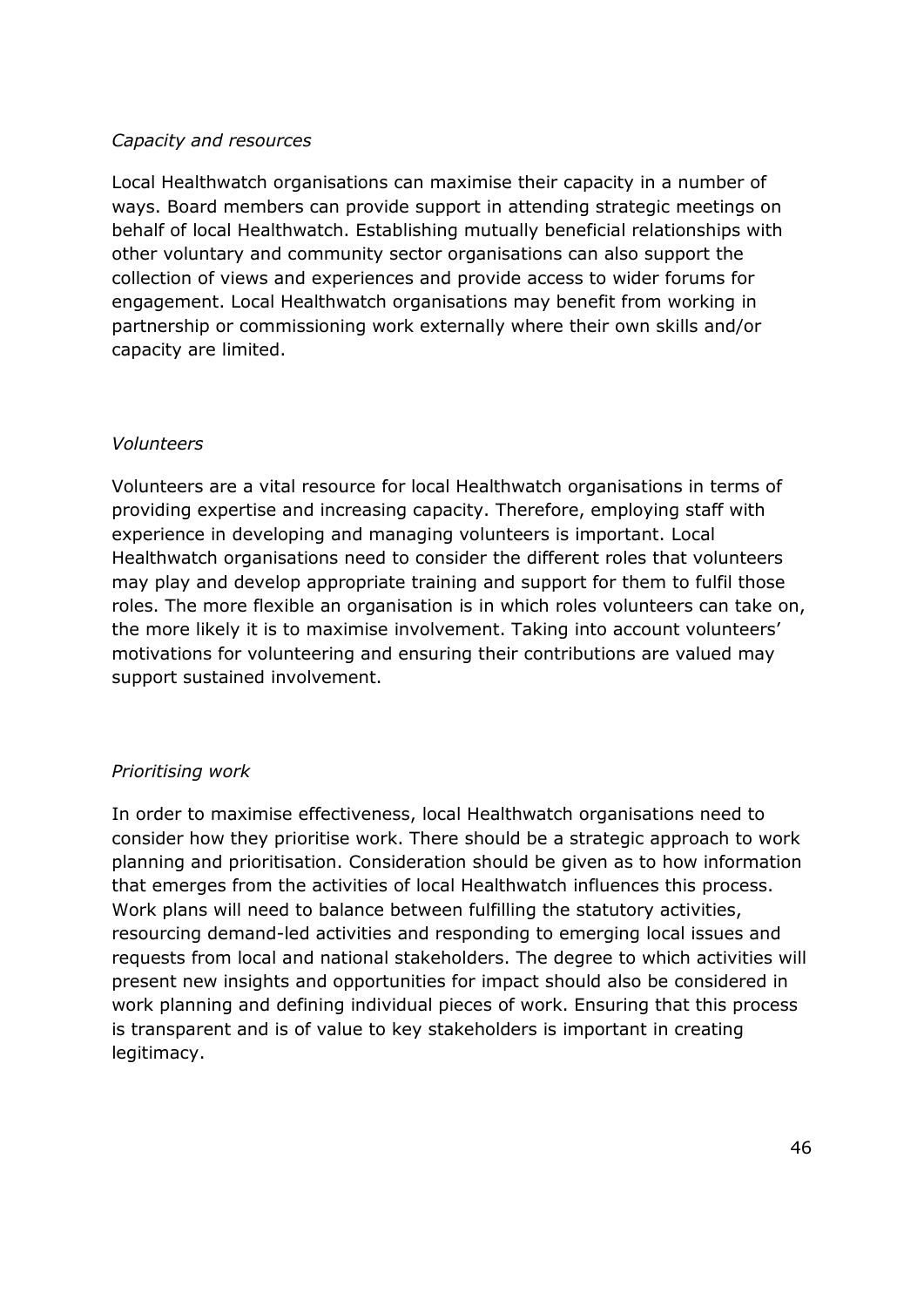#### **Support from local system partners**

#### *Oversight and accountability*

 Active engagement of local authority commissioners is important to support local Healthwatch organisations to identify where they can play a unique role and of development, local authority commissioners should expect to have an understanding of the scale and scope of the activities being undertaken by their local Healthwatch organisation and seek to ensure that governance is adequate. Developing a framework for regular reporting across the statutory activities and an overview of work planning may support local Healthwatch organisations to achieve greater focus and ensure improved accountability. ascertain and challenge how their activities create value. Given the early stages

## *Local structures for strategic decision-making*

 the local health and wellbeing board should seek to involve their local Healthwatch organisation early in any given project or process and identify, in collaboration with local Healthwatch, how their activities can contribute and add value. Clear timescales should be set but need to be realistic and in line with the role agreed. As with all public engagement processes, it is likely that the intelligence gathered by local Healthwatch organisations may at times challenge existing views and processes. Appropriate mechanisms should be sought through which challenge can be raised and discussed by all stakeholders involved. Peer challenge can be a useful process for local structures to gain insights from others to identify potential improvements to their processes and approach. To maximise opportunities for local Healthwatch organisations to be fully involved in strategic decision-making, stakeholders such as other members of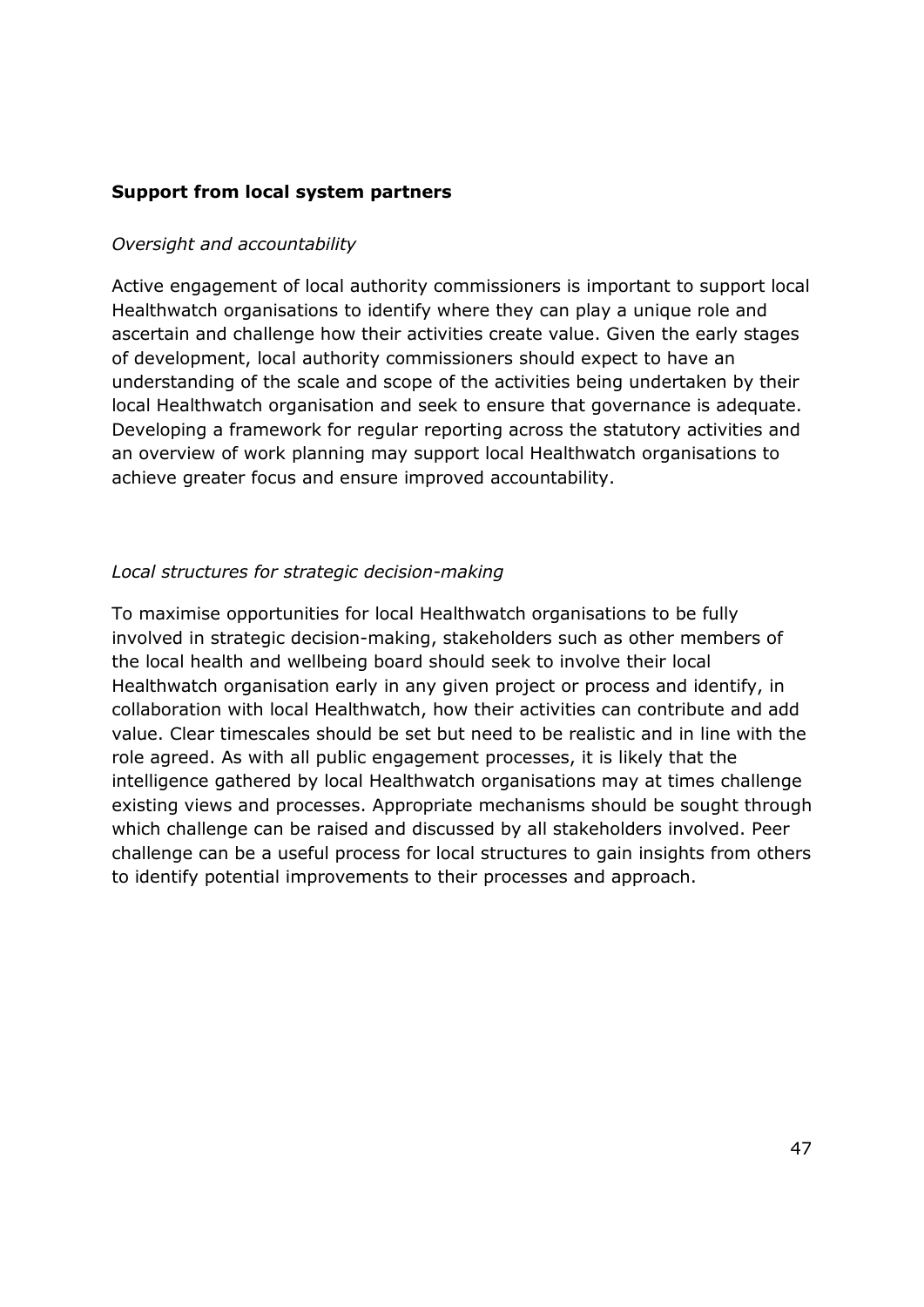# **5. Conclusions**

 Local Healthwatch organisations vary widely both in how they are interpreting and carrying out their statutory activities, and in the impact of their work. While Overall, our local Healthwatch survey respondents and case study participants clearly felt some progress was being made in all their statutory activities, but there was much more they wanted to do. there are common activities being undertaken, there is variation in the purpose of activities and the perceived process by which activities create influence.

there was much more they wanted to do.<br>It was disappointing how few health and wellbeing board representatives, local authority commissioners, CCG leads, and other local system partners responded to the national survey, so we are unable to establish a national picture of impact between local Healthwatch and these groups. whether there are any consistent differences in perceived effectiveness and

 Setting up the necessary structures, appointing the right people, developing a knowledge base and building relationships with providers, commissioners and other bodies all take considerable time. It is clear that local Healthwatch organisations are in the process of shifting from setting up the organisation and developing local relationships, to developing effective processes for carrying out their activities, and then ultimately to achieving impact in terms of changes to services. So while it is instructive to look at their effectiveness at this point, it is crucially important to recognise that their impact is very likely to increase as the organisations continue to build their programmes of work.

 Broadly, local Healthwatch and its local partners have highlighted the impact of local Healthwatch activities resulting in:

- greater attention in key decision-making groups given to the views of the local community
- more extensive engagement taking place with local communities
- commissioning programmes to ensure appropriate engagement with the obtaining extensions to consultation deadlines for service design and public
- obtaining commitments from providers and commissioners to review, adopt and endorse recommendations
- of particular groups in local strategies, commissioning plans and provider greater consideration or explicit inclusion of commitments to meet the needs policies
- escalating serious concerns to scrutiny committees and regulators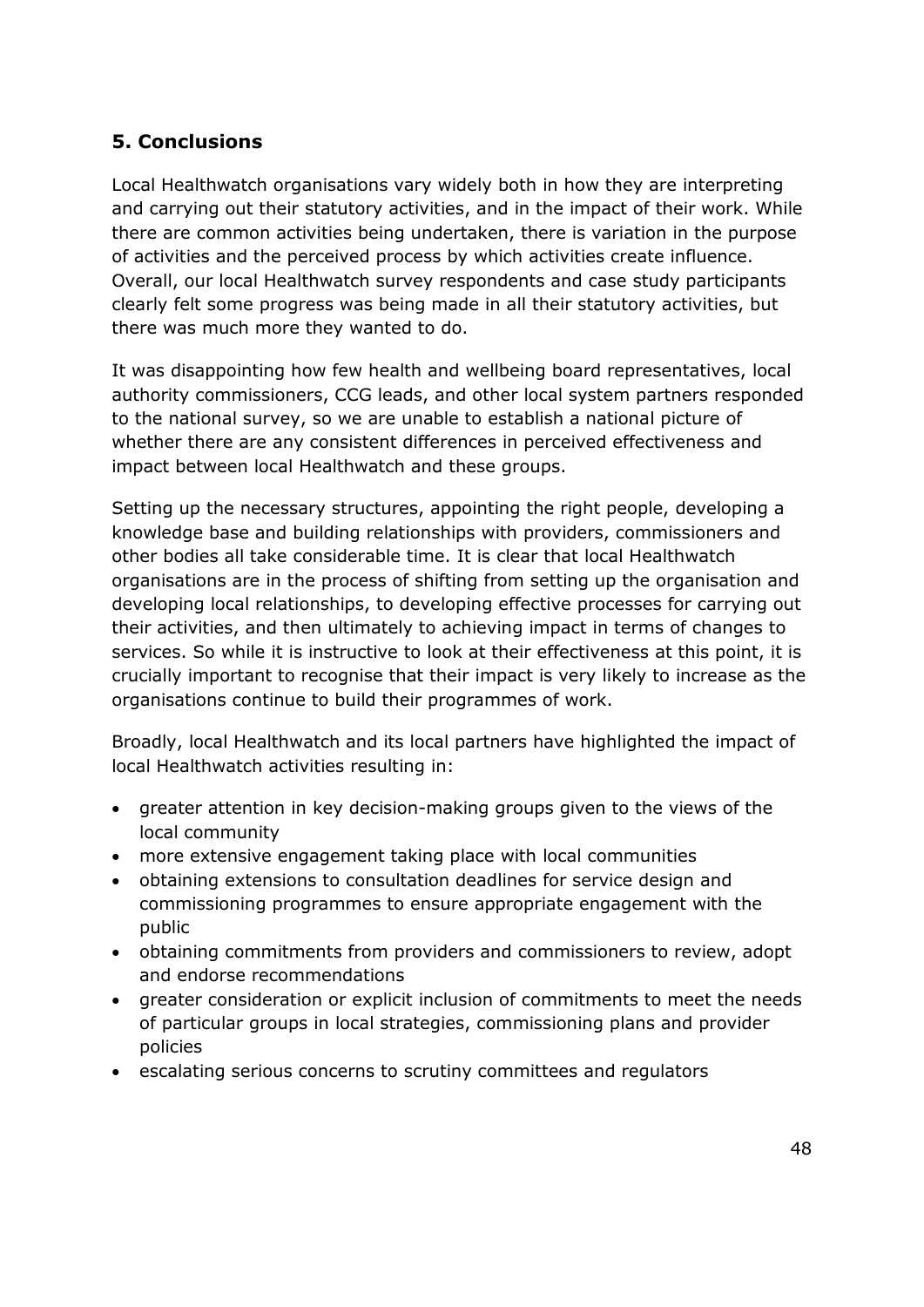specific changes to services such as improved patient information.

 of work, and is neither uniform across the range of statutory activities within any given Healthwatch nor uniform across the local Healthwatch network. This evidence of impact often arises in relation to individual activities and pieces

 Intelligence from our case study sites pointed to a number of key areas that influence the effectiveness of local Healthwatch. These include issues related to governance, the skills and experience of those involved, and the capacity of the organisation in relation to its statutory activities and remit across the local health and social care system. The case study sites also highlighted challenges and issues that local Healthwatch organisations face in relation to establishing a legitimate role and programme of work that enable them to undertake their statutory activities but also to contribute to the local health and social care economy in a way that is meaningful to other key stakeholders. And finally they demonstrated issues that arise, such as conflicts of interest, which can undermine the credibility of local Healthwatch. No organisation we engaged with had been immune from all these challenges, and several were subject to many. issues are addressed as they not only threaten to weaken the legitimacy of individual organisations but the network as a whole. As local Healthwatch organisations begin to mature it is important that these

 Finally, it is important to acknowledge that local Healthwatch organisations are reliant on the receptiveness of local stakeholders and in particular providers and commissioners in creating impact. Local Healthwatch organisations continue to face the same broad challenges experienced by any group or body responsible for or engaged in representing public and community voice and seeking to influence others on their behalf. Despite repeated policy commitments, various forms of duties to consult and involve, and a long history of different public involvement mechanisms and bodies, in practice the legitimacy and credibility of those providing that public voice often remains contested.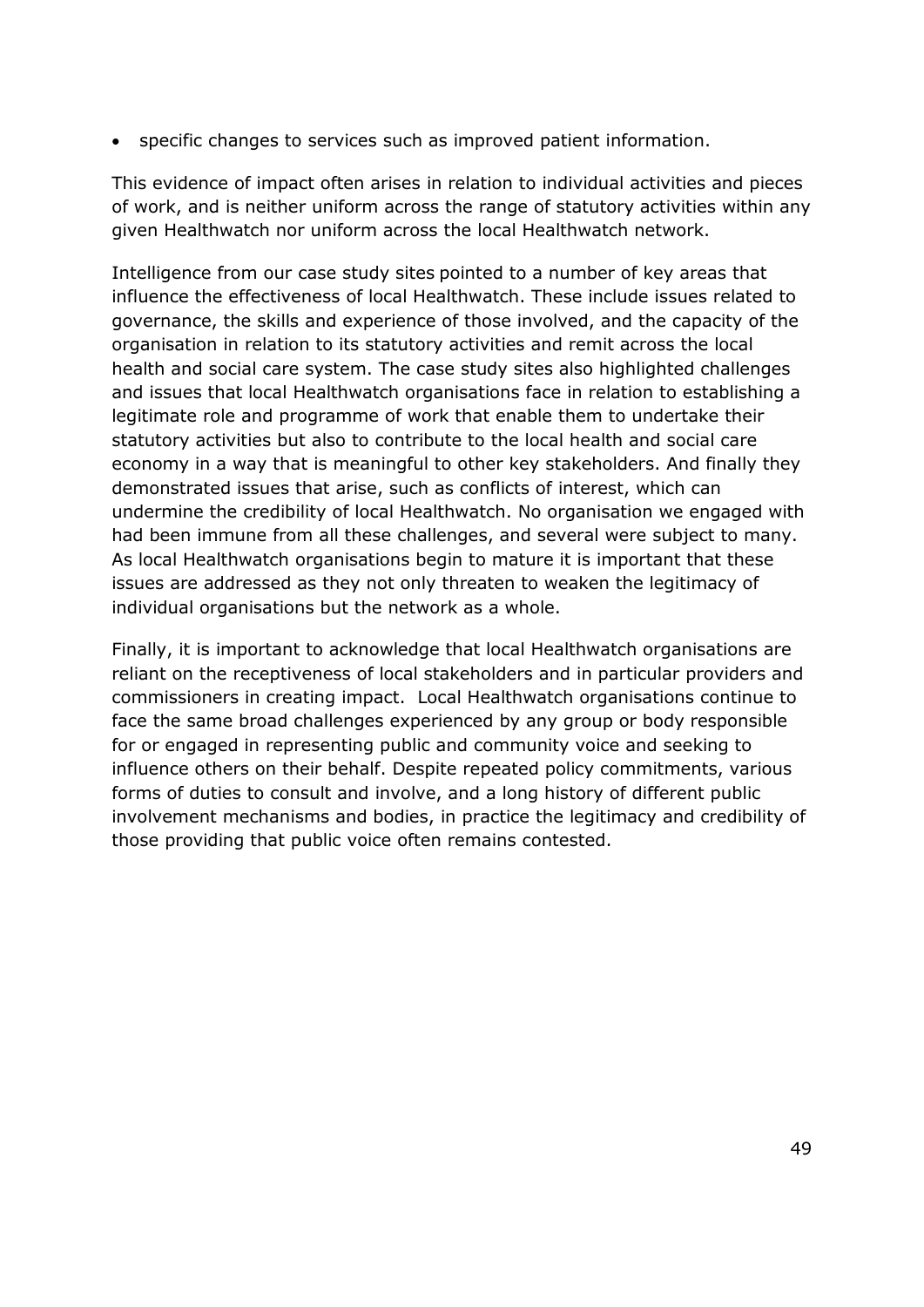# **6. Recommendations**

 Our research demonstrated that there has been significant progress in setting up the local Healthwatch network of organisations. However, it is clear that disparities remain around how local Healthwatch organisations interpret their role, how this is understood within the local health and social care system, and their effectiveness in carrying out their statutory activities. Using examples stakeholders and our own knowledge and evaluation of local Healthwatch and the context in which it operates, our recommendations consider the steps that now need to be taken and the support that would be valuable in developing the effectiveness of local Healthwatch organisations. drawn from the data, along with insights from interviews with local and national

 individual bodies and organisations, recommendations require local authorities as commissioners of local Healthwatch, and Healthwatch England through its remit of supporting local Healthwatch, to play a key role. The role of the Local Government Association is also considered with regard to its indirect support of local Healthwatch through local authority commissioners. Finally, it is noted that although the Department of Health does not have a direct influence on the network, as overall steward of the health and social care system it plays a role in guiding those involved to maximise the effectiveness of local Healthwatch. With the exception of those recommendations that pertain specifically to

## **Healthwatch's role and purpose Recognise and, where possible, resolve continued debate about local**

 A range of guidance and advice has been produced by national bodies to explain the role, purpose and statutory activities of local Healthwatch organisations and to support them to become established. Despite this there remains a lack of clarity both among local and national stakeholders, and wide variation in how the role of Healthwatch is interpreted, which impacts on effectiveness. Particular challenges include:

- achieving a balance between being both an independent voice and a strategic partner and local leader in the system
- them, others (such as gathering local views and scrutiny) are shared with many others locally, and so effectiveness depends on co-ordinating work with the fact that whereas some functions of local Healthwatch are unique to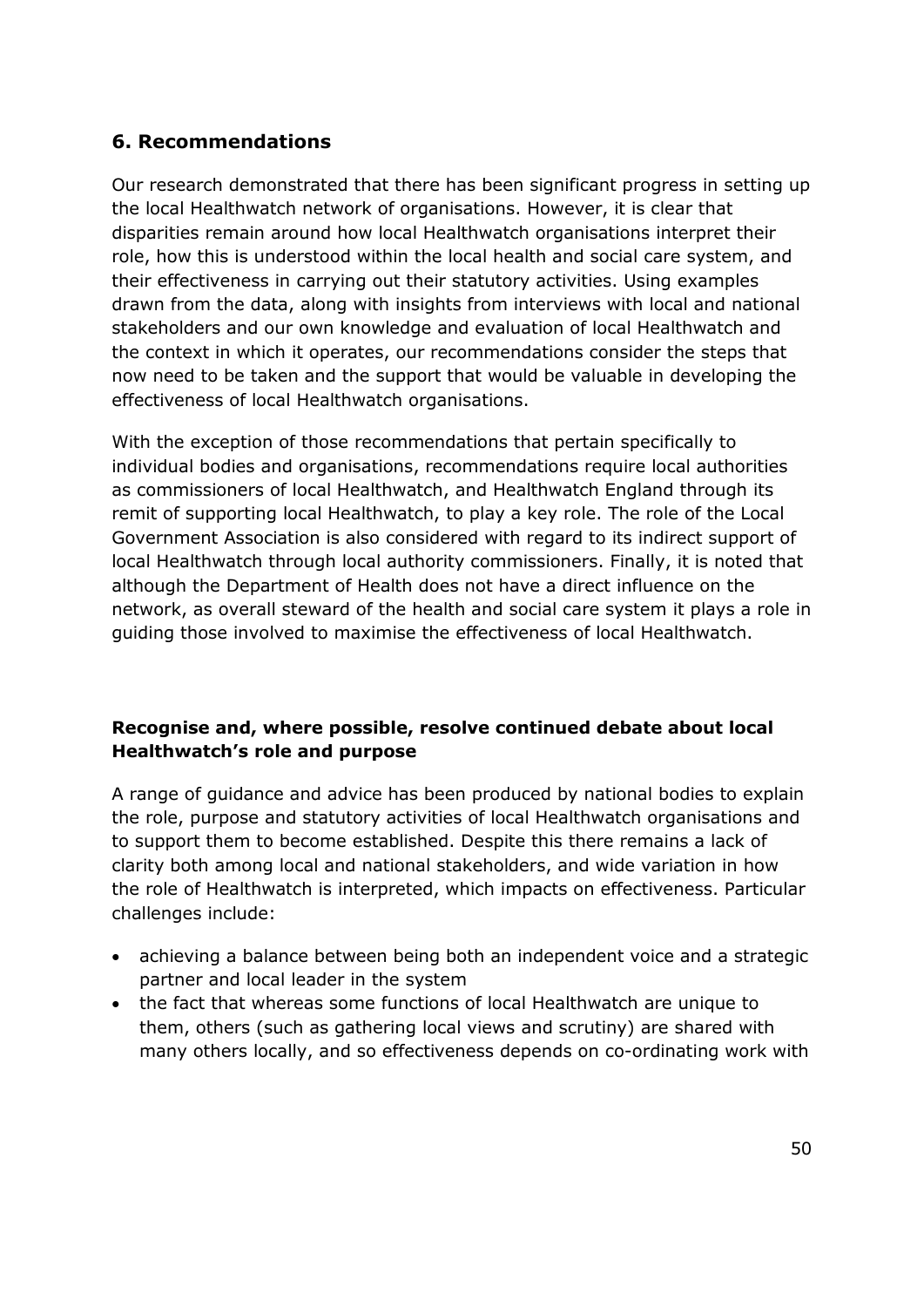many others and clearly defining the unique contribution of Healthwatch locally.

 There is not a single national answer to these issues. Ultimately the role of local Healthwatch is defined by local implementation of legislation. As such, we recommend that local Healthwatch and its partners take time to reflect on their shared understanding of Healthwatch's role and purpose, and address any disagreements or areas of uncertainty that emerge. Most notable is the role of local authority commissioners and local Healthwatch organisations in establishing a role which is both contextually relevant while fulfilling the statutory activities of local Healthwatch. Further clarification from Department of Health as to the core role of local Healthwatch as envisaged by the legislation may be beneficial. In addition Healthwatch England may provide valuable support in collating and outlining a range of different approaches.

## **Seek consensus on local Healthwatch priorities and on how priorities are determined**

 Effective prioritisation of work is central to the ability of local Healthwatch organisations to have an impact. Local Healthwatch organisations should develop achieve consensus with local partners on both the process and the priorities clear processes for how they make decisions on priorities, and where possible themselves.

 The size and capacity of Healthwatch organisations mean that it is not practical to expect them to carry out all of their activities for all of the population. Ultimately, local Healthwatch organisations have to prioritise. Although this is in part influenced by the role that local Healthwatch organisations play, establishing a balance also requires decisions about how this is achieved. Healthwatch England could provide useful support in producing guidance on prioritisation and work planning for local Healthwatch.

## **Review local Healthwatch's role in providing access to information and advice about local services**

 and specialist responsibilities and does not cohere as neatly as the other This role for local Healthwatch organisations is one of its most resource-intensive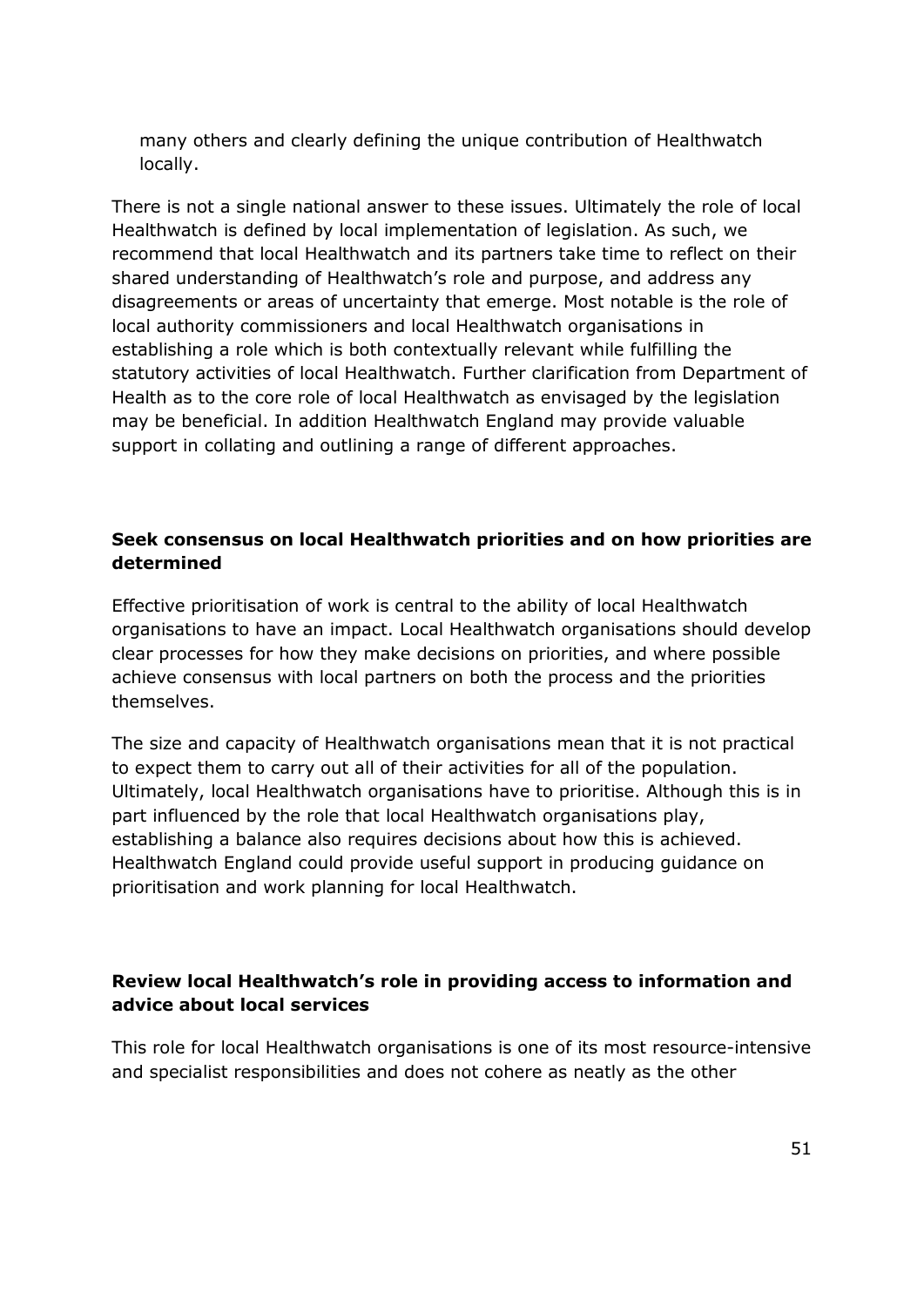responsibilities do into a consistent, simple role and purpose. We are unconvinced that local Healthwatch organisations are automatically the appropriate local bodies to have this role. Moreover, the incoming Care Act also places new requirements on the system that need to be considered in relation to local Healthwatch's role. It is not within the remit of this study to propose changes to Healthwatch's statutory activities, but we recommend that local signposting services, so that the right role for local Healthwatch can be defined. areas carefully review how the public access and use information and

#### **Build the profile of local Healthwatch**

 The effectiveness of local Healthwatch organisations and their ability to influence is dependent on their relationships with the public and local stakeholders. Local and national effort is required to build public awareness and understanding of the role, purpose and activities of local Healthwatch.

## **Local authority commissioners should continue to support local Healthwatch**

 Our work shows that where local authority commissioners have invested time and energy in establishing and supporting local Healthwatch organisations, this have the basics in place and are gaining experience in all their activities, we recommend that there is a good case for local authority commissioners to continue to provide specific and significant support to local Healthwatch, at least in the short term, as they continue to become more firmly embedded in the local system. has been beneficial to effectiveness. While most local Healthwatch organisations

 We recognise that there may well be a handful of essentially 'failing' local Healthwatch organisations where a re-commissioning process should seek to identify a new provider. In general we recommend that any re-commissioning of performance expectations of existing providers, and support them to improve, local Healthwatch seeks for now to further refine the process and outcome rather than look to appoint alternative providers.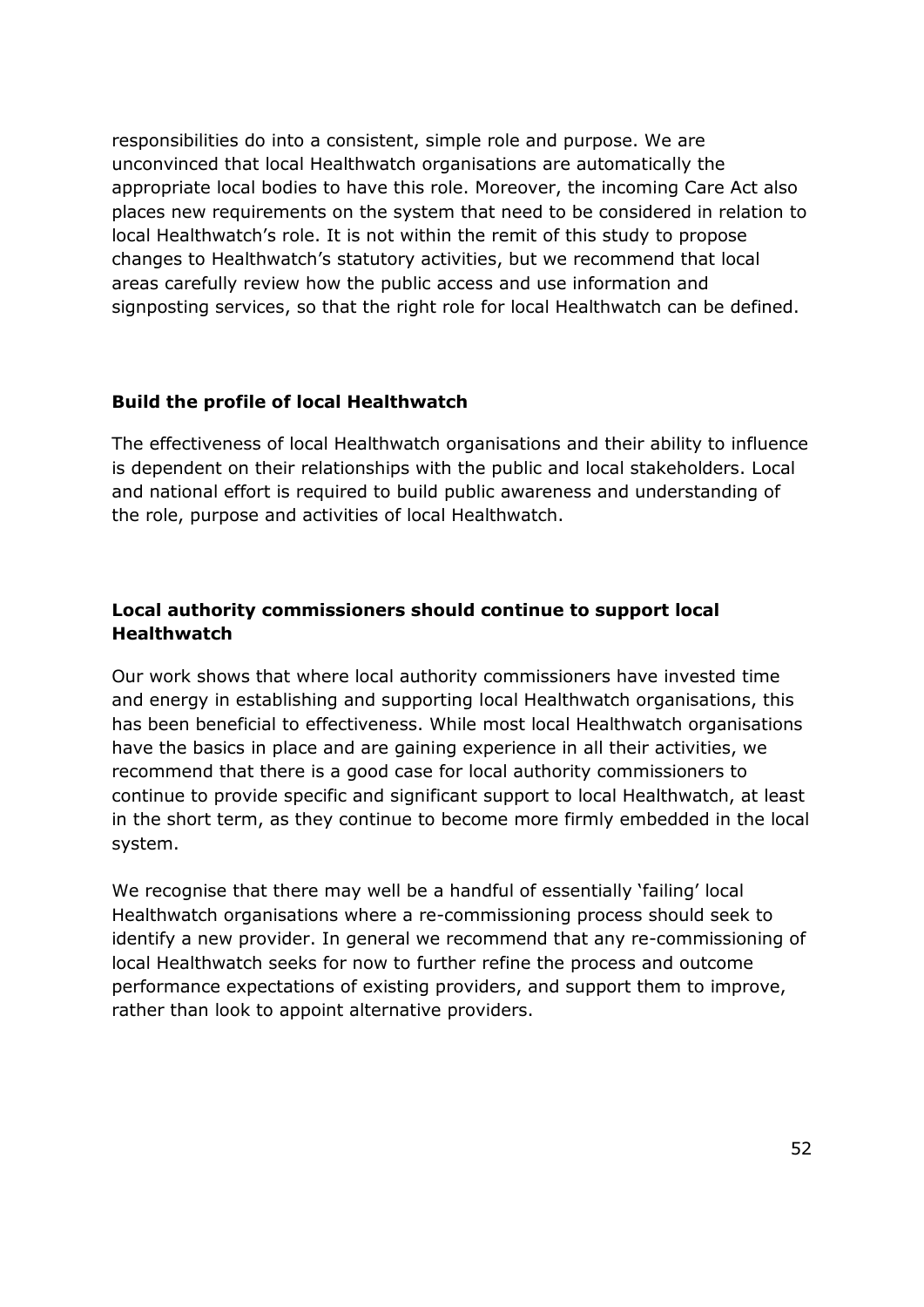## **Ensure sufficient capacity and sustainability for local Healthwatch**

 Wide variation also exists in funding, staffing and capacity within local Healthwatch organisations, and in their use of volunteers and wider networks to leverage greater support. As budgets across public services continue to be squeezed, it is essential that local Healthwatch organisations have sufficient capacity and sustainability to carry out their statutory activities.

# **Specific recommendations for national bodies**

## **Healthwatch England**

- Healthwatch England and local Healthwatch often describe themselves as forming a 'network', working closely together to champion the consumer perspective. As we have described, local Healthwatch organisations vary in where they see themselves as operating on the spectrum of 'critic' to 'friend'. We did not look specifically at Healthwatch England's work as part of the study. However, our overall reflection is that Healthwatch England's public- facing work is often positioned as campaigning, and that there is therefore at times a difference in approach between Healthwatch England and those local Healthwatch organisations operating closer to the 'friend' end of the spectrum. Healthwatch England may want to acknowledge and reflect on this in any narrative around how it works with local Healthwatch and the respective roles of Healthwatch England and local Healthwatch.
- organisations may vary, our evidence highlights that all would benefit from support and guidance in relation to: While it is recognised that the support needs of local Healthwatch
	- good governance
	- using information to develop evidence and recommendations
	- prioritisation
	- understanding the complexity and interrelationships within the health and care system
	- opportunities to share experiences and learn from each other.

 This may include highlighting and collating resources available more widely, developing tools and training, and considering mechanisms for peer support. It is important that wherever possible support seeks to facilitate development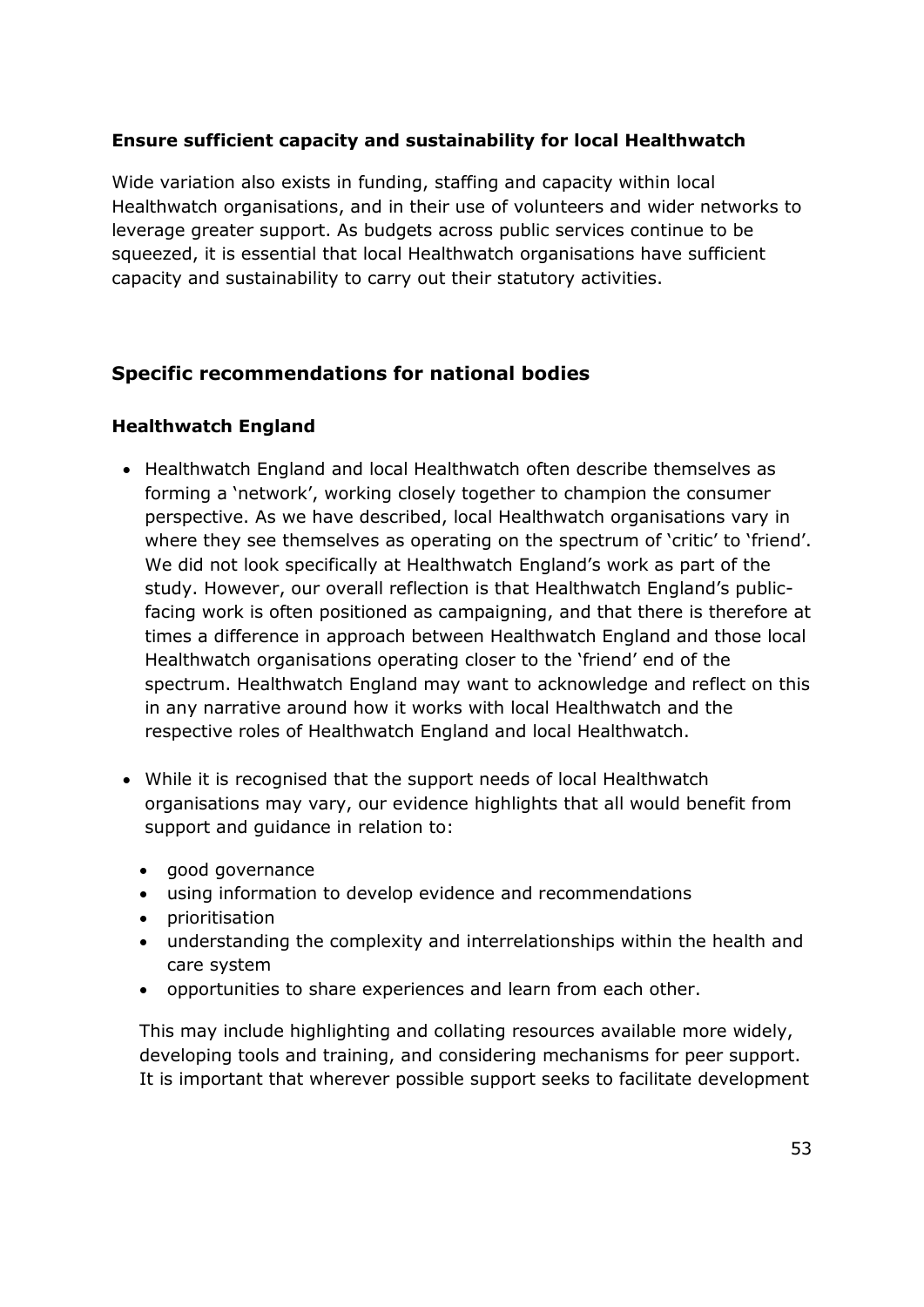by focusing not just on what to achieve but also on the processes and behaviours that will help to achieve it.

- Ensure that requests from local Healthwatch organisations for involvement in national work are clear about the information needed and how it will be used, and give due notice for submission deadlines so that local Healthwatch organisations can contribute meaningfully.
- Develop a national leadership development programme or scheme to support and develop leaders within local Healthwatch organisations.
- Consider adapting the Local Government Association peer challenge model to enable local Healthwatch organisations to benefit from peer review, support and development.
- Consider developing a database of local Healthwatch's priorities, so that national stakeholders initiating work in particular areas can identify which local Healthwatch organisations might want to input.

## **NHS England**

- Ensure local Healthwatch organisations have a named contact within the relevant local area primary care commissioning team.
- Particularly as new co-commissioning arrangements come into operation, responsibilities to help them identify who to involve in their work. produce guidance for local Healthwatch organisations on commissioning
- Continue to consider the role of local Healthwatch within the wider remit of NHS England around patient voice and involvement, and NHS Citizen.

#### **Local Government Association**

 Consider the role of local Healthwatch organisations in health and wellbeing involvement, and provide guidance to local councils/reviewers as to recommendations and advice. peer challenges, including the mechanisms required to support increased